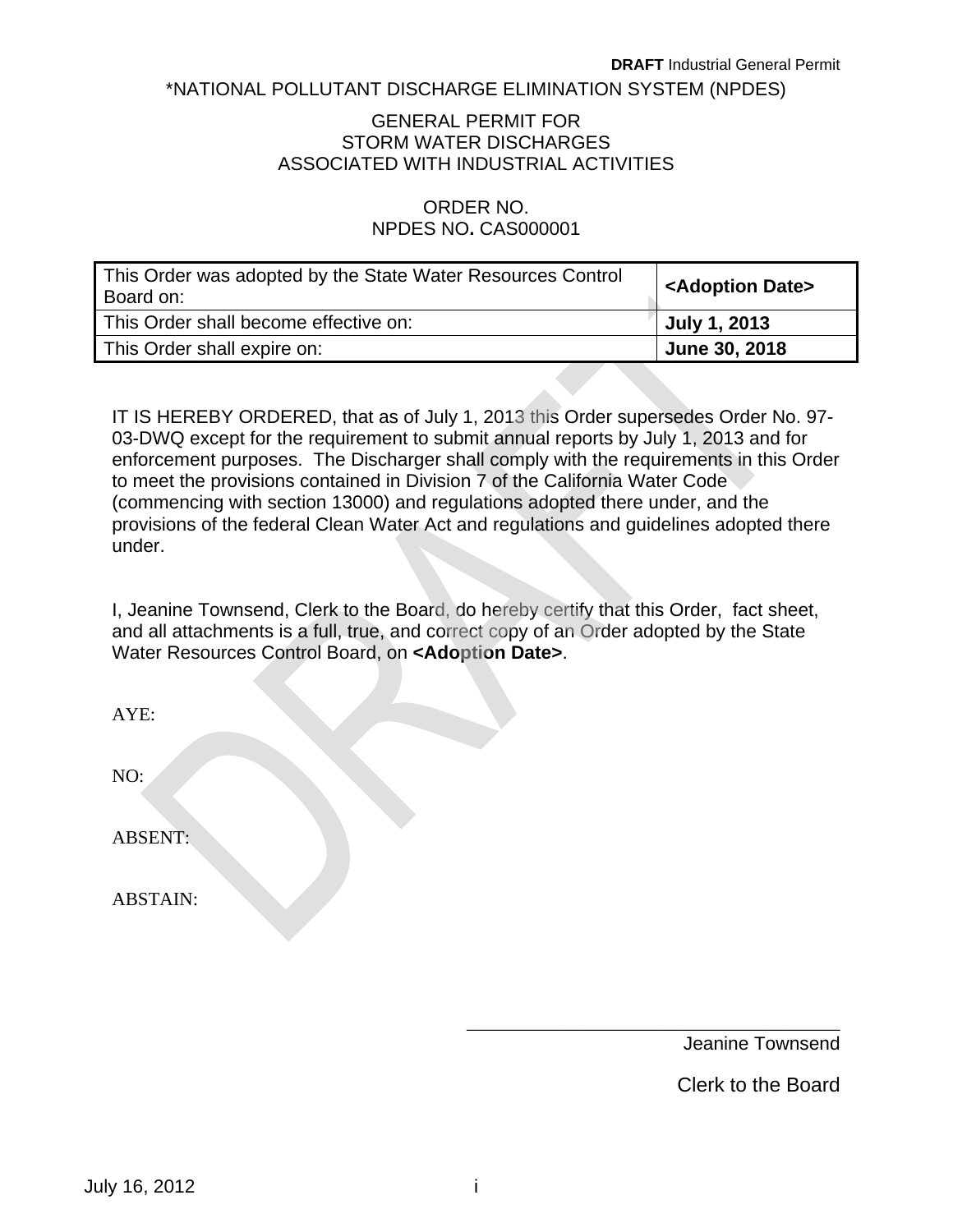# **TABLE OF CONTENTS**

| L.            |                                                                                          |  |
|---------------|------------------------------------------------------------------------------------------|--|
| Ш.            | REQUIREMENTS FOR RECEIVING GENERAL PERMIT COVERAGE  15                                   |  |
| III.          |                                                                                          |  |
| IV.           |                                                                                          |  |
| $V_{\cdot}$   |                                                                                          |  |
| VI.           |                                                                                          |  |
| VII.          |                                                                                          |  |
| VIII.         | <b>REQUIREMENTS FOR DISCHARGERS WHO HAVE BEEN GRANTED AN OCEAN</b>                       |  |
| IX.           |                                                                                          |  |
| $X_{\cdot}$   |                                                                                          |  |
| XI.           |                                                                                          |  |
| XII.          |                                                                                          |  |
| XIII.         |                                                                                          |  |
|               | XIV. COMPLIANCE GROUPS AND COMPLIANCE GROUP LEADERS  52                                  |  |
|               | XV. ANNUAL COMPREHENSIVE FACILITY COMPLIANCE EVALUATION (ANNUAL<br><b>EVALUATION) 56</b> |  |
|               |                                                                                          |  |
|               | XVII. CONDITIONAL EXCLUSION - NO EXPOSURE CERTIFICATION (NEC)                            |  |
|               |                                                                                          |  |
|               |                                                                                          |  |
|               |                                                                                          |  |
|               |                                                                                          |  |
| <b>TABLES</b> |                                                                                          |  |
|               | $\mathbf{a}$ and $\mathbf{a}$ and $\mathbf{a}$ and $\mathbf{a}$                          |  |

| TABLE 3: Test Methods, Detection Limits, and Reporting Units for Base Parameters40   |  |
|--------------------------------------------------------------------------------------|--|
|                                                                                      |  |
| TABLE 5: Parameter NAL Values, Test Methods, Detection Limits, and Reporting Units42 |  |

#### **ATTACHMENTS**

Attachment A Facilities Covered

- Attachment B Storm Water Sample Collection and Handling Instructions
- Attachment C Permit Registration Documents (PRDs)
- Attachment D TMDL Implementation
- Attachment E Effluent Limitation Guidelines (ELGs)
- Attachment F ASBS Exception Requirements
- Attachment G Acronyms
- Attachment H Glossary
- Appendix 1 No Exposure Certification (NEC) Conditional Exclusion Instructions
- Appendix 2 **SWPPP Checklist**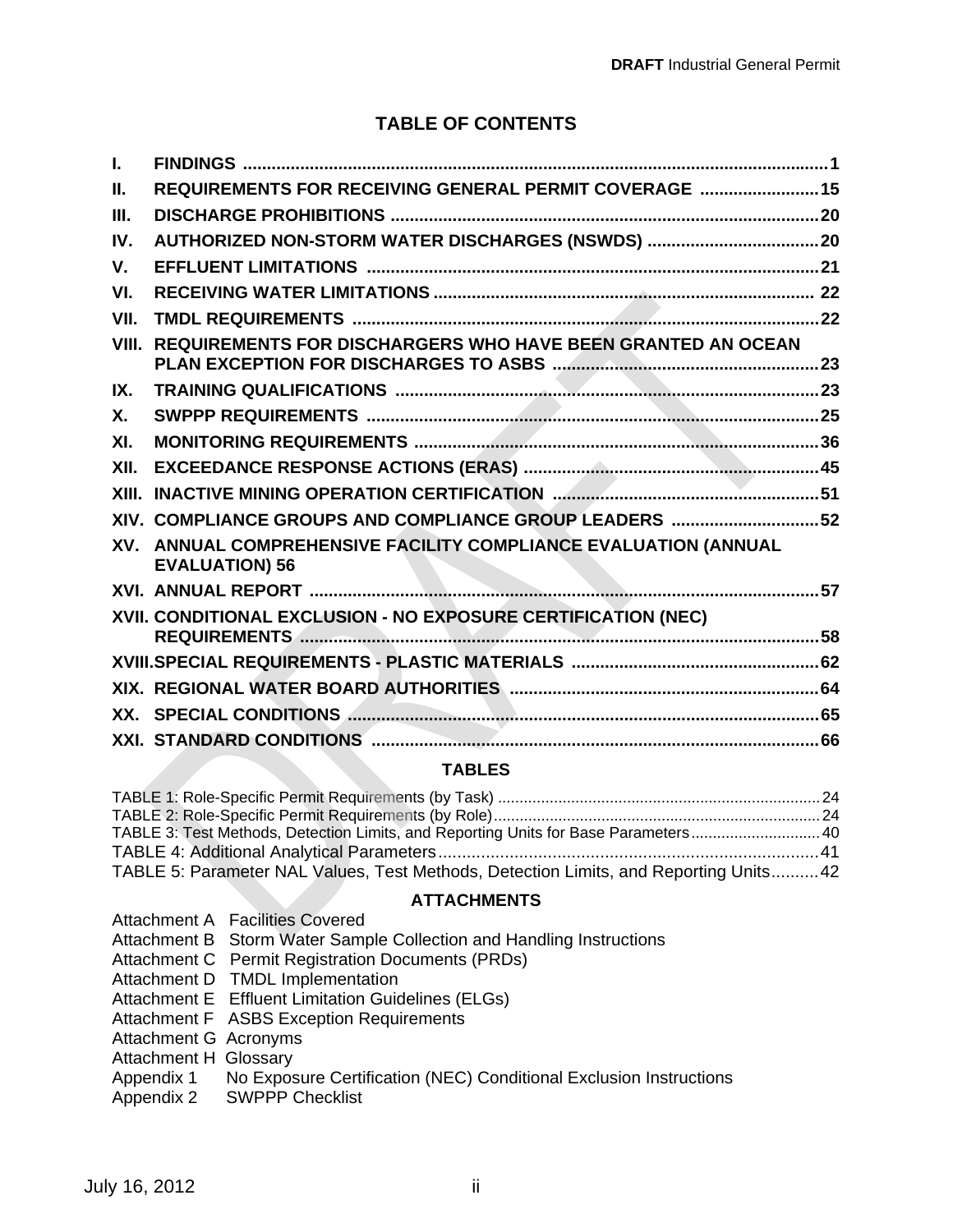## <span id="page-2-0"></span>**I. FINDINGS**

## **A. General Findings**

The State Water Resources Control Board (State Water Board) finds that:

- 1. The Federal Clean Water Act (Clean Water Act) prohibits certain discharges of storm water containing pollutants except in compliance with a National Pollutant Discharge Elimination System (NPDES) permit. (33 U.S.C. §§ 1311, 1342 (also referred to as Clean Water Act §§ 301, 402).) The United States Environmental Protection Agency (US EPA) promulgates federal regulations to implement the Clean Water Act's mandate to control pollutants in storm water discharges. (40 C.F.R. §§ 122, 123, 124, et al.) The NPDES permit must require implementation of Best Available Technology Economically Achievable (BAT) and Best Conventional Pollutant Control Technology (BCT) to reduce or eliminate pollutants in storm water discharges and authorized non-storm water discharges (NSWDs). The NPDES permit must also include additional requirements necessary to implement applicable water quality standards.
- 2. On November 16, 1990, US EPA promulgated Phase I storm water require operators of facilities subject to storm water permitting (Dischargers), that discharge storm water associated with industrial activity (industrial storm water discharges), to obtain an NPDES permit to implement BAT and BCT. Section 402(p)(3)(A) of the Clean Water Act also requires that permits for discharges associated with industrial activity include requirements necessary to meet water quality standards. regulations in compliance with section 402(p) of the Clean Water Act. (55 Fed.Reg. 47990, codified at 40 C.F.R. § 122.26.) These regulations
- Transportation Efficiency Act of 1991 was eliminated. 3. Phase II storm water regulations require permitting for storm water discharges from facilities owned and operated by a municipality with a population of less than 100,000. The previous exemption from the Phase I permitting requirements under section 1068 of the Intermodal Surface
- 4. This Order (General Permit) is an NPDES General Permit in compliance with section 402 of the Clean Water Act and shall take effect on July 1, 2013, provided that the Regional Administrator of US EPA has no objection. If the US EPA Regional Administrator has an objection, this General Permit will not become effective until the objection is withdrawn.
- 5. This action to adopt an NPDES General Permit is exempt from the provisions of the California Environmental Quality Act (Public Resources Code § 21000, et seq.) in accordance with section 13389 of the Water Code. (See *County of Los Angeles v. California State Water Resources Control Bd.* (2006) 143 Cal.App.4th 985.)
- 6. State Water Board Order No. 97-03-DWQ is rescinded as of July 1, 2013 except for enforcement purposes.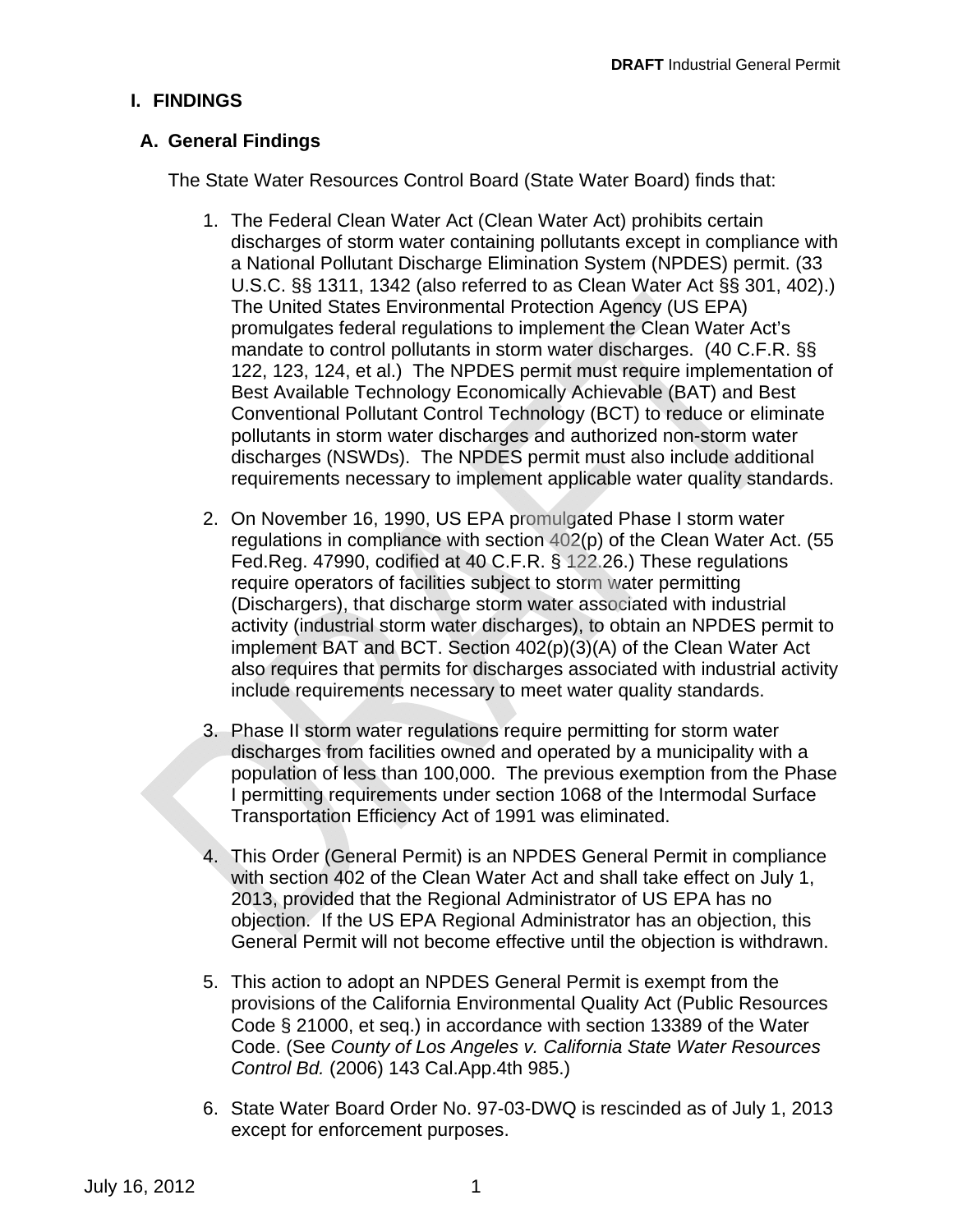- <span id="page-3-0"></span>7. Following adoption and upon the Effective Date of this General Permit (July 1, 2013), the State Water Board and the Regional Water Quality Control Boards (Regional Water Boards) (collectively, Water Boards) can enforce the provisions herein and can conduct inspections of each Discharger's industrial facility. The Regional Water Boards can also adopt individual NPDES permits for industrial storm water discharges.
- 8. The Fact Sheet is incorporated as findings of this General Permit.
- 9. This General Permit authorizes discharges of industrial storm water discharges to waters of the United States, so long as the discharges comply with all requirements, provisions, limitations, and prohibitions in this General Permit.
- 10. This General Permit does not preempt or supersede the authority of municipal agencies to prohibit, restrict, or control industrial storm water discharges and authorized NSWDs that may discharge to storm water conveyance systems or other watercourses within their jurisdictions as allowed by state and federal law.
- will have the same definition in this General Permit unless otherwise 11.All terms defined in the Clean Water Act, US EPA regulations, and the Porter-Cologne Water Quality Control Act (Wat. Code, § 13000, et seq.) stated.
- 12. Pursuant to 40 C.F.R. section 131.12 and State Water Board Resolution No. 68-16, which incorporates the requirements of 40 C.F.R. section 131.12 where applicable, the State Water Board finds that discharges in compliance with this General Permit will not result in the lowering of water quality, and are therefore consistent with those provisions. Compliance with this General Permit will result in improvements to water quality.
- 13. Compliance with any specific limits or requirements contained in this General Permit does not constitute compliance with any other applicable permits.
- documents more easily accessible to the public and the State and Regional Water Boards. 14. This General Permit requires the Discharger's Legally Responsible Person (LRP) to electronically certify and submit all documents through the State Water Board's Storm Water Multi-Application and Report Tracking System (SMARTS) website to reduce the state's reliance on paper, to improve efficiency, and to make such General Permit
- 15.Any information provided to the Regional Water Board shall comply with the Homeland Security Act and any other federal law that concerns security in the United States.
- 16.Industrial activities covered under this General Permit are described in Attachment A.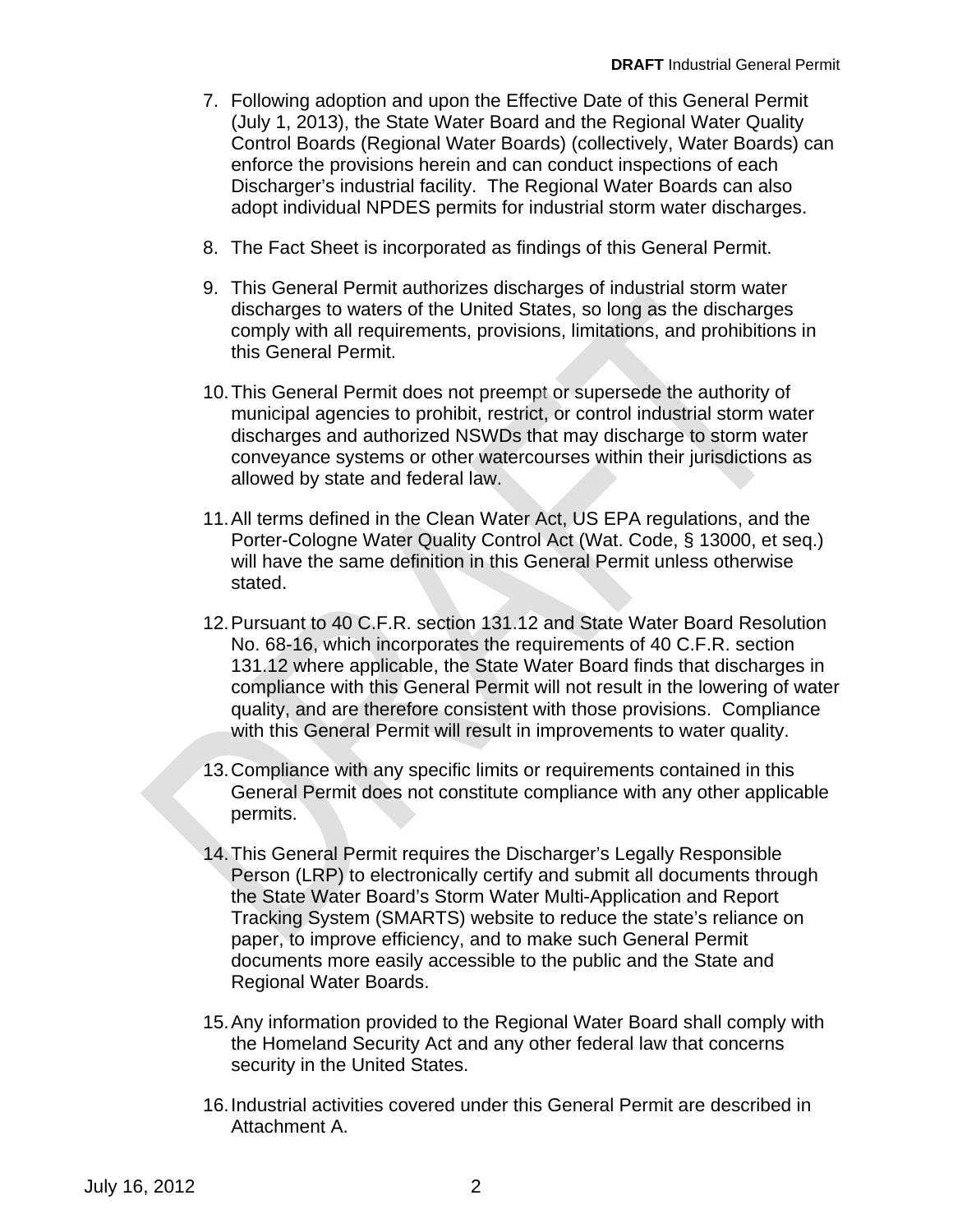## **B. Industrial Activities Not Covered Under this General Permit**

- 17.Discharges of storm water from areas on tribal lands are not covered under this General Permit. Industrial facilities on tribal lands are regulated by an NPDES permit issued by US EPA.
- 18.Discharges of storm water regulated under another individual or general NPDES permit adopted by the State Water Board or Regional Water Board are not covered under this General Permit.
- 19. Storm water discharges to combined sewer systems are not covered under this General Permit. These discharges must be covered by an individual permit (40 C.F.R. § 122.26(a)(6)(i).)
- 20.Conveyances that discharge storm water runoff combined with municipal sewage are not covered under this General Permit.
- U.S.C. section 1342(l) are not covered under this General Permit. 21.Discharges of storm water identified in Clean Water Act section 402(l), 33
- 22. Facilities otherwise subject to this General Permit but for which a valid Wat. Code, § 13399.30, subd. (a)(2)) are not covered under this General Permit. The facility may be (1) engineered and constructed so as to never discharge industrial storm water to waters of the United States, as certified by a California licensed professional engineer, or (2) located in basins or other physical locations that are not hydrologically connected to waters of the United States. The NONA Technical Report shall demonstrate that the facility does not discharge to waters of the United States. Information about the NONA and the NONA Technical Report are available on the SMARTS website. Notice of Non-Applicability (NONA) and a NONA Technical Report has been certified and submitted via SMARTS by the Discharger's LRP (see
- 23. This General Permit does not authorize discharges of dredged or fill certification under section 401 of the Clean Water Act. material regulated by the US Army Corps of Engineers under section 404 of the Clean Water Act and does not constitute a water quality

# **C. Discharge Prohibitions**

- 24.Pursuant to section 13243 of the Water Code, the State Water Board may specify certain conditions or areas where the discharge of waste, or certain types of waste, is prohibited.
- 25.With the exception of certain authorized NSWDs as defined in Section IV, this General Permit prohibits NSWDs. The State Water Board recognizes that certain NSWDs should be authorized because they are not generated by industrial activity, are not significant sources of pollutants when managed appropriately, and are generally unavoidable because they are related to safety or would occur regardless of industrial activity.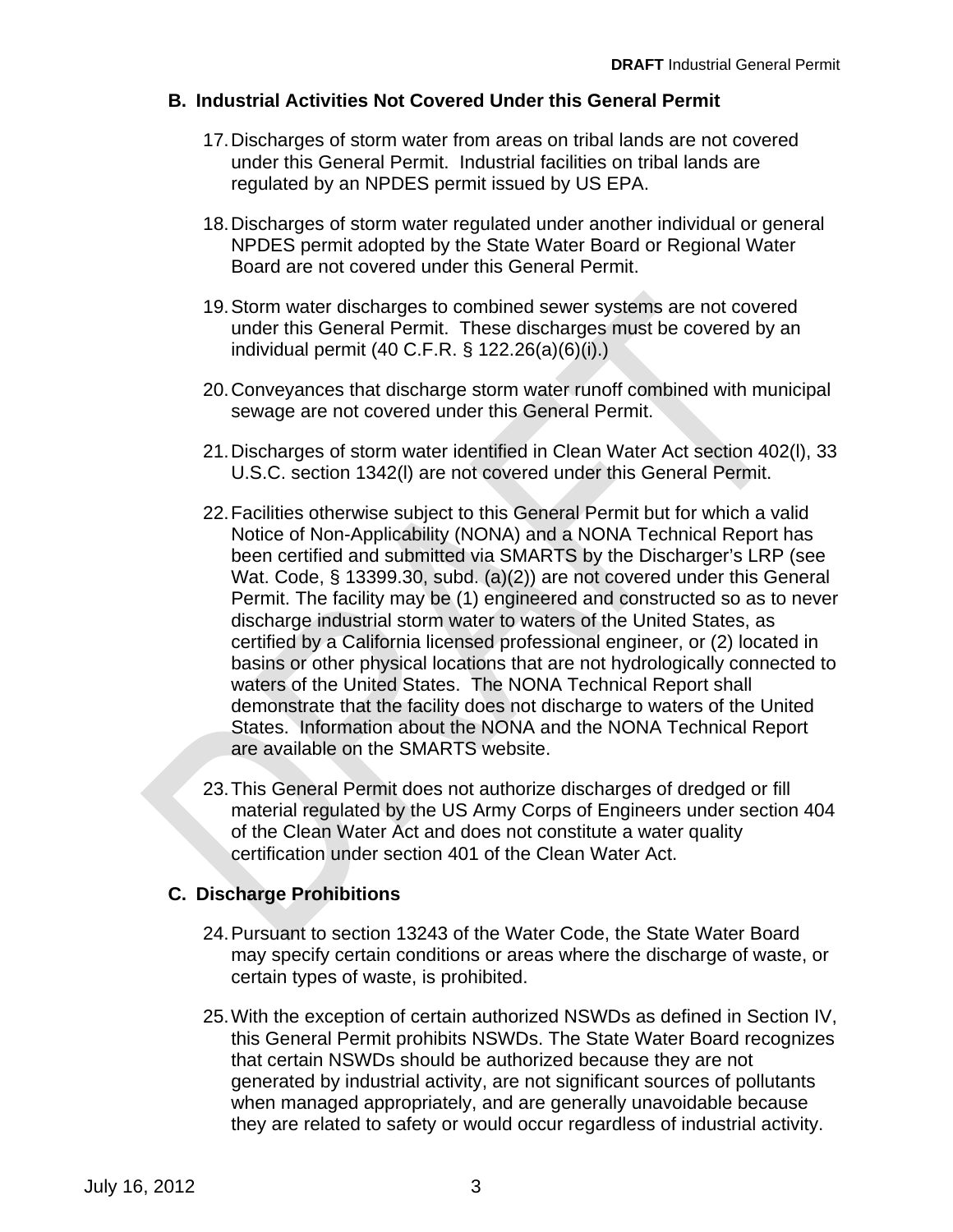Prohibited NSWDs may be authorized under other individual permits, general permits, or waste discharge requirements issued by the Water Boards.

- 26.Prohibited NSWDs are referred to as unauthorized NSWDs in this General Permit. Unauthorized NSWDs shall be either eliminated or permitted by a separate NPDES permit. Unauthorized NSWDs may contribute significant pollutant loads to receiving waters. Measures to control sources of unauthorized NSWDs such as spills, leakage, and dumping, must be addressed through operational source control Best Management Practices (BMPs) and structural/treatment control BMPs.
- 27.This General Permit incorporates discharge prohibitions contained in water quality control plans, as implemented by the Water Boards.
- 28.Direct discharges of waste, including industrial storm water discharges, to Areas of Special Biological Significance (ASBS) are prohibited unless the Discharger has applied for and the State Water Board has granted an exception to the Ocean Plan allowing the discharge.

### **D. Authorized NSWDs**

authorized NSWDs from specific categories of industrial facilities identified in Attachment A hereto, and industrial storm water discharges and authorized NSWDs from facilities designated by the Regional Water Boards to obtain coverage under this General Permit. This General Permit does not apply to industrial storm water discharges and NSWDs that are regulated by other individual or general NPDES permits, including the current Statewide NPDES Construction General Permit. 29. This General Permit regulates industrial storm water discharges and

### **E. Effluent Limitations**

- comply with Clean Water Act section 301. 30.Section 301(b) of the Clean Water Act and 40 C.F.R. section 122.44 require NPDES permits to include technology-based requirements at a minimum, and any more stringent effluent limitations necessary to meet applicable water quality standards. Clean Water Act section 402(p)(3)(A) requires that discharges of storm water runoff from industrial facilities
- 31.This General Permit requires control of pollutant discharges using BAT and BCT to prevent and reduce discharges of pollutants, and any more stringent effluent limitations necessary to meet applicable water quality standards.
- 32.It is not feasible at this time for the State Water Board to establish numeric or narrative technology based effluent limitations (TBELs) for discharges covered by this General Permit. The rationale for this determination is discussed in detail in the Fact Sheet of this General Permit. Therefore, this General Permit allows facility operators to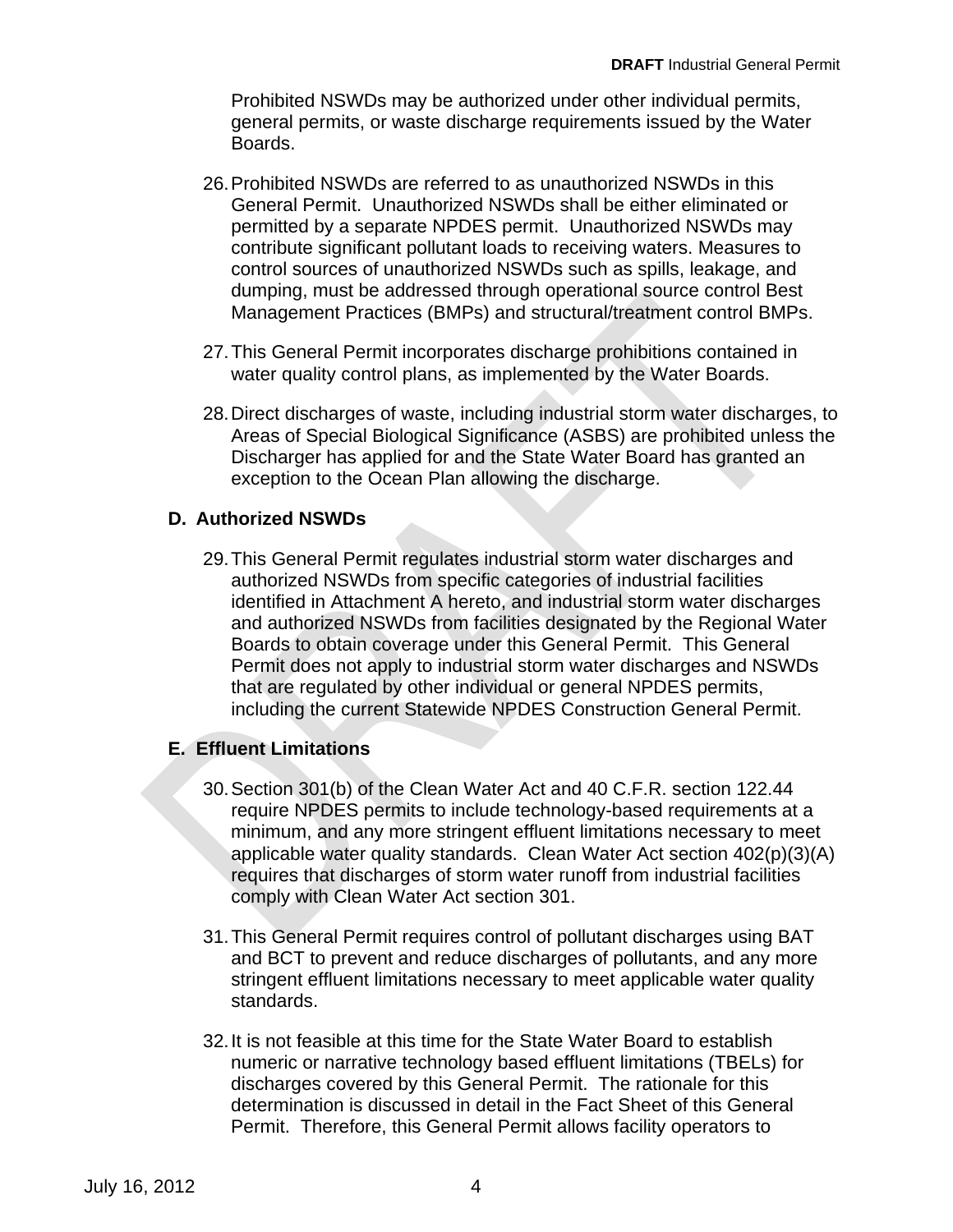<span id="page-6-0"></span>implement BMPs to comply with the requirements of this General Permit. This approach is consistent with US EPA's 2008 Multi-Sector General Permit for Stormwater Discharges Associated with Industrial Activity (2008 MSGP).

- 33.40 C.F.R. section 122.44(d) also requires that NPDES permits include WQBELs to attain and maintain applicable numeric and narrative water quality standards for receiving waters.
- 34. Where numeric water quality criteria have not been established, 40 C.F.R. section 122.44(d) provides that WQBELs may be established using US EPA criteria guidance under section 304(a) of the Clean Water Act, proposed State criteria, or a State policy interpreting narrative criteria supplemented with other relevant information or an indicator parameter.
- 35.This General Permit requires Dischargers to implement BMPs, including treatment controls where necessary, in order to support attainment of water quality standards. The use of BMPs to control or abate the discharge of pollutants is allowed by 40 C.F.R. section 122.44(k)(3) because numeric effluent limitations are infeasible and BMPs are reasonably necessary to achieve effluent limitations and standards or to carry out the purposes and intent of the Clean Water Act. (40 C.F.R. § 122.44(k)(4).)

### **F. Receiving Water Limitations**

36. This General Permit requires all Dischargers to comply with all applicable water quality standards for water of the United States that may be affected by their industrial storm water discharges and NSWDs. Water quality standards apply to the quality of the receiving water, not the quality of the industrial storm water discharge. Therefore, compliance with the receiving water limitations can generally not be determined solely by the effluent water quality characteristics. Compliance with water quality standards may, in some cases, require Dischargers to implement controls that are more protective than the controls that are necessary to meet the technology-based requirements in this General Permit.

# **G. Total Maximum Daily Loads (TMDLs)**

37.TMDLs relate to the maximum amount of a pollutant that a water body can receive and still attain water quality standards. A TMDL is defined as the sum of the allowable loads of a single pollutant from all contributing point sources (the waste load allocations, or WLAs) and non-point sources (load allocations, or LAs), plus the contribution from background sources. (40 CFR § 130.2, subd. (i).) Discharges addressed by this General Permit are considered to be point source discharges, and therefore must comply with effluent limitations that are "consistent with the assumptions and requirements of any available waste load allocation for the discharge prepared by the State and approved by EPA pursuant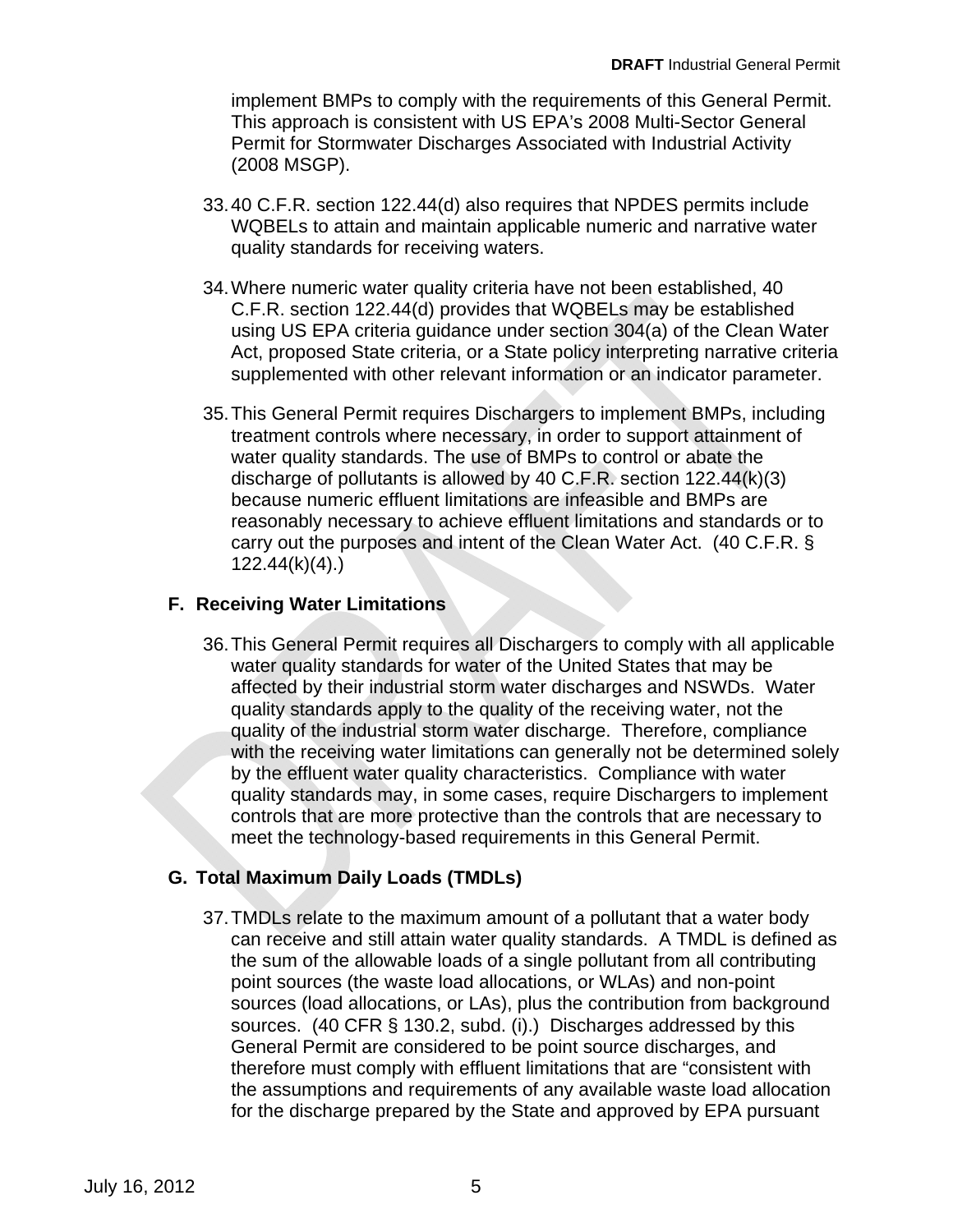to 40 CFR 130.7." (40 CFR § 122.44, subd. (d)(1)(vii).) In addition, Water Code section 13263, subdivision (a), requires that waste discharge requirements implement any relevant water quality control plans. Many TMDLs contained in water quality control plans include implementation requirements in addition to waste load allocations. Attachment D of this General Permit lists the watersheds with US EPA-approved and US EPAestablished TMDLs that include requirements, including WLAs, for Dischargers covered by this General Permit.

- 38. The State Water Board recognizes that it is appropriate to develop TMDL-specific permit requirements derived from each TMDL's WLA and implementation requirements, in order to provide clarity to Dischargers regarding their responsibilities for compliance with applicable TMDLs. The development of TMDL-specific permit requirements is subject to TMDL-specific permit requirements is best coordinated at the Regional Water Board level. notice and a public comment period. Given the number and variety of Dischargers subject to a wide range of TMDLs, it is not possible to develop TMDL-specific permit requirements for every TMDL listed in Attachment D without severely delaying the reissuance of this General Permit. Because most of the TMDLs were established by the Regional Water Boards, and because some of the WLAs and/or implementation requirements may be shared by multiple Dischargers, the development of
- of the TMDLs listed in Attachment D by July 1, 2015. After conducting a 30-day public comment period, the Regional Water Boards will submit to the State Water Board proposed TMDL-specific permit requirements for adoption by the State Water Board into this General Permit. The Regional Water Boards may also include TMDL-specific monitoring requirements for inclusion in this General Permit, or may issue Regional Water Board orders pursuant to Water Code section 13383 requiring TMDL-specific monitoring. The Regional Water Boards may complete these tasks, and the proposed TMDL-specific permit requirements shall have no force or effect until adopted, with or without modification, by the 39. The Regional Water Boards, with the assistance of State Water Board staff, will develop proposed TMDL-specific permit requirements for each State Water Board. Consistent with the 2008 MSGP, Dischargers are not required to take any additional actions to comply with the TMDLs listed in Attachment D until the State Water Board reopens this General Permit and includes TMDL-specific permit requirements, unless notified otherwise by a Regional Water Board. TMDL-specific permit requirements are not limited by the BAT/BCT technology-based standards.
- 40.The Regional Water Boards shall submit to the State Water Board the following information for each of the TMDLs listed in Attachment D:
	- a. Proposed TMDL-specific permit requirements, including any timelines and deliverables consistent with the TMDLs,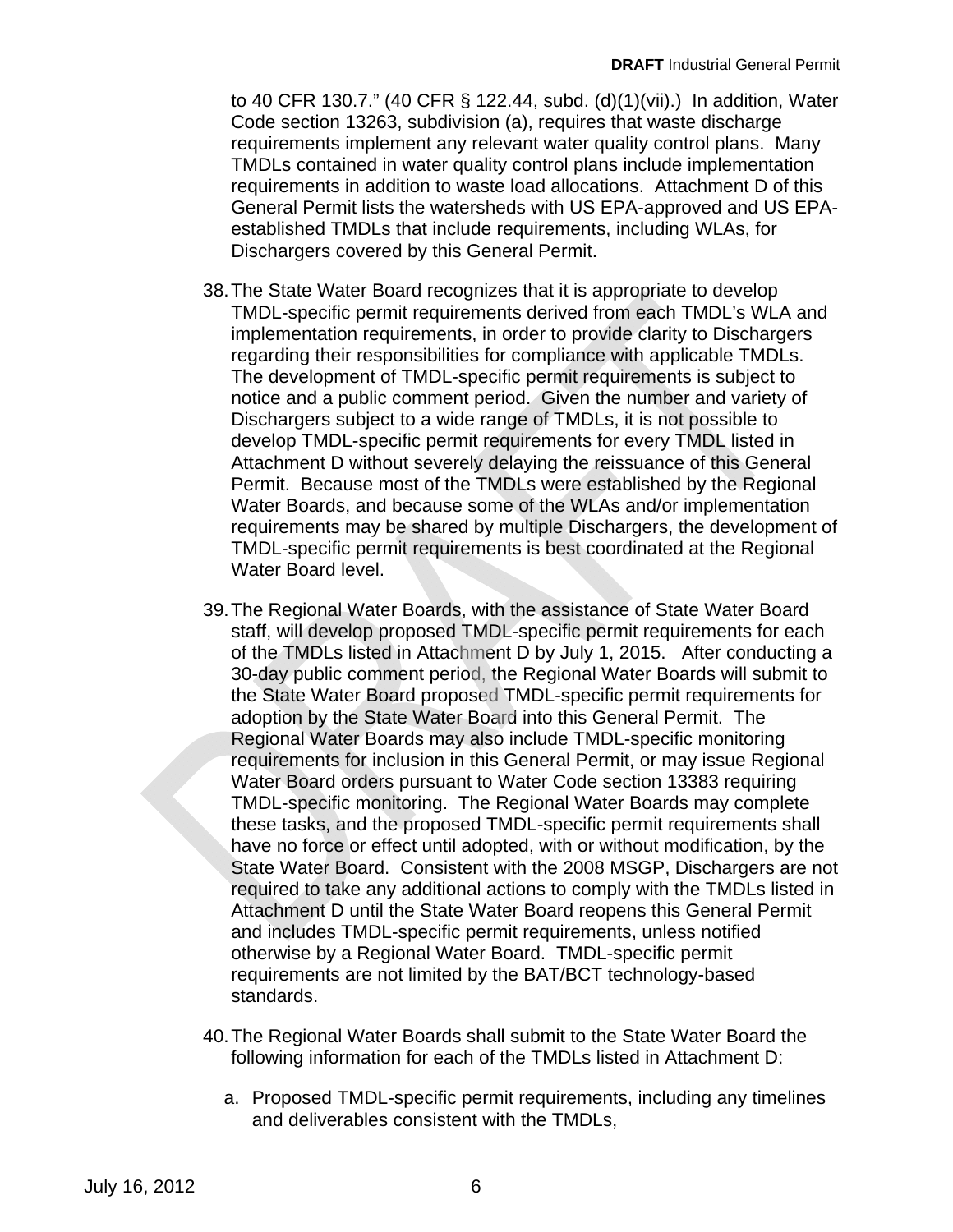- b. An explanation of how the proposed TMDL-specific permit requirements, timelines, and deliverables are consistent with the assumptions and requirements of any applicable WLA and implement each TMDL, and
- c. Where a BMP-based approach is proposed, an explanation of how the proposed BMPs will be sufficient to implement applicable WLAs.
- 41.Upon receipt of the information described in Finding 40, the State Water Board will conduct a public comment period and reopen this General Permit to populate Attachment D, the Fact Sheet, and other provisions as necessary in order to incorporate these TMDL-specific permit requirements into this General Permit. Attachment D may also be reopened from time to time to incorporate additional TMDLs into Attachment D.

#### **H. Areas of Special Biological Significance (ASBS)**

- 42.ASBS are defined in the California Ocean Plan as "those areas designated by the State Water Board as ocean areas requiring protection of species or biological communities to the extent that alteration of natural water quality is undesirable."
- 43. The California Ocean Plan prohibits the direct discharge of waste to ASBS.
- 44. The California Ocean Plan authorizes the State Water Board to grant an exception to Ocean Plan provisions where the board determines that the exception will not compromise protection of ocean waters for beneficial uses and the public interest will be served.
- discharges to ASBS. 45.On March 20, 2012, the State Water Board adopted Resolution No.2012 0012 which contains exceptions to the California Ocean Plan for specific discharges of storm water and non-point sources. This resolution also contains the special protections that are to be implemented for those
- 46.This General Permit requires Dischargers who have applied for and the State Water Board has granted an exception to the Ocean Plan authorizing the discharges to ASBS to comply with the requirements contained in Section VIII of this General Permit.

### **I. Training**

47.In order to improve compliance and to maintain consistent implementation of this General Permit, all Dischargers are required to designate a Qualified Industrial Storm Water Practitioner (QISP). To qualify as a QISP, each individual must either complete a State Water Board sponsored or approved training course, or be a California licensed professional civil engineer, professional geologist or certified engineering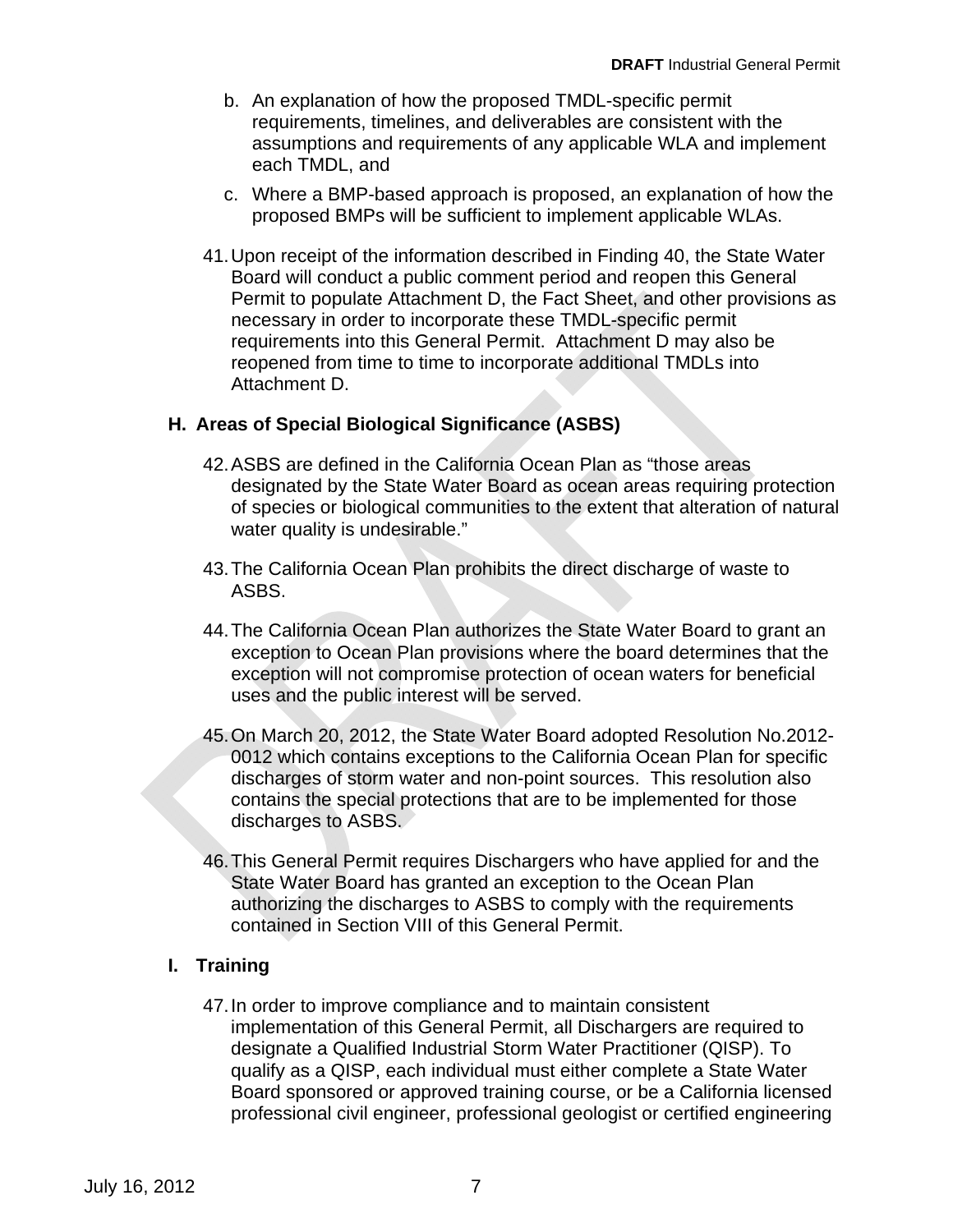geologist. A competency exam may be required by the State Water Board to demonstrate sufficient knowledge of the QISP course material. The Discharger shall designate an appropriate QISP for each facility the Discharger operates. Each facility must have one QISP, but any QISP may be assigned to more than one facility.

- 48.This General Permit creates three (3) types of QISPs, each with different training requirements and roles.
- 49.A QISP I can perform the basic permit functions, such as developing and implementing a Storm Water Pollution Prevention Plan (SWPPP), and can perform the monitoring required by this General Permit. A QISP I can represent either one facility or multiple facilities with substantially similar industrial activities. The QISP I training is designed for an individual with little or no environmental background or experience.
- that has some environmental background and experience. 50.A QISP II can perform more advanced permit functions and duties, such as preparing the No Exposure Certification (NEC), the Sampling Frequency Reduction Request (SFR) and Sampling Location Reduction Request (SLR). A QISP II can represent multiple facilities with any type of industrial activity. The QISP II training is designed for an individual
- environmental professionals. Technical Reports. A QISP III can represent multiple facilities with any type of industrial activity. The QISP III training is the most advanced training required by this General Permit and is designed for 51. A QISP III can perform the most advanced permit functions and duties, such as preparing Level 2 ERA Technical Reports and Demonstration
- 52. Some of the work required by this General Permit may be engineering work or geology work as defined in the applicable statues and regulations. California licensed professional civil engineers, professional geologists and certified engineering geologists (collectively, Licensees) have licenses that have professional overlap with the topics of this General Permit.
- 53. The California Board for Professional Engineers, Land Surveyors and Geologists provides the licensure and regulation of Licensees in California. The California Board for Professional Engineers has staff and resources dedicated to investigate and take appropriate enforcement actions in instances where a Licensee is alleged to be noncompliant with their laws and regulations. The actions of a Licensee that result in noncompliance with this General Permit would also constitute a potential violation of the California Board for Professional Engineers requirements and therefore be eligible for investigation and enforcement by the California Board for Professional Engineers. The State Water Board will provide the content from the QISP training classes on its website, available for Licensee review.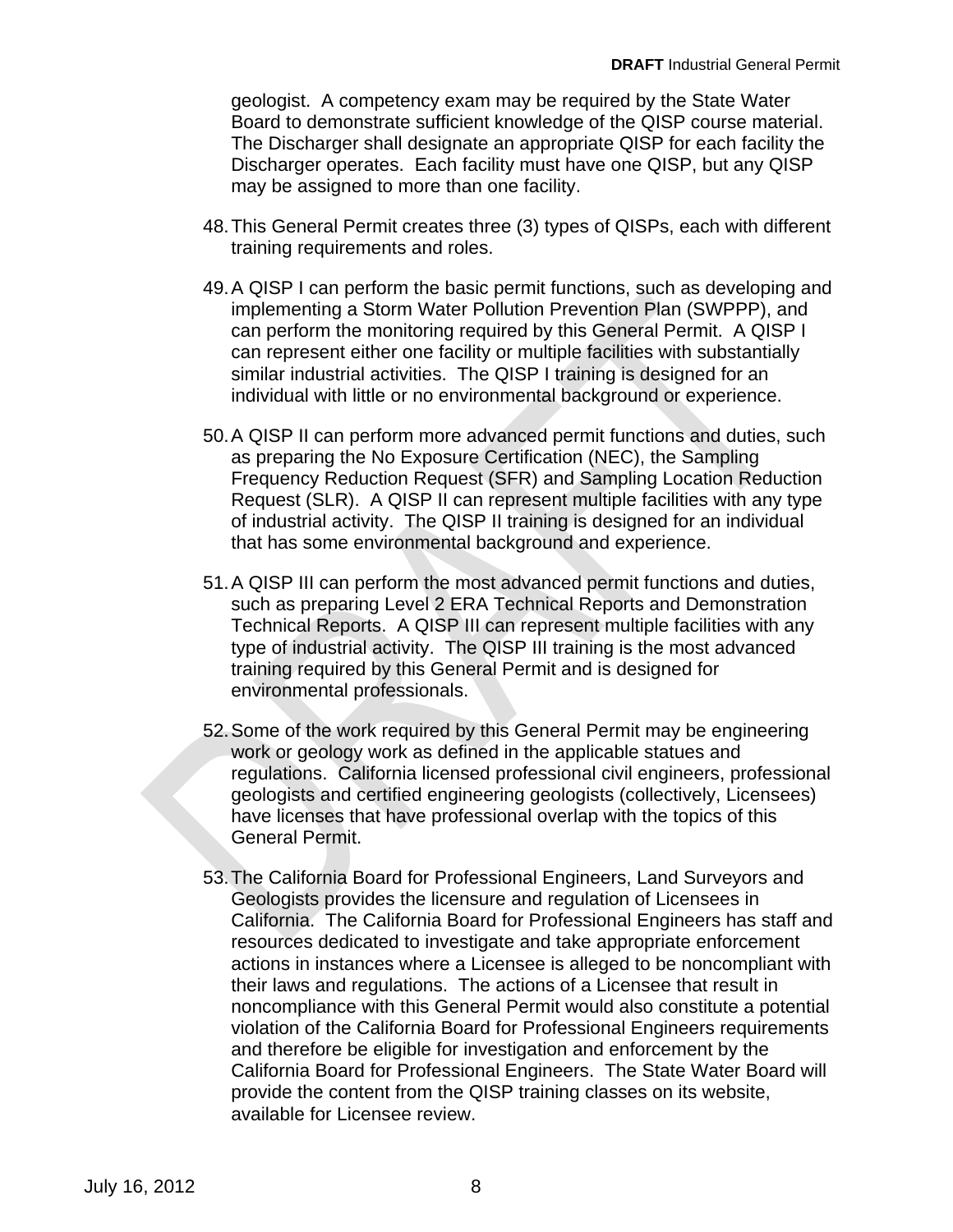- 54.A Licensee providing professional services for a Discharger required by this General Permit has the burden of understanding those requirements under the California Board for Professional Engineers laws and regulations. As such, it is duplicative and unnecessary for this General Permit to require a Licensee to obtain the QISP training.
- 55.All engineering work required by this General Permit shall be performed by a California licensed professional in accordance with the Professional Engineers Act (Bus. & Prof. Code § 6700, et seq.).

## **J. SWPPP Requirements**

56.This General Permit requires the development of a site-specific SWPPP. The SWPPP must include the information needed to demonstrate compliance with all requirements of this General Permit. The SWPPP must be submitted electronically via SMARTS, and a copy be kept at the facility.

## **K. Sampling, Visual Observations, Reporting and Record Keeping**

- 57. This General Permit complies with 40 C.F.R. section 122.44(i), which conduct an Annual Comprehensive Facility Compliance Evaluation (Annual Evaluation) to identify areas of the facility contributing pollutants to industrial storm water discharges, (b) evaluate whether measures to reduce industrial pollutant loads identified in the Discharger's SWPPP are adequate and properly implemented in accordance with the terms of this General Permit, and (c) determine whether additional control measures are needed. establishes monitoring requirements that must be included in storm water permits. Under this General Permit, Dischargers are required to: (a)
- 58.This General Permit contains additional monitoring requirements that are necessary to determine whether pollutants are being discharged, and whether response actions are necessary. This will in turn help the Discharger to evaluate BMP effectiveness and compliance with this General Permit. Visual observations are one form of monitoring. This General Permit requires the Discharger to perform a variety of visual observations designed to identify pollutants in industrial storm water discharges and their sources. To comply with this General Permit the Discharger shall: electronically self-report any discharge violations via SMARTS, comply with the Level 1 and Level 2 ERA requirements, when applicable, and adequately address and respond to any Regional Water Board comments on the Discharger's compliance reports.
- 59. Dischargers that meet the requirements of the No Exposure Certification (NEC) Conditional Exclusion set forth in Sections XVII of this General Permit are exempt from the SWPPP, sampling requirements, and visual observation requirements in this General Permit.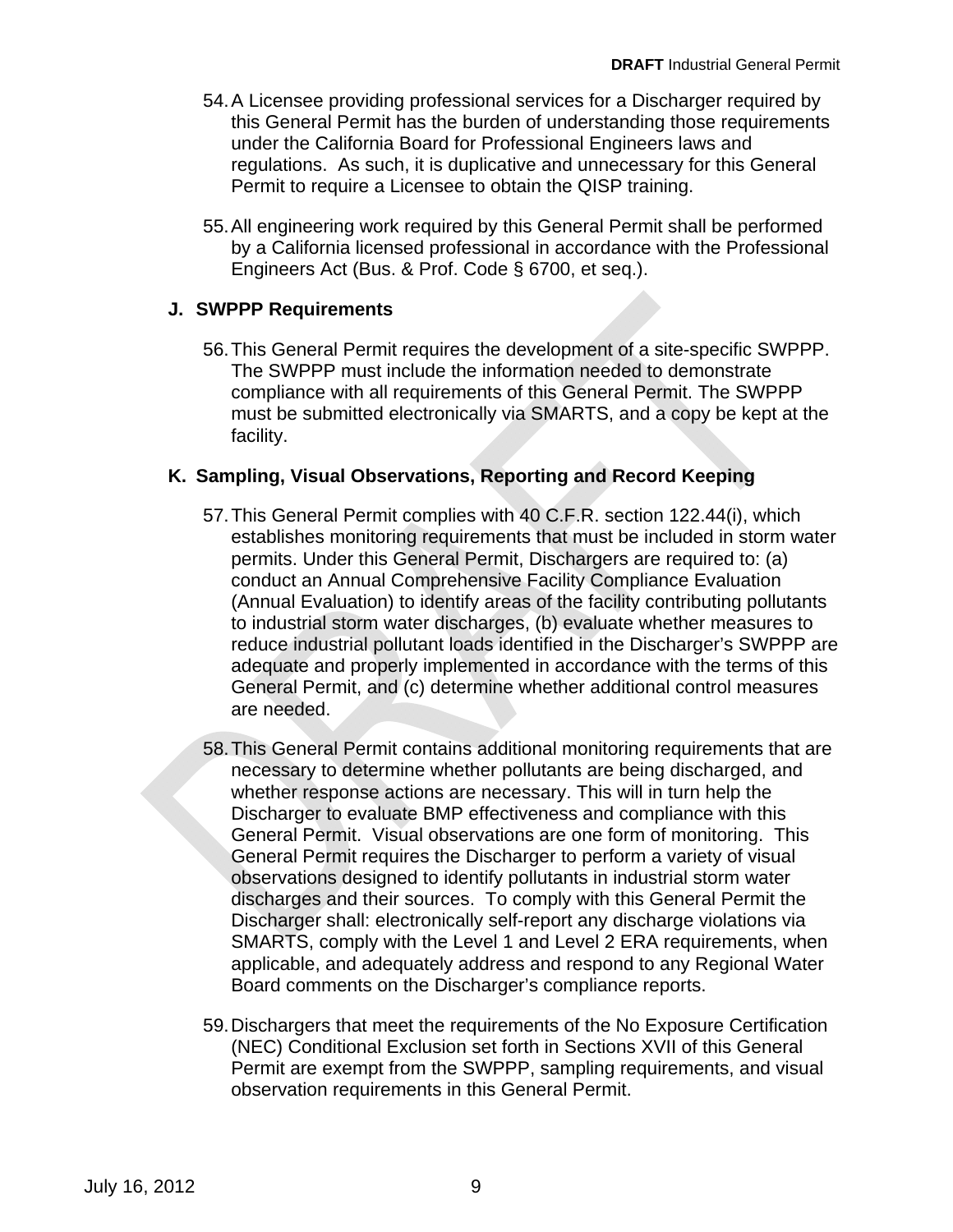#### **L. Facilities Subject to Federal Storm Water Effluent Limitation Guidelines (ELGs)**

- 60.US EPA regulations at 40 C.F.R. Chapter I Subchapter N (Subchapter N) establish technology-based Effluent Limitation Guidelines and New Source Performance Standards (ELGs) for industrial storm water discharges from facilities in specific industrial categories. For these facilities, compliance with the BAT/BCT and ELG requirements constitutes compliance with technology-based requirements of this General Permit.
- 61. 40 C.F.R. section 122.44(i)(3) and (4) require storm water permits to require at least one Annual Evaluation and any monitoring requirements for applicable ELGs in Subchapter N.
- 62.This General Permit requires Dischargers to comply with any applicable ELG requirements found in Subchapter N.

## **M. Sampling and Analysis Reduction**

effluent water quality sampling and analysis results that do not exceed NAL<sub>S</sub> 63. This General Permit reduces the number of qualifying sampling events required to be sampled each year when the Discharger demonstrates both consistent compliance with this General Permit and consistent

#### **N. Role of Numeric Action Levels (NALs) and Exceedance Response Actions (ERAs)**

- 64. This General Permit includes NALs, new comprehensive training requirements, Level 1 ERA Reports, Level 2 ERA Technical Reports, and Demonstration Technical Reports as part of a multiple objective performance measurement system. There are two main objectives: (1) inform the Dischargers, the public and the Water Boards on the overall pollutant control performance at any given facility, and (2) inform the Dischargers, the public and the Water Boards on the overall performance of the industrial storm water program. Additionally, the State Water Board expects that this information and assessment process will provide the information needed to determine the feasibility of numeric effluent limitations for industrial sectors in the next reissuance of this General Permit, consistent with the recommendations of the Blue Ribbon Panel of Experts.
- 65.This General Permit contains two types of NALs. One is an annual NAL, which is the 2008 MSGP benchmark value, and is applicable for all parameters listed in Table 5. The other NAL is an instantaneous maximum NAL, which has been calculated from a Water Board dataset to identify drainage areas of concern and is only applicable for Total Suspended Solids (TSS), Oil and Grease (O&G), and pH. An NAL exceedance is determined as follows: (1) for the annual NAL, an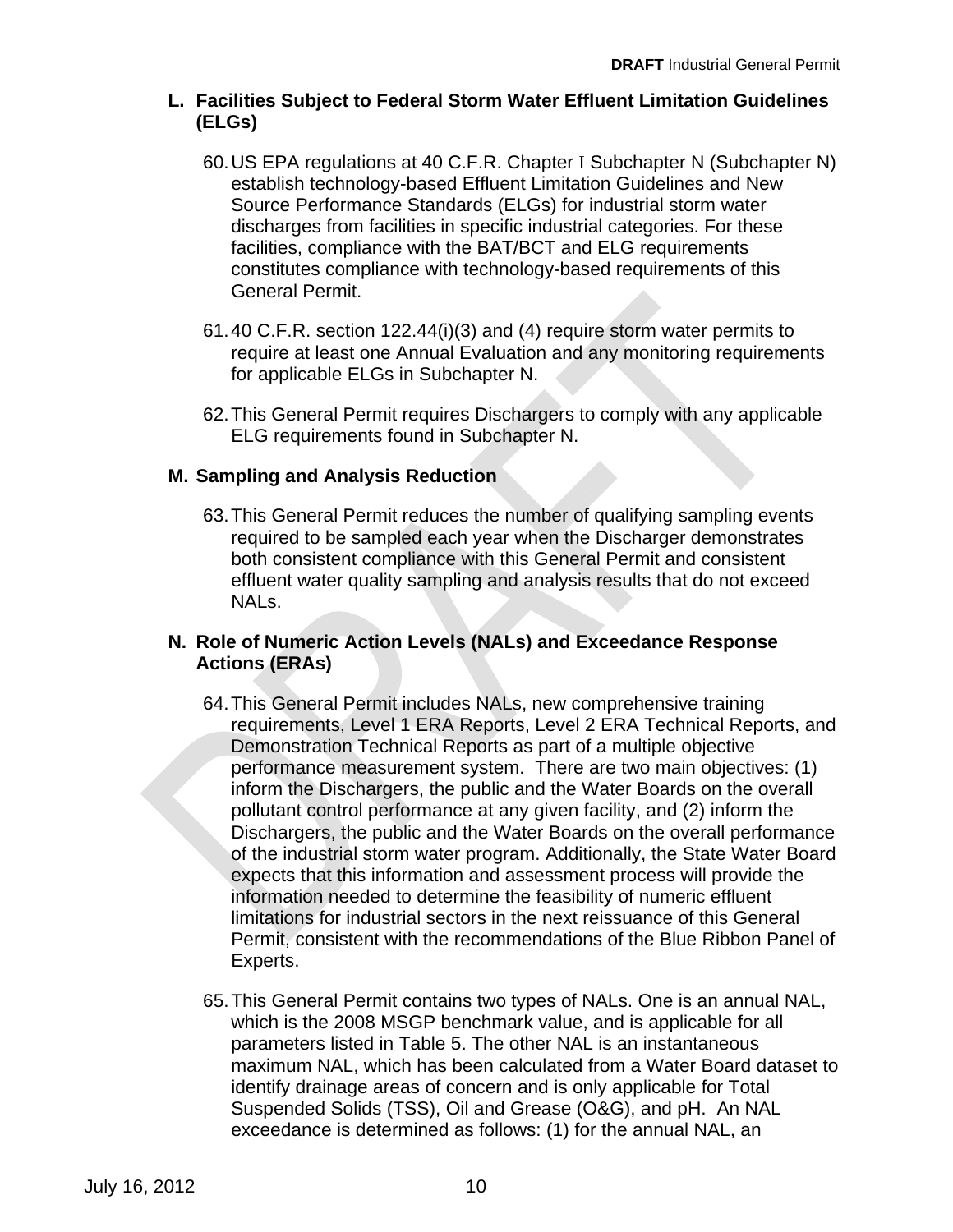exceedance occurs when the average of all analytical results from all samples taken at a facility during a reporting year and calculated in accordance with the US EPA guidance<sup>1</sup> exceeds an annual NAL value for any parameter listed in Table 5 of this General Permit (or is outside the NAL pH range), or; (2) for the instantaneous maximum NAL, an exceedance occurs when the second analytical result from any sample taken at a facility for the same parameter in Table 5 of this General Permit (TSS, O&G, or pH) exceeds the instantaneous maximum NAL value (or is outside the NAL pH range) in a single reporting year. For the purposes of this General Permit, the reporting year is July 1 through June 30.

- 66.The NALs are not intended to serve as technology-based requirements, numeric effluent limitations, or water quality-based limitations. The NALs are not derived directly from either BAT/BCT requirements or receiving water limitations. NAL exceedances defined in this General Permit are not, in and of themselves, violations of this General Permit. A Discharger that does not fully comply with the Level 1 and Level 2 ERA requirements, when required, is in violation of this General Permit.
- 67. ERAs are designed to help to ensure that Dischargers comply with this General Permit. Dischargers subject to ERAs must evaluate their BMPs to ensure they are adequate to meet the BAT/BCT effluent standards.
- 68. BMPs to reduce or prevent pollutants in storm water discharges and authorized NSWDs are appropriate in lieu of numeric effluent limitations in storm water permits (40 C.F.R. §122.44(k)(2).)
- 69. US EPA regulations at Subchapter N establish ELGs for storm water discharges from facilities in 11 industrial categories. Dischargers subject to these ELGs are required to comply with the applicable requirements. This General Permit includes the existing ELGs in Attachment E.
- 70. Pollutants in storm water discharges that are solely attributable to nonindustrial pollutant sources (such as run-on from adjacent facilities, nonindustrial portions of the Discharger's property, or aerial deposition) are not subject to NALs, because the NALs are designed to provide feedback on industrial sources of pollutants. Dischargers may submit a Non-Industrial Source Pollutant Demonstration Technical Report to demonstrate that the sources are of the pollutants are non-industrial. Dischargers who submit a Non-Industrial Source Pollutant Demonstration Technical Report must continue to comply with BAT/BCT and receiving water limitations.
- 71.Pollutants in storm water discharges that are solely attributable to natural background sources are not subject to NALs, because the NALs are designed to provide feedback on industrial sources of pollutants.

 $\overline{1}$  <http://www.epa.gov/npdes/pubs/msgp\_monitoring\_guide.pdf>. July 16, 2012 11 <sup>1</sup> US EPA. "Industrial Stormwater Monitoring and Sampling Guide." April 2009. Web. 5 May. 2012.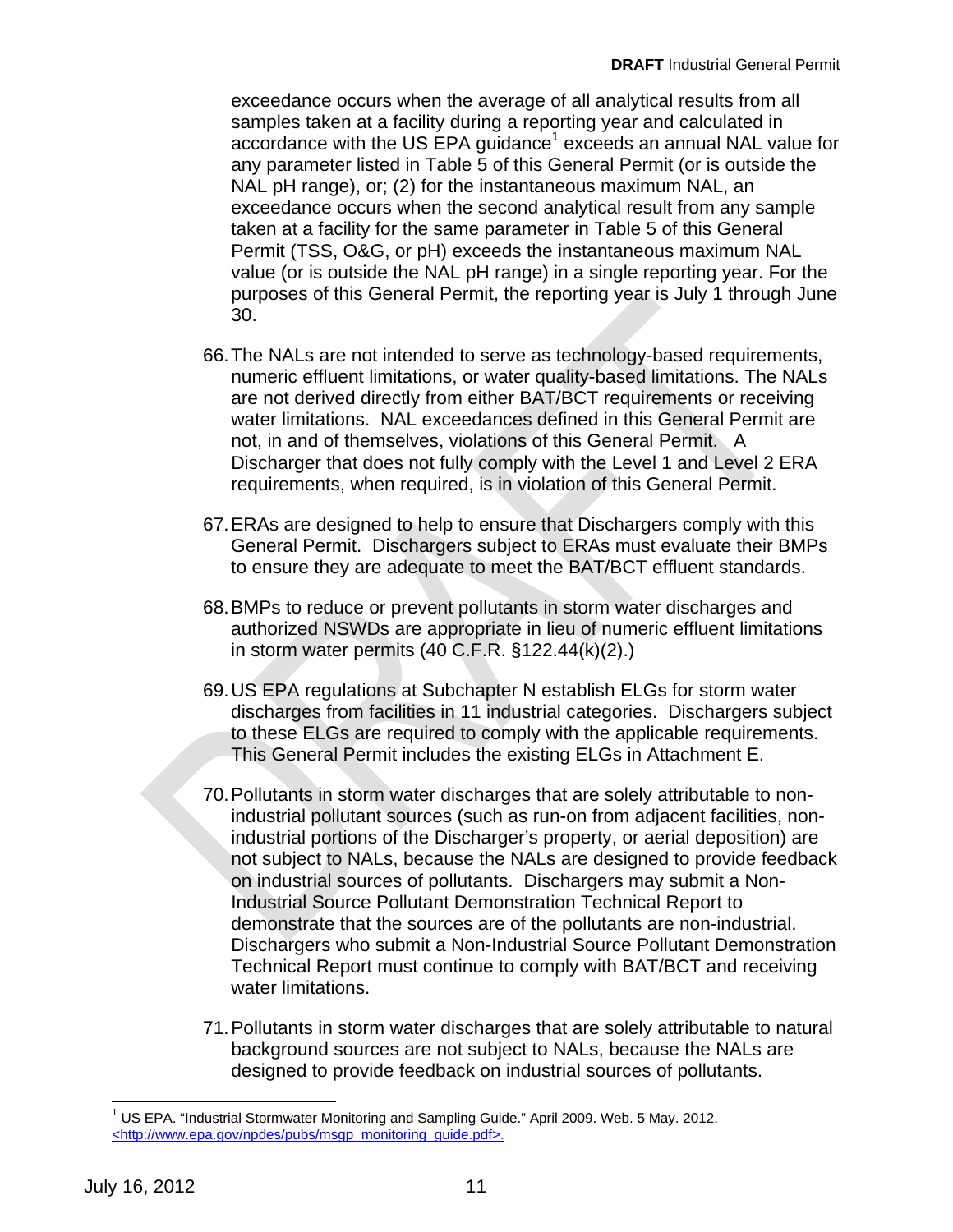Dischargers may submit a Natural Background Demonstration Technical Report to demonstrate that the pollutants are naturally occurring. Dischargers who submit a Natural Background Demonstration Technical Report are not responsible for the naturally occurring pollutants identified in the Natural Background Demonstration Technical Report.

- 72.Where a discharger has already designed, installed, and implemented operational any source control, treatment, and/or structural source control BMPs that are required to reduce or prevent pollutants in industrial storm water discharges in compliance with BAT/BCT, the Discharger may submit a BAT/BCT Compliance Demonstration Technical Report. Dischargers who submit a BAT/BCT Compliance Demonstration Technical Report must continue to comply with receiving water limitations.
- 73. This General Permit establishes design storm standards for all treatment control BMPs. These design standards are based directly on those contained in the State Water Board Order No. 2000-0011<sup>2</sup> regarding Standard Urban Storm Water Mitigation Plans (SUSMPs). These design standards for treatment control BMPs are generally expected to be industrial storm water discharges that are unlikely to contain pollutant loadings that would exceed any of the NALs set forth in this General Permit. consistent with BAT/BCT, to be protective of water quality, to be achievable for most pollutants and their associated treatment technologies, and to eliminate the need for most Dischargers to treat

### **O. Compliance Groups**

74. Compliance Groups are groups of Dischargers (Participants) that share common pollutant sources and industrial activity characteristics. Compliance Groups provide an opportunity for the Participants to pool resources and develop Consolidated Level 1 ERA Reports for Level 1 NAL exceedances and Consolidated Level 2 ERA Technical Reports for Level 2 NAL exceedances that are representative of the entire Compliance Group. Compliance Groups also provide the Water Boards and the public with valuable information as to how industrial storm water discharges are affected by non-industrial background pollutant sources (including natural background) and geographic locations, and what constitutes BAT/BCT. When developing the next reissuance of this General Permit, the State Water Board expects to have a better understanding of the feasibility and benefits of sector-specific and watershed-based permitting approaches, which may include technologyor water quality-based numeric effluent limitations (NELs). The State Water Board intends that the effluent data, BMP performance data and

 $\overline{a}$  $^2$  Water Boards. Order: WQ 2000 - 11 Petitions of the Cities of Bellflower, Et Al., The City of Arcadia, and Western States Petroleum Association. Web. 5 May 2012.

<sup>&</sup>lt;http://www.waterboards.ca.gov/board\_decisions/adopted\_orders/water\_quality/2000/wq2000\_11.pdf>.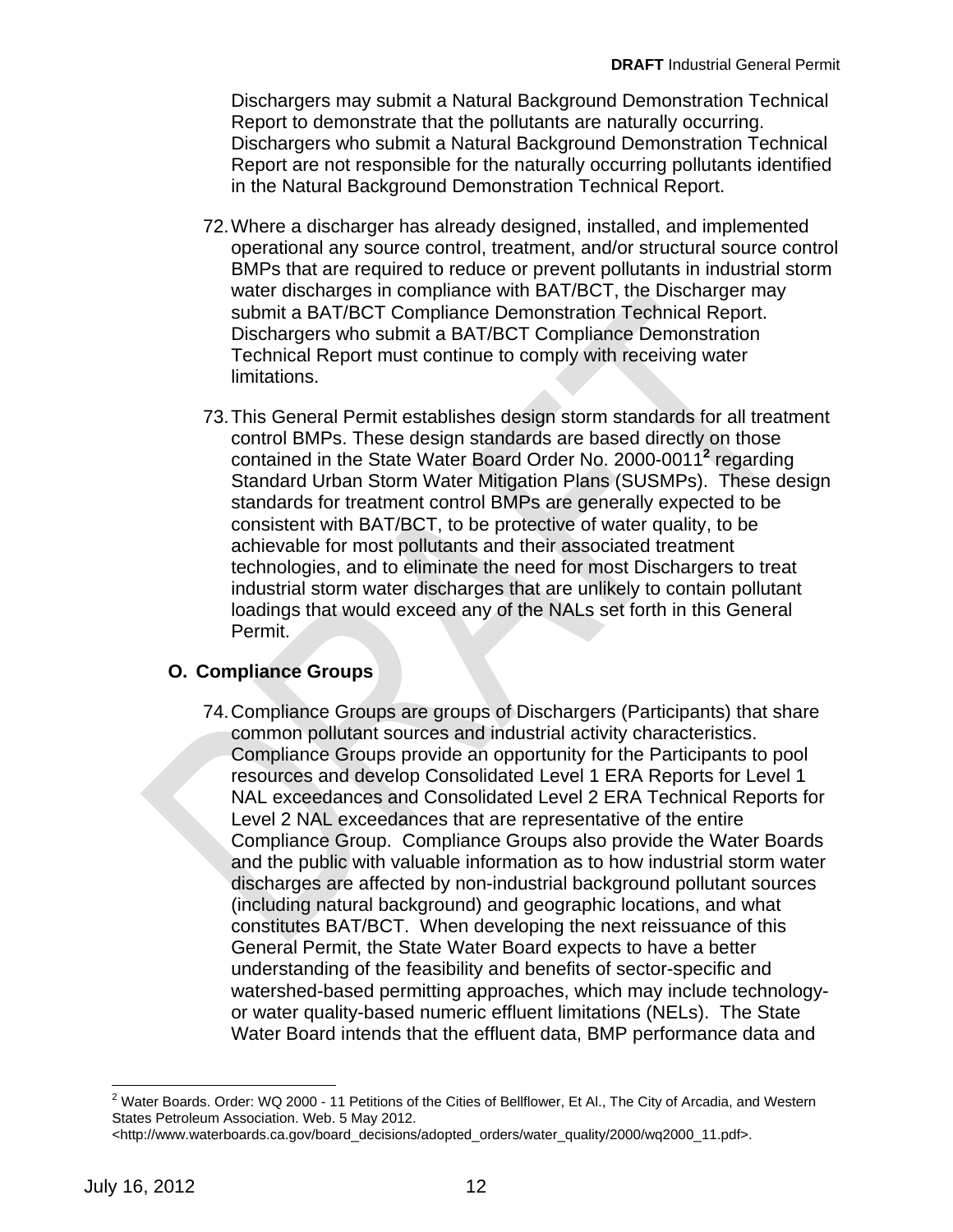other information provided from Compliance Groups' consolidated reporting will help inform the State Water Board on these issues.

#### **P. Conditional Exclusion – No Exposure Certification (NEC)**

- 75.Pursuant to US EPA Phase II regulations, all Dischargers subject to this General Permit may qualify for a conditional exclusion from specific requirements of this General Permit if they prepare and submit a NEC demonstrating that their facilities have no exposure of industrial activities and materials to storm water discharges. Dischargers that meet the requirements of the NEC are exempt from the SWPPP, sampling requirements, and monitoring requirements in this General Permit.
- 76.This General Permit requires Dischargers who seek the NEC conditional exclusion to obtain coverage in accordance with Section XVII of this General Permit.
- 77.Dischargers seeking NEC coverage are required to file the applicable permit registration documents: NEC Checklist, site map, and annual fee. Annual inspections, re-certifications, and fees are required in subsequent in this General Permit will lead to enforcement for discharging without a permit pursuant to sections 13385 and 13399 of the Water Code. A Discharger that anticipates a change (or changes) in circumstances that would lead to exposure should register for permit coverage prior to the anticipated changes. years. Light industry facility Dischargers that were previously excluded from coverage must obtain the appropriate coverage under this General Permit. Failure to comply with the Conditional Exclusion conditions listed

#### **Q. Special Requirements for Facilities Handling Plastic Materials**

Materials are considered storm water gross pollutants. 78.Section 13367 of the Water Code requires facilities handling preproduction plastic to implement specific BMPs aimed at minimizing discharges of such materials. The definition of Plastic Materials for the purposes of this General Permit includes the following types of sources of Plastic Materials; plastic resin pellets, powders, flakes, additives, regrind, scrap, dust, and industrial process waste or recycling that has the potential to discharge or migrate and discharge off-site. Such Plastic

#### **R. Regional Water Board Authorities**

79.Regional Water Boards are primarily responsible for enforcement of this General Permit. This General Permit recognizes that Regional Water Boards have the authority to protect the beneficial uses of receiving waters and prevent degradation of water quality. As such, Regional Water Boards may modify monitoring requirements and review, comment, approve or disapprove any Discharger reports required under this General Permit.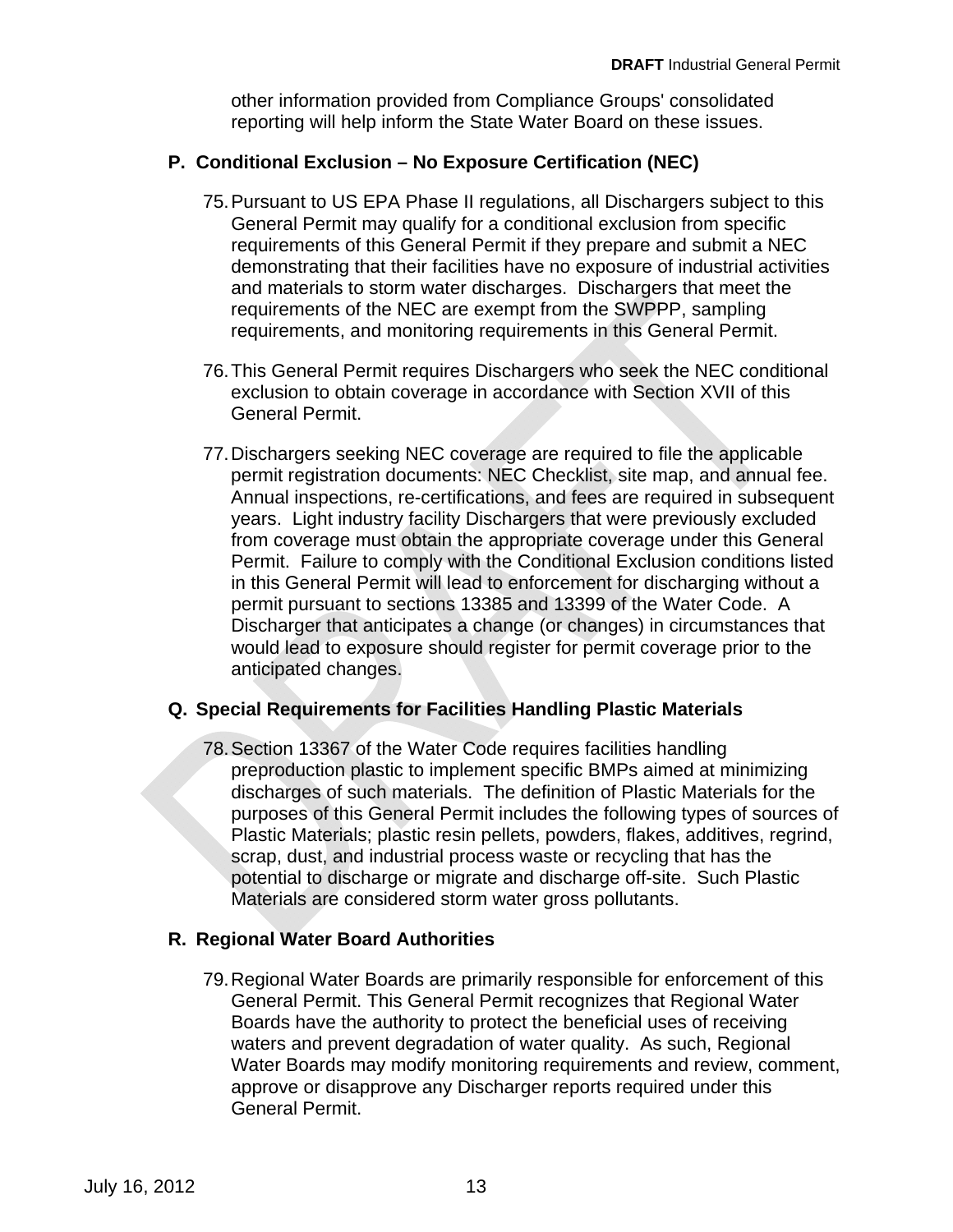- 80.Regional Water Boards establish water quality standards in Basin Plans. The State Water Board establishes water quality standards in various statewide plans, including the California Ocean Plan. US EPA establishes water quality standards in the National Toxic Rule and the California Toxic Rule.
- 81.Regional Water Boards may revise the treatment design storm standard provided in this General Permit for a Discharger based upon (1) sampling data demonstrating that a higher or lower standard would be protective of water quality, and (2) the treatment technology associated with the revised design storm meets BAT/BCT.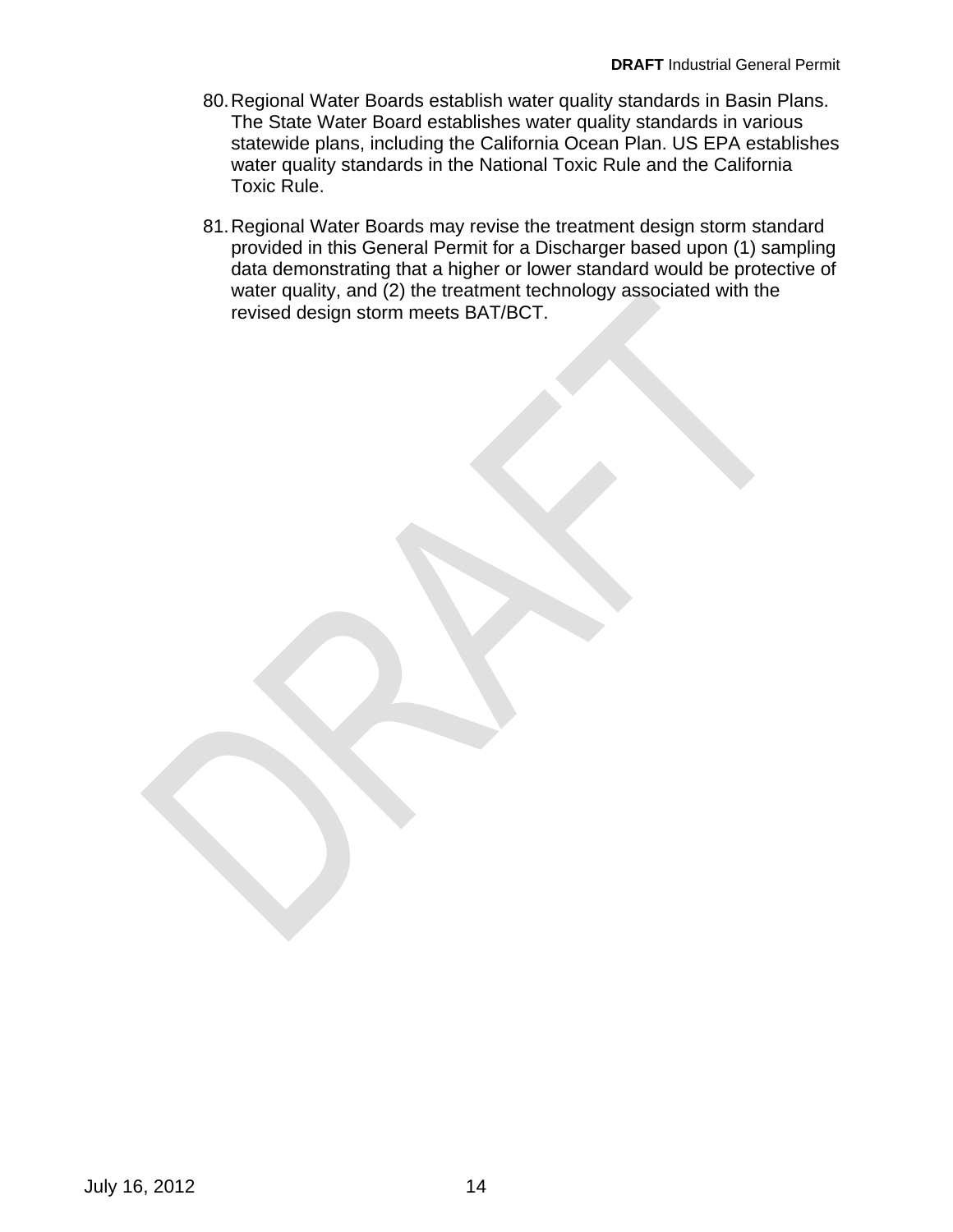<span id="page-16-0"></span>**IT IS HEREBY ORDERED** that all Dischargers subject to this General Permit shall comply with the following conditions and requirements.

### **II. REQUIREMENTS FOR RECEIVING GENERAL PERMIT COVERAGE**

This General Permit includes requirements for two (2) types of permit coverage, NOI coverage and NEC coverage. State Water Board Order No 97-03-DWQ (previous permit) remains in effect until July 1, 2013. Existing Dischargers that have submitted NOIs for the previous permit shall continue coverage under the previous permit until July 1, 2013. Existing Dischargers shall have until July 1, 2013 to register for NOI or NEC coverage. Coverage for Dischargers that do not register for NOI or NEC coverage by July 1, 2013 will be administratively expired and effectively terminated. Upon administrative termination, Dischargers are subject to enforcement by the Regional Water Boards until coverage under this General Permit is obtained by designating an LRP to submit new PRDs pursuant to the provisions of Section II.

#### **A. General Permit Coverage (NOI)**

1. Facilities Discharging Storm Water Associated with Industrial Activity.

For the purposes of this General Permit, this coverage is called NOI requirements of this General Permit such as designing and implementing a SWPPP in compliance with BAT/BCT, and complying with the monitoring and Annual Monitoring Reporting requirements. The Discharger shall designate a Legally Responsible Person (LRP) to register for coverage under this General Permit by certifying and submitting Permit Registration Documents (PRDs) via the Stormwater Multi-Application Reporting and Tracking System (SMARTS) (http://smarts.waterboards.ca.gov), which consist of: coverage. The Discharger that discharges storm water associated with industrial activity to waters of the United States is required to meet all the

- a. Notice of Intent (NOI) and Signed Certification Statement
- b. Copy of Current Site Map from the SWPPP (see Section X.E)
- c. Storm Water Pollution Prevention Plan (see Section X)
- d. Annual Fee

### **B. No Exposure Certification (NEC) Coverage**

1. Facilities that Qualify for the NEC Conditional Exclusion (facilities with no exposure of industrial activities or materials to storm water)

For the purposes of this General Permit, this coverage is called NEC coverage. Dischargers that certify their facility has no exposure of industrial activities or materials to storm water in accordance with Section XVII are not required to implement a SWPPP or comply with the monitoring requirements of this General Permit. Dischargers shall conduct one Annual Facility Comprehensive Compliance Evaluation (Annual Evaluation) as described in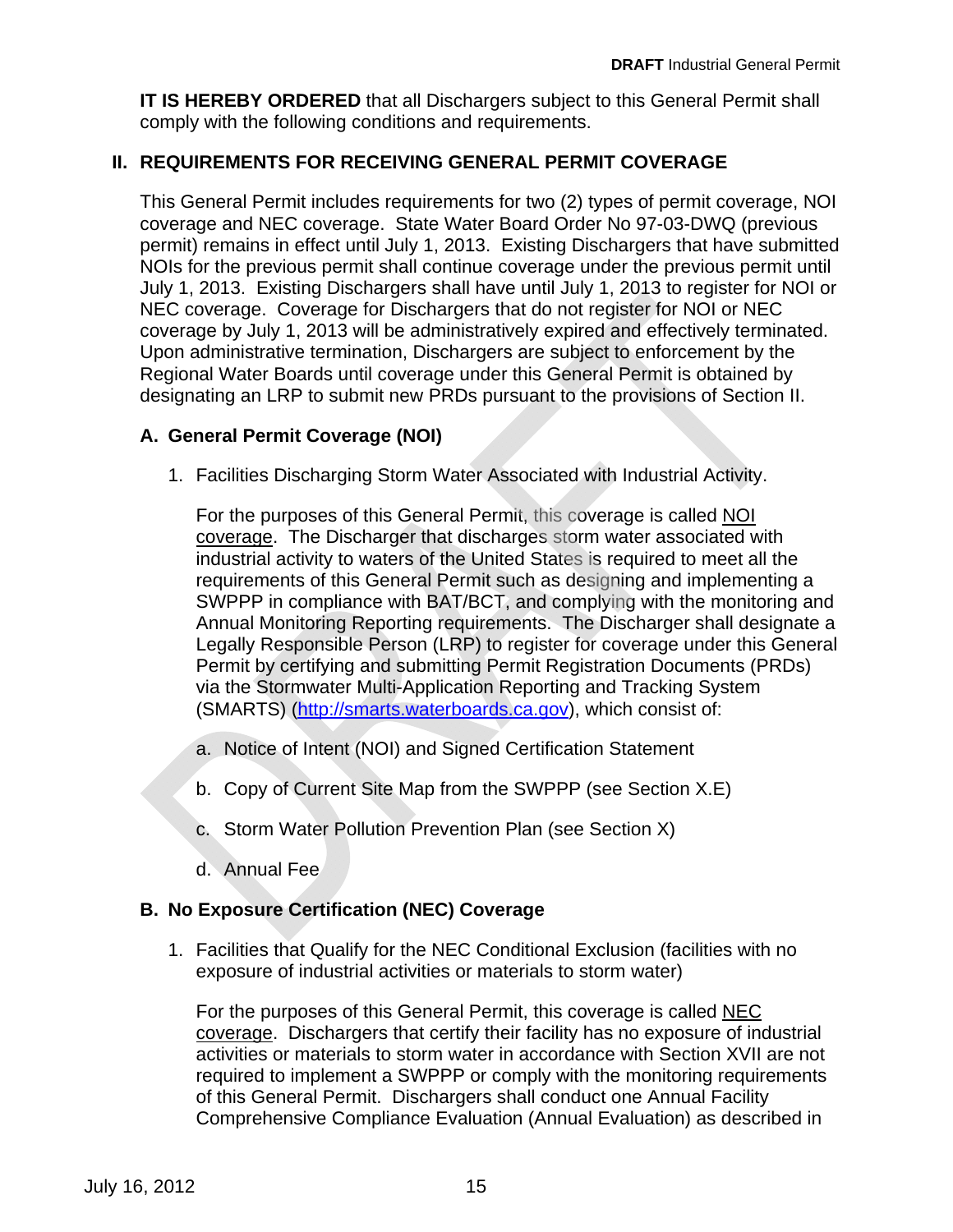Section XV, pay an annual fee, and annually certify that their facilities continue to satisfy the NEC requirements. Dischargers shall register for NEC coverage by submitting PRDs, which consist of:

- a. No Exposure Certification and Signed Certification Statement
- b. No Exposure Certification Checklist (See Section XVII.E.2)
- c. Current Site Map Consistent with Requirements in Section X.E
- d. Annual Fee

#### **C. Obtaining General Permit Coverage for Facilities Subject to this General Permit**

- 1. Existing or new Dischargers shall designate an LRP to register for NOI or NEC coverage under this General Permit by certifying and submitting PRDs in SMARTS in accordance with the schedule provided in this Section II.D-E below. When PRDs are certified and submitted and the annual fee is received, the State Water Board will assign the Discharger a Waste Discharger Identification (WDID) number.
- annual fees, which must be mailed. 2. The Discharger shall designate an LRP to certify and submit all PRDs and other required compliance documents via SMARTS, with the exception of
- 3. New PRDs shall be certified and submitted via SMARTS by the Discharger's LRP whenever there is a change to either the ownership of the facility operations or the location. When there is an ownership change, the prior Discharger (seller) must inform the new Discharger (buyer) of the General Permit requirements.
- 4. A Discharger's facility that includes multiple industrial activities subject to the General Permit is authorized to submit a single set of PRDs for coverage under this General Permit.
- 5. Any information provided to the Regional Water Board shall comply with the Homeland Security Act and any other federal law that concerns security in the United States; any information that does not comply should not be submitted in the PRDs.
- 6. Site Maps

Dischargers registering for NOI or NEC coverage shall prepare site maps as part of their PRDs as described in Section X.E. The site map for NOI coverage is required to be in the SWPPP and is also required to be certified and submitted separately. If there is a significant change in the facility layout (e.g., new building, change in storage locations, boundary change, etc.) a revision to the site map is required and shall be certified and submitted via SMARTS.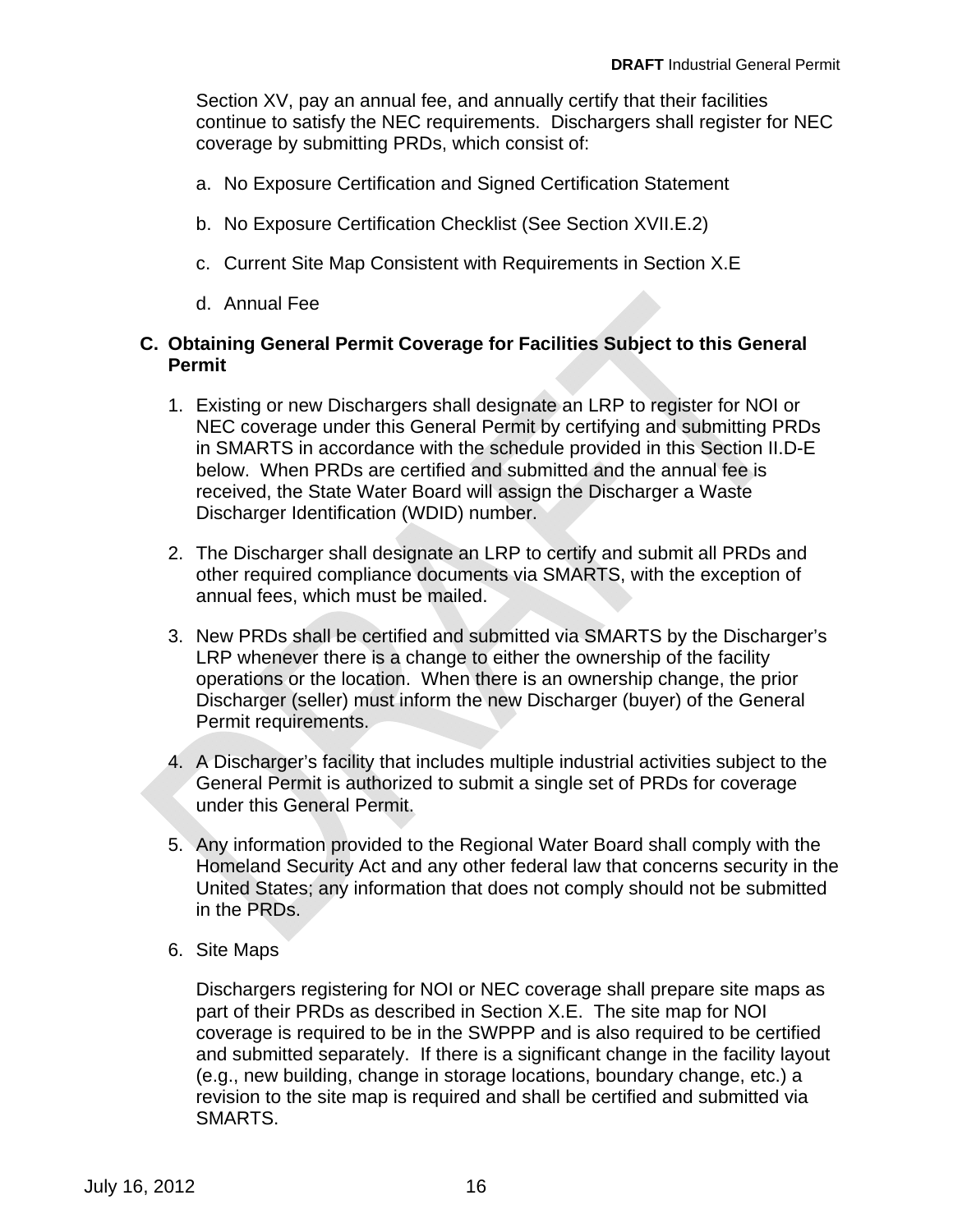## **D. Existing Dischargers**

- 1. The previous permit remains in effect until July 1, 2013. Existing Dischargers that have submitted NOIs for the previous permit shall continue coverage under the previous permit until July 1, 2013. Existing Dischargers that have submitted NOIs for the previous permit shall have until July 1, 2013 to register for NOI or NEC coverage. Existing Dischargers that have not submitted NOIs for the previous permit shall have until July 1, 2014 to register for NOI or NEC coverage. Dischargers that have submitted NOIs for the previous permit that do not register for NOI or NEC coverage by July 1, 2013 may have their coverage administratively terminated. Upon administrative termination, Dischargers are subject to enforcement by the Regional Water Boards until coverage under this General Permit is obtained by designating an LRP to submit new PRDs pursuant to the provisions of Section II.
- 2. Existing Dischargers are deemed covered by this General Permit upon receipt of a General Permit Coverage Notification (submitted via SMARTS). In order to demonstrate compliance with this General Permit, the Discharger must present documentation of valid and active General Permit coverage upon request.
- 3. Existing Dischargers shall implement necessary revisions to the SWPPP and July 1, 2013. Dischargers may either continue to implement the existing SWPPP in compliance with State Water Board Order No. 97-03-DWQ until June 30, 2013, or may implement a SWPPP revised in accordance with Section X prior to July 1, 2013. Monitoring Program in accordance with Sections X and XI no later than the
- 4. Existing Dischargers that submit a Notice of Termination (NOT) prior to July 1, 2013 and that receive NOT approval from the Regional Water Board are not subject to this General Permit.

### **E. New Dischargers Obtaining Coverage On or After July 1, 2013:**

- 1. New Dischargers registering for NOI coverage on or after July 1, 2013 shall designate an LRP to certify and submit PRDs via SMARTS seven (7) days prior to commencement of industrial activities or on July 1, 2013, whichever comes later.
- 2. New Dischargers registering for NEC coverage on or after July 1, 2013 shall designate an LRP to certify and submit PRDs via SMARTS by July 1, 2014 or seven (7) days prior to commencement of industrial activities, whichever comes later.
- 3. NOI and NEC coverage shall not commence until the PRDs and the annual fee are received by the State Water Board, a Waste Discharge Identification (WDID) number is assigned, and notification is sent to the Discharger by SMARTS. In order to demonstrate compliance with this General Permit, the Discharger must present documentation of a valid WDID upon request.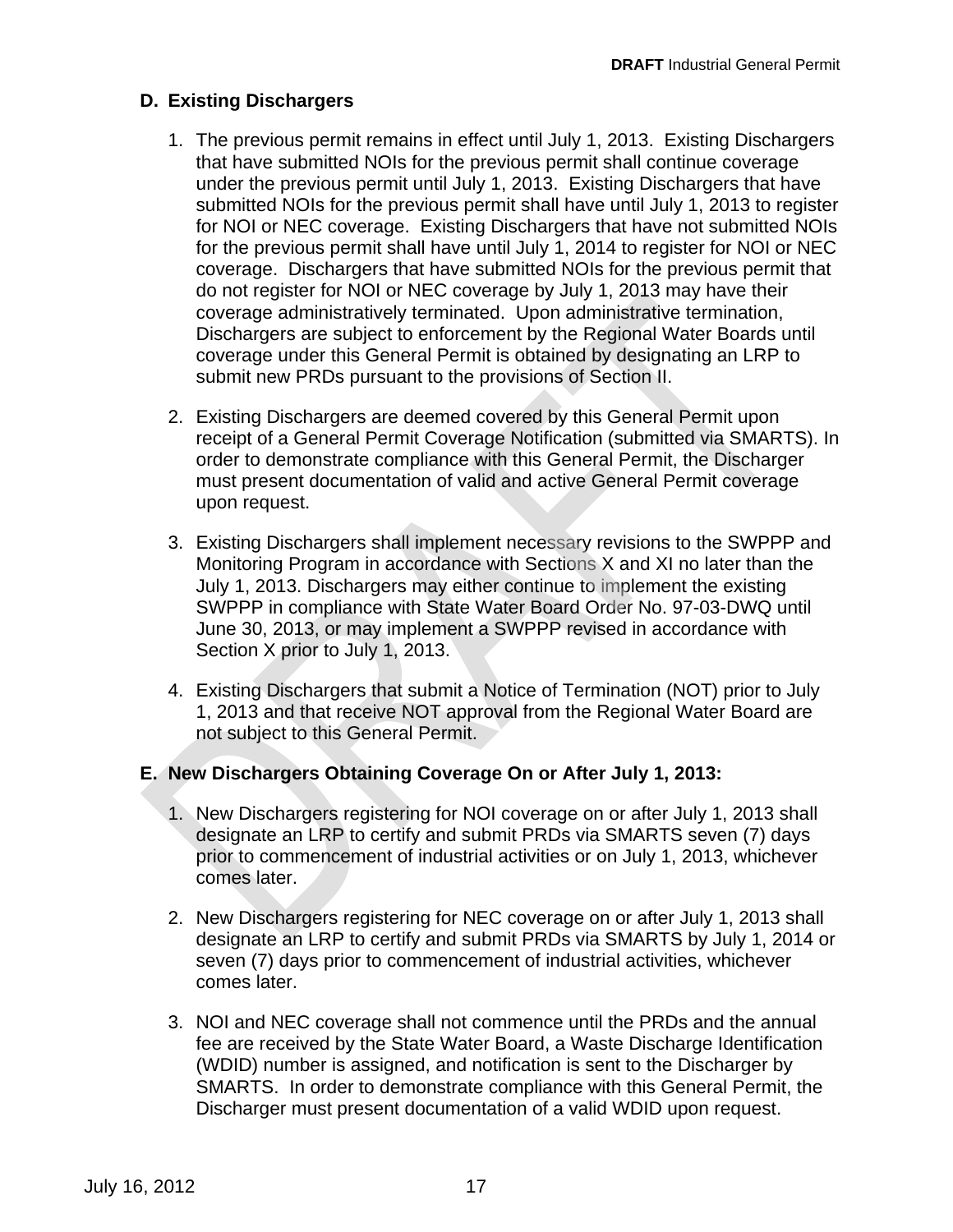### **F. Termination and Changes to General Permit Coverage**

- 1. Dischargers with NOI or NEC coverage shall request termination of coverage under this General Permit when either (a) the facility is sold or operation of the facility has been transferred to another entity, (b) the facility has ceased operations, completed closure activities, and removed all industrial related pollutants, or (c) the facility's operations have changed and are no longer subject to the General Permit. The Discharger's LRP shall certify and submit a Notice of Termination (NOT) via SMARTS. Until a valid NOT is received, the Discharger remains responsible for compliance with this General Permit and payment of accrued annual fees.
- 2. Dischargers with NOI coverage where the facility qualifies for NEC coverage in accordance with Section XVII of this General Permit, the Discharger's LRP may register for NEC coverage via SMARTS. The Discharger is not required to submit a NOT, as long as their NEC coverage is valid.
- 3. Dischargers with NEC coverage, where the changes in the facility and/or facility operations occur, which result in NOI coverage instead of NEC coverage, shall designate an LRP to register for the NOI coverage via SMARTS. The Discharger is not required to submit an NOT as long as the NOI coverage is approved.
- their PRDs via SMARTS upon request by the Regional Water Board. 4. Dischargers shall provide additional information supporting an NOT, or revise
- 5. Dischargers that are denied approval of a submitted NOT or registration for NEC coverage by the Regional Water Board, shall continue compliance with this General Permit under NOI coverage.
- NEC coverage. 6. New Dischargers (Dischargers with no previous NOI or NEC coverage) shall register for NOI coverage should the Regional Water Board deny approval of
- 7. Dischargers that change coverage from NOI coverage to NEC coverage are not required to pay the annual fees associated with NEC coverage until the following billing cycle. Dischargers changing coverage from NEC coverage to NOI coverage shall pay the full NOI coverage annual fee. The NOI coverage fee shall not be pro-rated.

### **G. Certification and Preparation Requirements**

For SMARTS electronic account management and security reasons, as well as enforceability of this General Permit, Dischargers shall designate a LRP to certify and submit all PRDs. The LRP shall be designated in accordance with the Electronic Signature and Certification Requirements in Section XXI.K. The Discharger shall certify and submit via SMARTS all documents required by this General Permit in accordance with Section XXI.K. This General Permit has additional preparation requirements to the applicable documents listed below: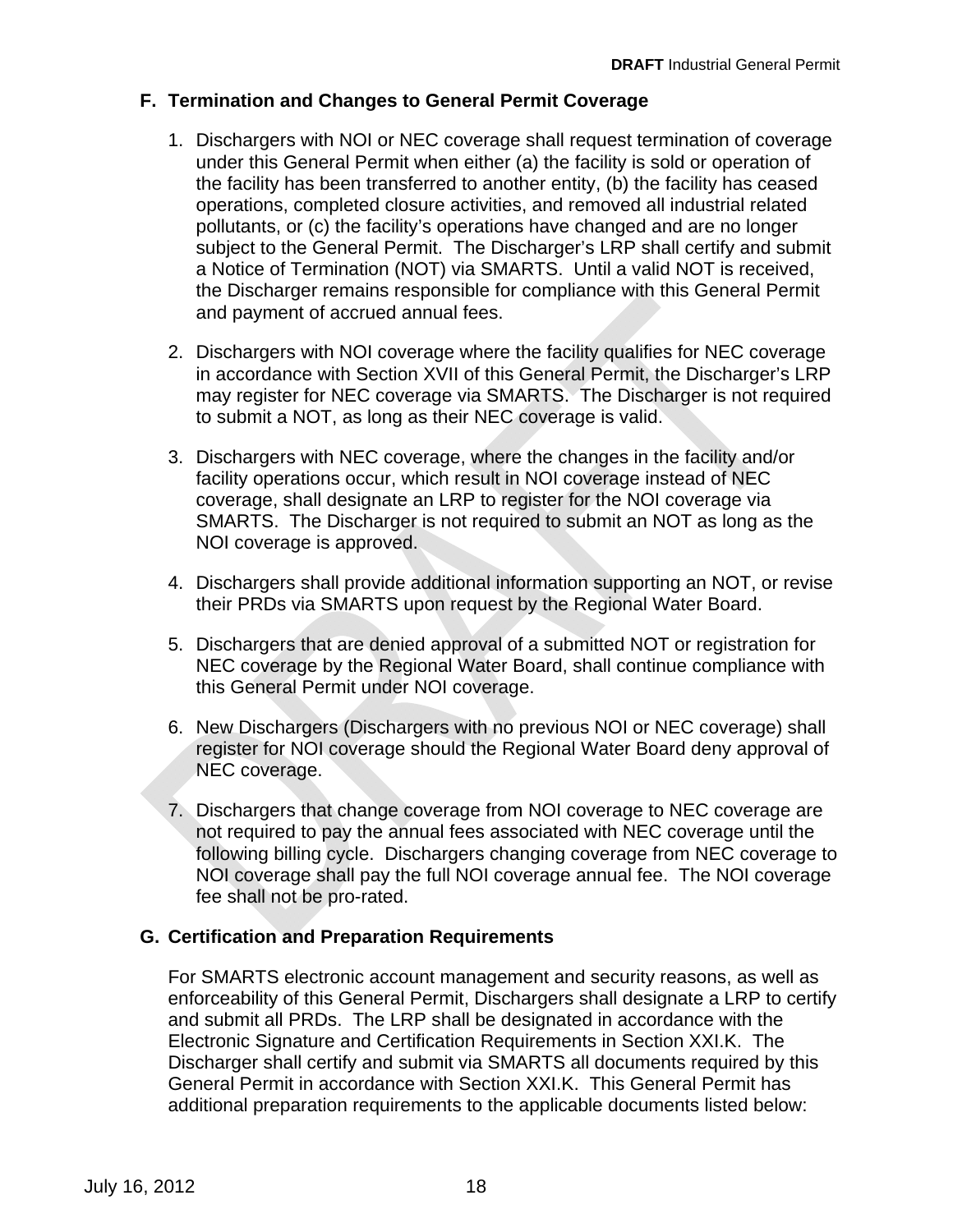- 1. Annual Monitoring Reports and SWPPPs (other than SWPPPs for Inactive Mining): by July 1, 2014, or seven (7) days prior to commencement of industrial activities, whichever comes last, all Annual Monitoring Reports and new or revised SWPPPs shall be:
	- a. Prepared by a QISP I, II or III
	- b. Certified and submitted by the Discharger's LRP via SMARTS
- 2. NEC Checklist: All NEC Checklists (new or re-certified) shall be:
	- a. Prepared by a QISP II or III
	- b. Certified and submitted by the Discharger's LRP via SMARTS
- 3. NOTs: by July 1, 2014, all new or revised NOTs shall be:
	- a. Prepared by a QISP I, II or III
	- b. Certified and submitted by the Discharger's LRP via SMARTS
- 4. Sampling Frequency Reduction Request (SFR)
	- a. Prepared by a QISP II or III
	- b. Certified and submitted by the Discharger's LRP via SMARTS
- 5. Sampling Location Reduction Request (SLR)
	- a. Prepared by a QISP II or QISP III
	- b. Certified and submitted by the Discharger's LRP via SMARTS
- 6. Level 1 ERA Reports (Section XII.C), shall be:
	- a. Prepared by a QISP I, II or III
	- b. Certified and submitted by the Discharger's LRP via SMARTS
- 7. Level 2 ERA Technical Reports (Section XII.D) and Demonstration Technical Reports for BAT/BCT, Non-Industrial, or Natural Background (Sections XII.E) shall be:
	- a. Prepared by a QISP III
	- b. Certified and submitted by the Discharger's LRP via SMARTS
- 8. Level 2 BMP Implementation Extension Request (BIERs) shall be:
	- a. Prepared by a QISP III
	- b. Certified and submitted by the Discharger's LRP via SMARTS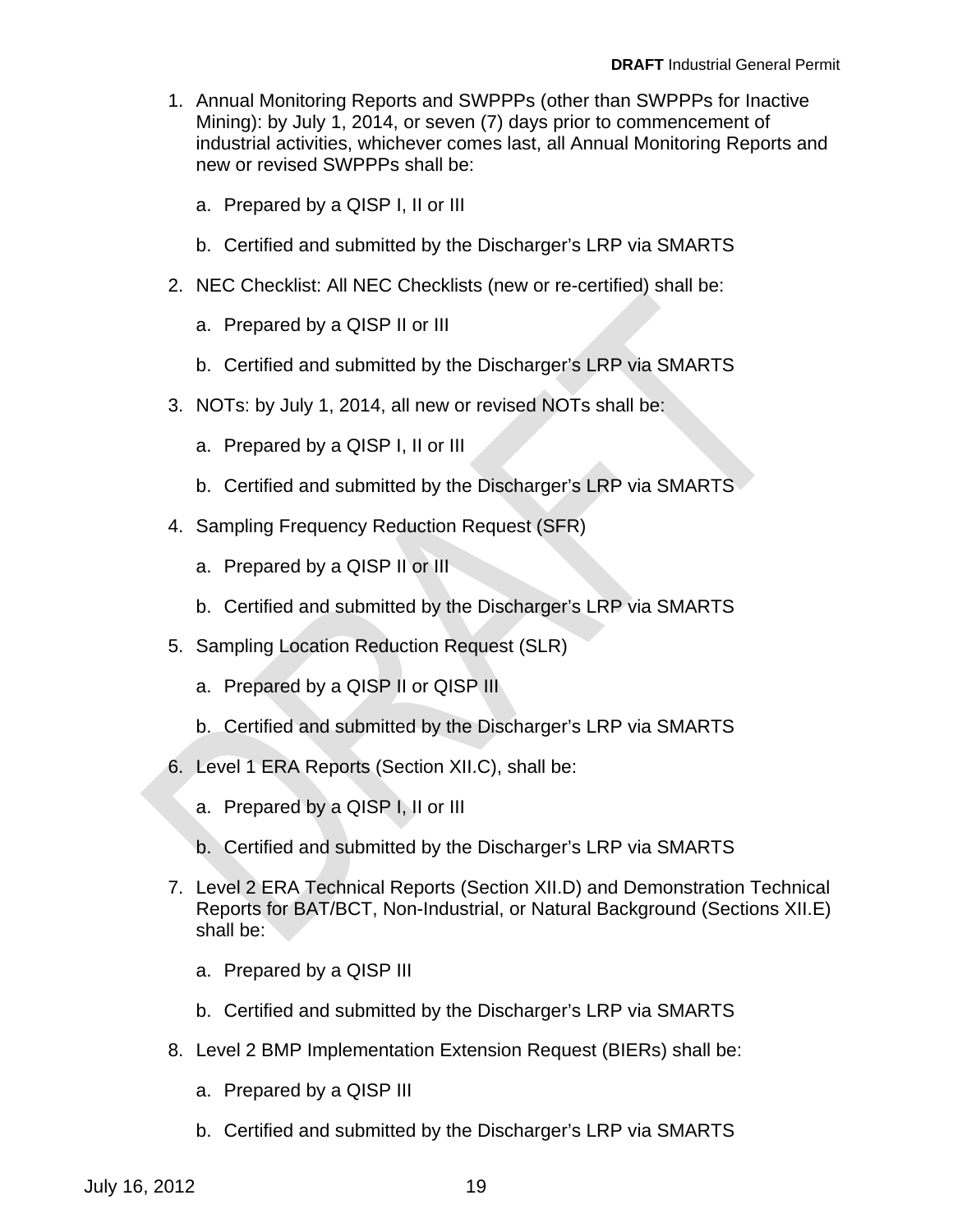- <span id="page-21-0"></span>9. SWPPPs and Annual Monitoring Report for Inactive mining operations as described in Section XIII shall be prepared by a California licensed professional civil engineer. The Discharger shall designate an LRP to certify and submit via SMARTS.
- 10.The following shall be prepared by a California licensed professional engineer. The Discharger shall designate an LRP to certify and submit the following via SMARTS:
	- a. Calculations for Dischargers subject to Subchapter N as required in Section XI.E; and,
	- b. NONA Technical Reports required for discharges that occur in basins or other physical locations that are not tributaries or hydrologically connected to waters of the United States.

## **III. DISCHARGE PROHIBITIONS**

- **A.** All discharges of storm water are prohibited except as specifically authorized by this General Permit or another NPDES permit.
- **B.**  Except for non-storm water discharges (NSWDs) authorized in Section IV, NSWDs must be either eliminated or authorized by a separate NPDES permit. discharges of liquids or materials other than storm water, either directly or indirectly to waters of the United States, are prohibited. These unauthorized
- **C.** Industrial storm water discharges and authorized NSWDs shall not contain pollutants that cause or threaten to cause pollution, contamination, or nuisance as defined in section 13050 of the Water Code.
- water quality control plans and policies. Discharges to ASBS are prohibited by the California Ocean Plan, unless granted an exception by the State Water Board and in compliance with the Special Protections contained in Resolution 2012 0012. **D.** Dischargers shall not violate any discharge prohibitions contained in applicable Regional Water Board Water Quality Control Plans (Basin Plans), or statewide
- **E.** Industrial storm water discharges and authorized NSWDs regulated by this General Permit shall not contain hazardous substances equal to or in excess of a reportable quantity listed in 40 C.F.R. section 110.6, 117.21, or 302.6.

### **IV. AUTHORIZED NON-STORM WATER DISCHARGES (NSWDs)**

- **A.** The following NSWDs are authorized provided they satisfy the conditions of Section IV.B:
	- 1. Fire-hydrant and fire prevention or response system flushing;
	- 2. Potable water sources; including potable water related to the operation, maintenance, or testing of potable water systems;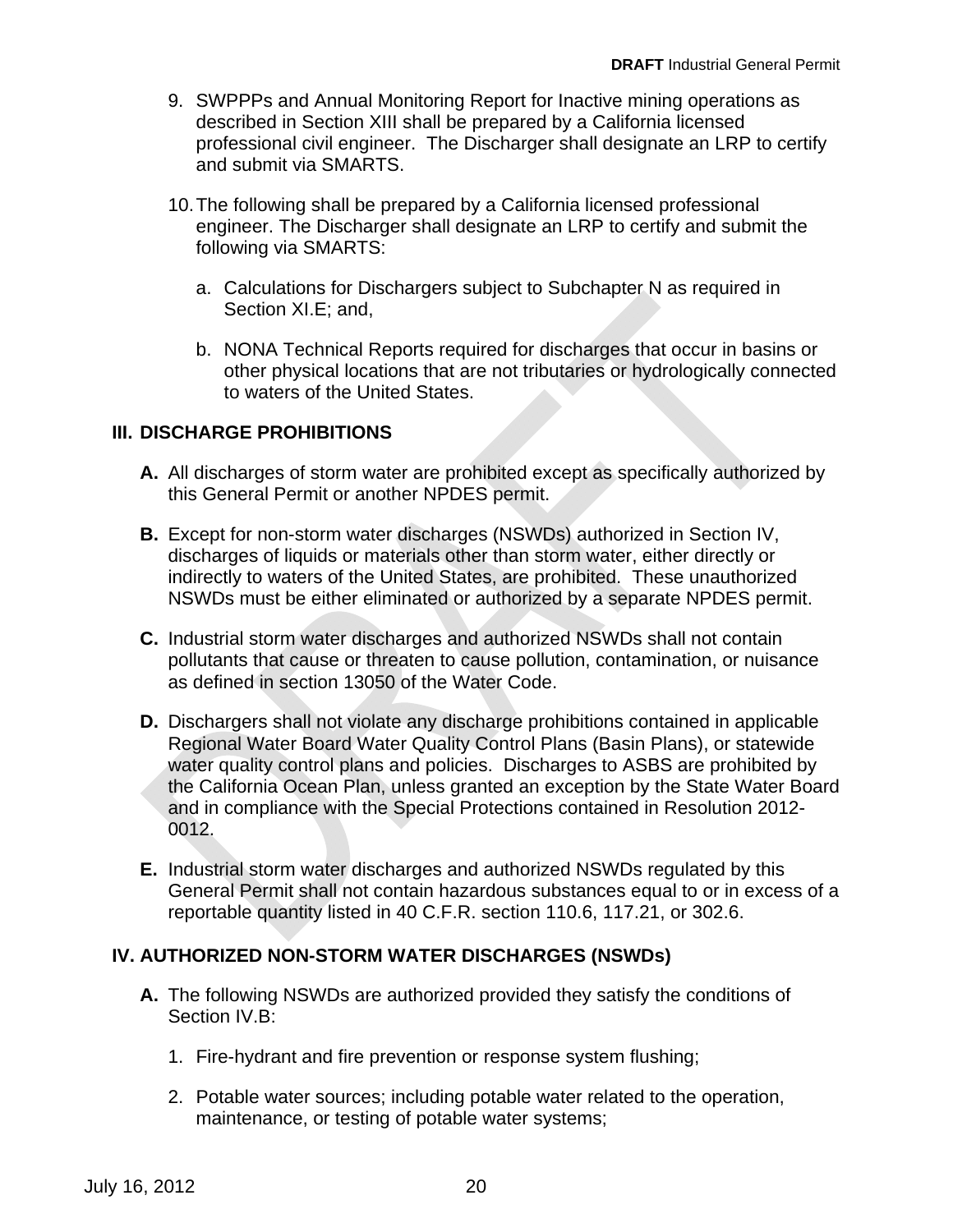- <span id="page-22-0"></span>3. Drinking fountain water; atmospheric condensate, including refrigeration, air conditioning, and compressor condensate;
- 4. Irrigation drainage and landscape watering;
- 5. Natural springs, ground water, and foundation and footing drainage; and,
- 6. Seawater infiltration where the seawater is discharged back into the source.
- **B.** The NSWDs identified in Section IV.A are authorized by this General Permit if the Discharger satisfies the following conditions:
	- 1. The NSWDs are not in violation of any Regional Water Board requirement;
	- 2. The NSWDs are not in violation of any municipal agency ordinance or requirement;
	- 3. Facility-specific BMPs have been included in the SWPPP to:
		- a. Prevent or reduce the contact of NSWDs with materials or equipment that are potential sources of pollutants;
		- b. Minimize, to the extent practicable, the flow or volume of NSWDs; and,
		- c. Ensure that NSWDs do not contain quantities of pollutants that cause or contribute to an exceedance of either water quality objectives or water quality standards (collectively, WQS).
	- 4. Conduct quarterly visual observations (Section XI.A.1.b) of NSWDs and sources to ensure adequate BMP implementation and effectiveness; and,
	- 5. Report and describe all NSWDs in the Annual Report.
- **C.** Firefighting related discharges are not subject to this General Permit and are not subject to the conditions of Section IV.B. These discharges, however, may be subject to Regional Water Board enforcement actions under other sections of the Water Code. Firefighting related discharges that are contained and are later discharged may be subject to municipal agency ordinances and/or Regional Water Board requirements.

### **V. EFFLUENT LIMITATIONS**

- **A.** Dischargers shall implement BMPs that constitute BAT/BCT to prevent and reduce pollutant discharges.
- **B.** Industrial storm water discharges from facilities subject to storm water ELGs in Subchapter N shall not exceed those effluent limitations. The ELGs for industrial storm water discharges subject to Subchapter N are found in Attachment E of this General Permit.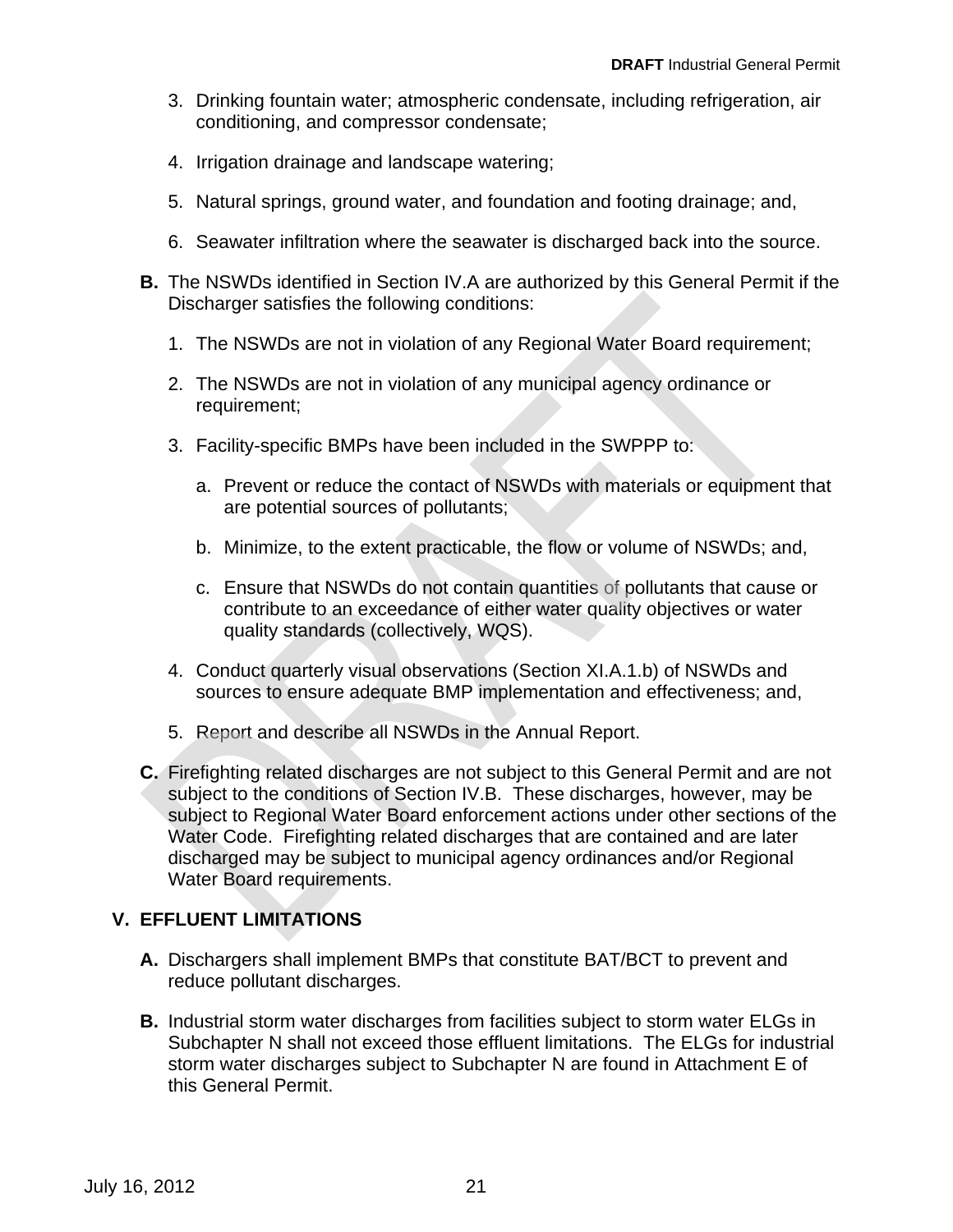<span id="page-23-0"></span>**C.** Dischargers located within a watershed for which a Total Maximum Daily Load (TMDL) has been approved by US EPA, shall comply with the approved TMDL if it identifies "industrial activity" or industrial-related activities as a source of the pollution and has an adopted Waste Load Allocation (WLA) and/or implementation language. Attachment D contains a reference list of potential TMDLs that may apply to Dischargers subject to this General Permit.

## **VI. RECEIVING WATER LIMITATIONS**

- **A.** Dischargers shall ensure that industrial storm water discharges and authorized NSWDs do not cause or contribute to an exceedance of any applicable WQS in any affected receiving water.
- **B.** Dischargers shall ensure that industrial storm water discharges and authorized NSWDs to any surface or groundwater do not adversely affect human health or the environment.
- **C.** Dischargers shall ensure that industrial storm water discharges and authorized NSWDs to any surface or groundwater do not contain pollutants in quantities that threaten to cause pollution or a public nuisance.

## **VII. TMDL REQUIREMENTS**

### **A. Implementation**

- is administratively extended. 1. The State Water Board shall reopen this General Permit to incorporate into Attachment D, the Fact Sheet and any other Permit provisions as necessary in order to incorporate TMDL-specific permit requirements, as described in Findings 37 through 41. Once this General Permit is reopened, Dischargers shall comply with the incorporated TMDL-specific permit requirements in accordance with the specified time schedule(s). TMDL-specific compliance dates that exceed the term of this General Permit may be included for reference, and will become enforceable in the event that this General Permit
- 2. The State Water Board may, at its discretion, reopen this General Permit to incorporate any revisions to the TMDL-specific permit requirements in Attachment D, or to incorporate any new TMDLs adopted during the term of this General Permit that include requirements for Dischargers covered by this General Permit, and related new TMDL-specific permit requirements.
- **B.** New Dischargers applying for NOI coverage under this General Permit that will be discharging to an impaired water body for which US EPA has not established or approved a TMDL are not eligible for coverage unless the Discharger:
	- 1. Eliminates all exposure to storm water of the pollutant(s) for which the waterbody is impaired, documents the procedures taken to prevent exposure onsite, and retains such documentation with the SWPPP; or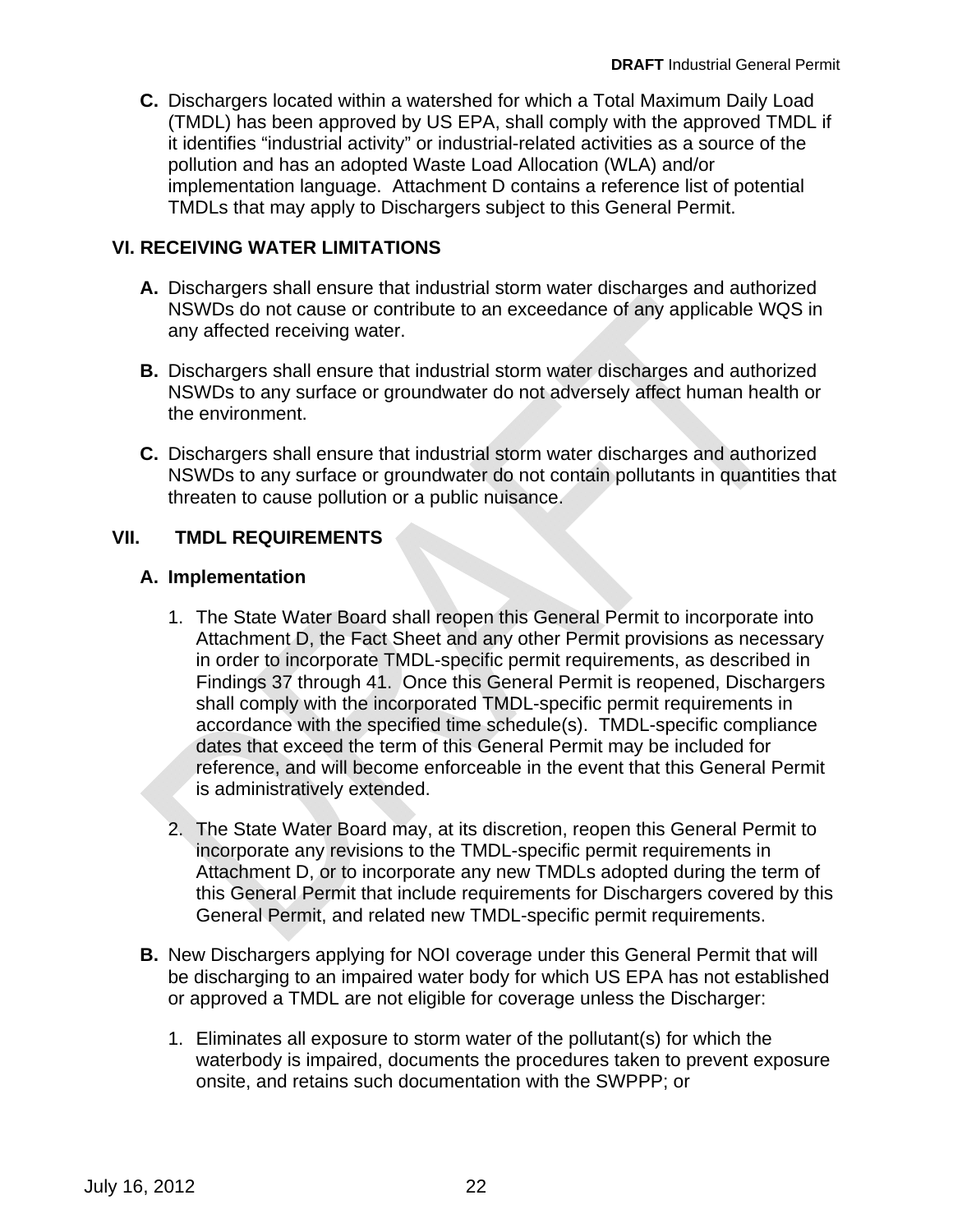- <span id="page-24-0"></span>2. Demonstrates the pollutant for which the waterbody is impaired is not present at the site, and retains documentation of this finding with the SWPPP; or
- 3. Submits data with the NOI documenting that pollutant discharge will not cause or contribute to an exceedance of WQS. This is demonstrated if the discharge will meet in-stream WQS at the point of discharge or if there are sufficient remaining WLAs in an approved TMDL and the discharge is controlled at least as stringently as similar discharges subject to that TMDL.

#### **VIII. REQUIREMENTS FOR DISCHARGERS WHO HAVE BEEN GRANTED AN OCEAN PLAN EXCEPTION FOR DISCHARGES TO ASBS**

Dischargers who were granted an exception to the Ocean Plan prohibition against direct discharges of waste to an ASBS pursuant to Resolution No. 2012 0012 shall comply with the conditions and requirements set forth in Attachment F of this General Permit. Any Discharger that applies for and is granted an exception to the Ocean Plan prohibition after [Insert Adoption Date of this General Permit] shall comply with the conditions and requirements set forth in the exception.

## **IX. TRAINING QUALIFICATIONS**

## **A. General**

- Water Board-sponsored or approved QISP training course. $3$ 1. A Qualified Industrial Storm Water Practitioner (QISP) is a person that is either the Discharger or is designated by the Discharger to perform compliance activities specified in this General Permit and has completed a State Water Board sponsored or approved QISP training course. A California Board for Professional Engineers, Land Surveyors and Geologists licensed professional civil engineer, registered geologist, and a certified engineering geologist (Licensee) is a QISP (level I,II, or III) and does not need to complete a State
- 2. Dischargers shall:
	- a. Designate a person to be the facility's QISP and ensure that this person has attended and satisfactorily completed a State Water Board sponsored or approved QISP training course and that this QISP has attained the appropriate level (QISP I, II or III) required to comply with this General Permit. Tables 1 and 2, below, contain the role-specific permit requirements for the different QISP levels.
	- b. Ensure that the facility's designated QISP provides sufficient training to all facility staff members assigned to perform activities related to this General Permit.

1

 $3$  The State Water Board expects that, due to their obligations to the California Board for Professional Engineers, Licensees will either have or obtain sufficient knowledge and expertise prior to performing the role of a QISP (Level I, II or III).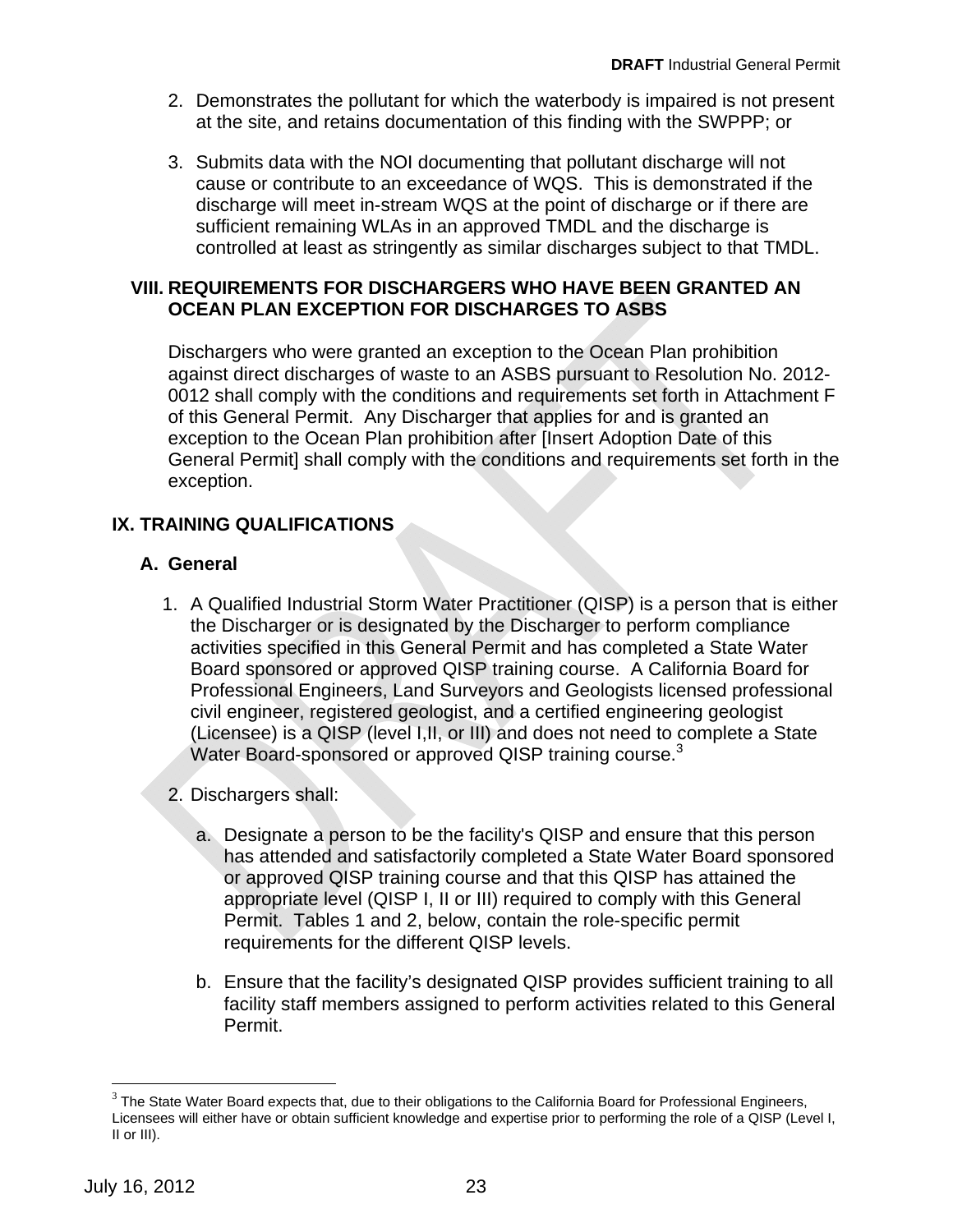c. By July 1, 2014 the Discharger shall ensure that the appropriate level of QISP has performed the applicable role-specific permit requirements in Tables 1 and 2, below.

| Task                                                                                      | <b>Prepared By</b>                                      | <b>Permit Section</b> |
|-------------------------------------------------------------------------------------------|---------------------------------------------------------|-----------------------|
| <b>SWPPPs and Annual Monitoring</b><br>Reports (except for inactive mining<br>facilities) | QISP I, II or III effective<br>July 1, 2014             | II.G.1                |
| No Exposure Coverage (NEC)<br>Checklist                                                   | QISP II or QISP III                                     | II.G.2                |
| Notice of Termination (NOT)                                                               | QISP I, II or III effective<br>July 1, 2014             | II.G.3                |
| <b>Sampling Frequency Reduction</b><br>Request (SFR)                                      | QISP II or QISP III                                     | II.G.4                |
| Sampling Location Reduction Request<br>(SLR)                                              | QISP II or QISP III                                     | II.G.5                |
| Level 1 ERA Evaluation and Report                                                         | QISP I, II or III                                       | II.G.6                |
| Level 2 ERA Technical Reports                                                             | QISP III                                                | II.G.7                |
| <b>Demonstration Technical Reports</b>                                                    | QISP III                                                | II.G.7                |
| <b>BIER</b>                                                                               | <b>QISP III</b>                                         | II.G.8                |
| SWPPPs for inactive mining facilities                                                     | A California licensed<br>professional civil<br>engineer | II.G.9                |
| Monitoring calculations required for<br><b>Subchapter N facilities</b>                    | A California licensed<br>professional engineer          | II.G.10               |

### <span id="page-25-0"></span>**TABLE 1: Role-Specific Permit Requirements (by Task)**

### **TABLE 2: Role-Specific Permit Requirements (by Role)**

| <b>QISP Level</b>     | <b>Pre-requisite</b> | <b>Task</b>                                            |
|-----------------------|----------------------|--------------------------------------------------------|
| QISP <sup>I*</sup>    | N/A                  | SWPPP <sup>4</sup> , Level 1 ERA Evaluation and Report |
|                       |                      | and NOT                                                |
| QISP II               | N/A                  | SWPPP <sup>9</sup> , NEC, SFR, SLR, Level 1 ERA        |
|                       |                      | Evaluation and Report, and NOT. May not                |
|                       |                      | prepare the Level 2 Technical Report, and              |
|                       |                      | BAT/BCT, non-industrial, and Background                |
|                       |                      | Demonstrations in Level 2 ERA                          |
| QISP III              | N/A                  | SWPPPs <sup>9</sup> NEC, SFR, SLR, Level 1&2 ERA       |
|                       |                      | plus BAT/BCT, non-industrial, and Background           |
|                       |                      | Demonstration Technical Reports, BIER                  |
| California licensed   |                      | SWPPPs for inactive mining                             |
| professional civil    |                      |                                                        |
| engineer              |                      |                                                        |
| California licensed   |                      | NONA Technical Reports and Subchapter N                |
| professional engineer |                      | calculations                                           |

**\***a QISP I can only perform the QISP actions for 1 type of industrial activity

### **B. SWPPP Certification Requirements**

Dischargers shall certify that the SWPPP complies with the requirements of this General Permit. By July 1, 2014 or seven (7) days prior to commencement of industrial activities, whichever comes later, Dischargers shall:

 $\overline{a}$ <sup>4</sup> For any facility other than an inactive mining facility or one subject to Subchapter N effluent limitation guidelines.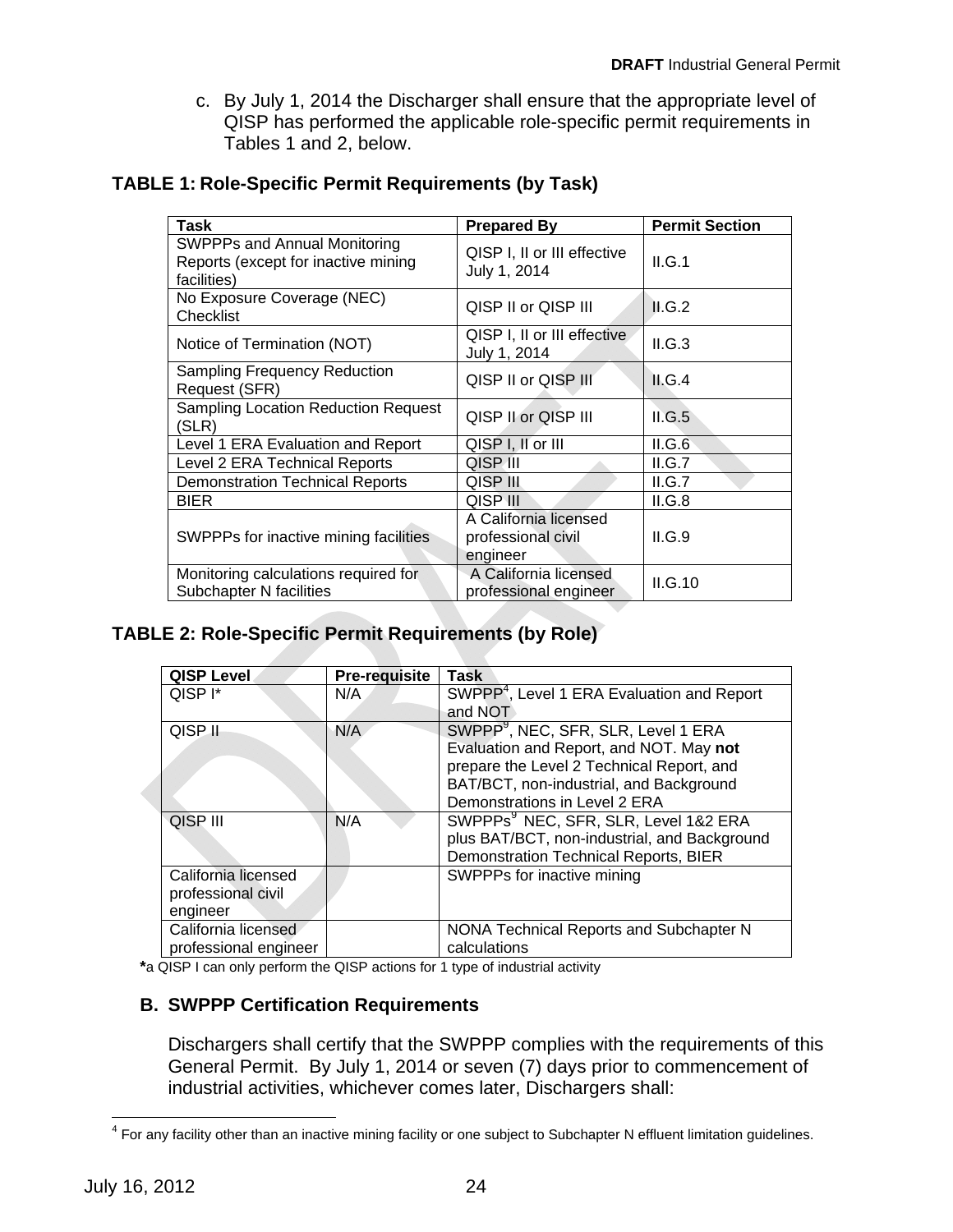- <span id="page-26-0"></span>1. Ensure that the SWPPP was prepared by an appropriate level QISP; and,
- 2. Include the name and contact information (telephone number, e-mail address) of the designated QISP in the SWPPP.

### **X. SWPPP REQUIREMENTS**

#### **A. SWPPP Elements**

Dischargers shall develop and implement a site-specific SWPPP for each industrial facility covered by this General Permit that shall contain the following elements, as described further in this Section:

- 1. Facility Name and Contact Information for Responsible Parties
- 2. Site Map
- 3. List of Significant Materials
- 4. Description of Potential Pollution Sources
- 5. Assessment of Potential Pollutant Sources
- 6. Applicable Minimum BMPs
- 7. Additional Facility-Specific BMPs
- 8. Monitoring Implementation Plan (MIP)
- 9. Annual Comprehensive Facility Compliance Evaluation (Annual Evaluation)
- 10. Date that SWPPP was Initially Prepared and the Date of Each SWPPP Amendment, if Applicable

### **B. SWPPP Implementation**

Dischargers shall implement the SWPPP immediately upon receiving NOI coverage under this General Permit, and upon any addition and/or revision to the SWPPP.

### **C. SWPPP Performance Standards**

- 1. Dischargers shall ensure the SWPPP is prepared to:
	- a. Identify and evaluate all sources of pollutants that may affect the quality of industrial storm water discharges and authorized NSWDs;
	- b. Identify and describe the minimum BMPs (Section X.H.2), and additional facility-specific BMPs (Section X.H.4) to reduce or prevent pollutants in industrial storm water discharges and authorized NSWDs. BMPs shall be selected to achieve BAT/BCT and compliance with WQS; and,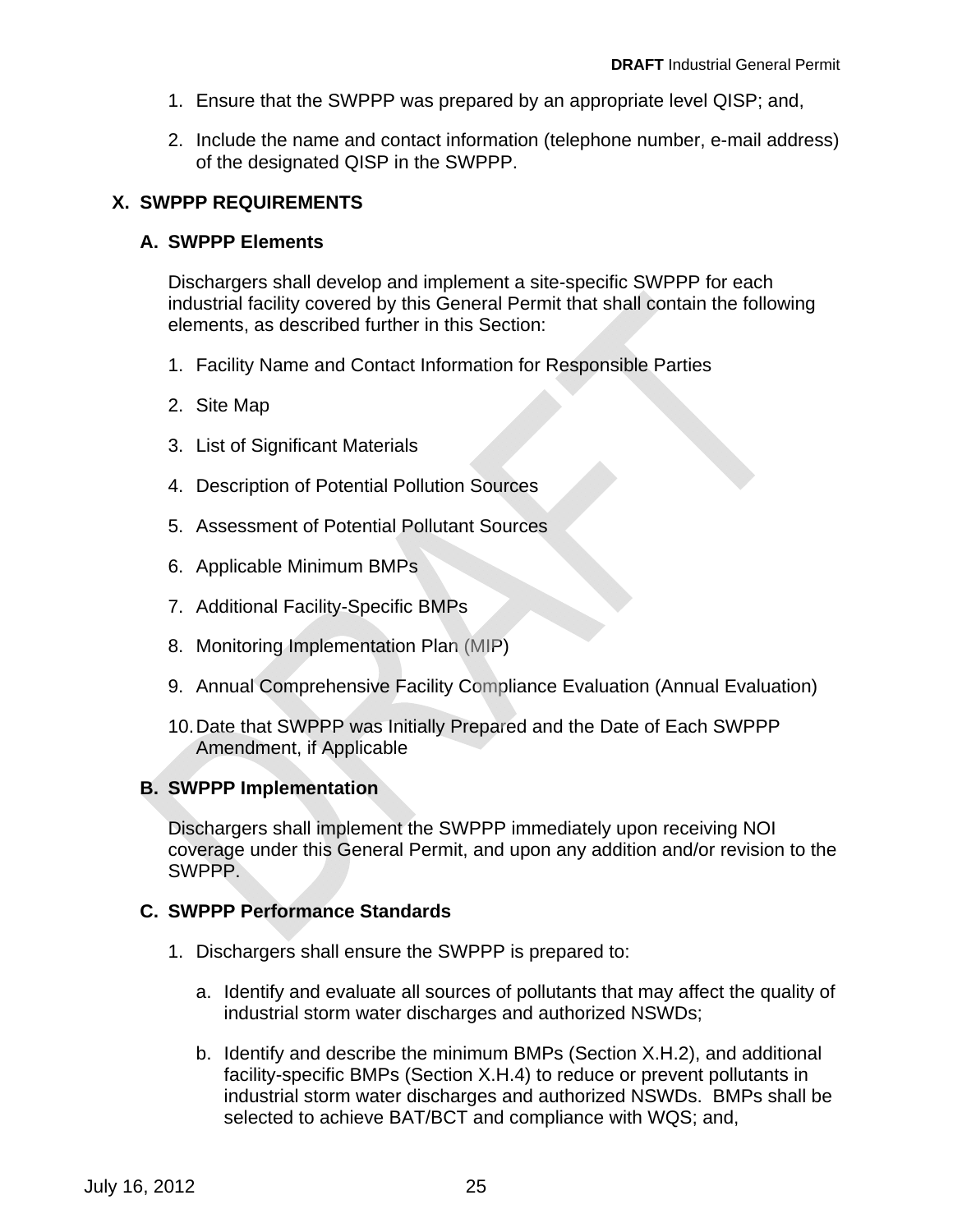- c. Identify and describe conditions or circumstances which may require revisions and/or updates to be made to the SWPPP.
- 2. Dischargers shall prepare the SWPPP in accordance with all applicable SWPPP requirements of this Section. A paper copy of the SWPPP shall be maintained at the facility.

### **D. Planning and Organization**

1. Pollution Prevention Team

Dischargers shall include in the SWPPP:

- a. The positions within the facility organization (collectively, team members) who assist the QISP in implementing the SWPPP and conducting all monitoring requirements in this General Permit;
- b. The responsibilities, duties, and activities of each of the team members; and,
- c. The procedures that shall be implemented to identify alternate team vacation, illness, out of town business, etc.). members to implement the SWPPP and monitoring requirements when the regularly assigned team members are temporarily unavailable (due to
- 2. Other Requirements and Existing Facility Plans
	- a. Dischargers shall ensure the SWPPP is developed, implemented, and revised as necessary to be consistent with any applicable municipal, state, and federal requirements that pertain to the requirements in this General Permit.
	- b. Dischargers may incorporate into the SWPPP the specific elements of existing plans, procedures, or regulatory compliance documents that contain storm water-related BMPs or otherwise relate to the requirements of this General Permit.
	- c. Dischargers shall properly reference the original sources for any elements of existing plans, procedures, or regulatory compliance documents included as part of the SWPPP and shall maintain a copy of the documents at the facility as part of the SWPPP.
	- d. Dischargers shall document the facility's scheduled facility operating hours as defined in Attachment H in the SWPPP. Scheduled facility operating hours that would be considered irregular (temporary, intermittent, seasonal, weather dependent etc.) shall also be documented in the SWPPP.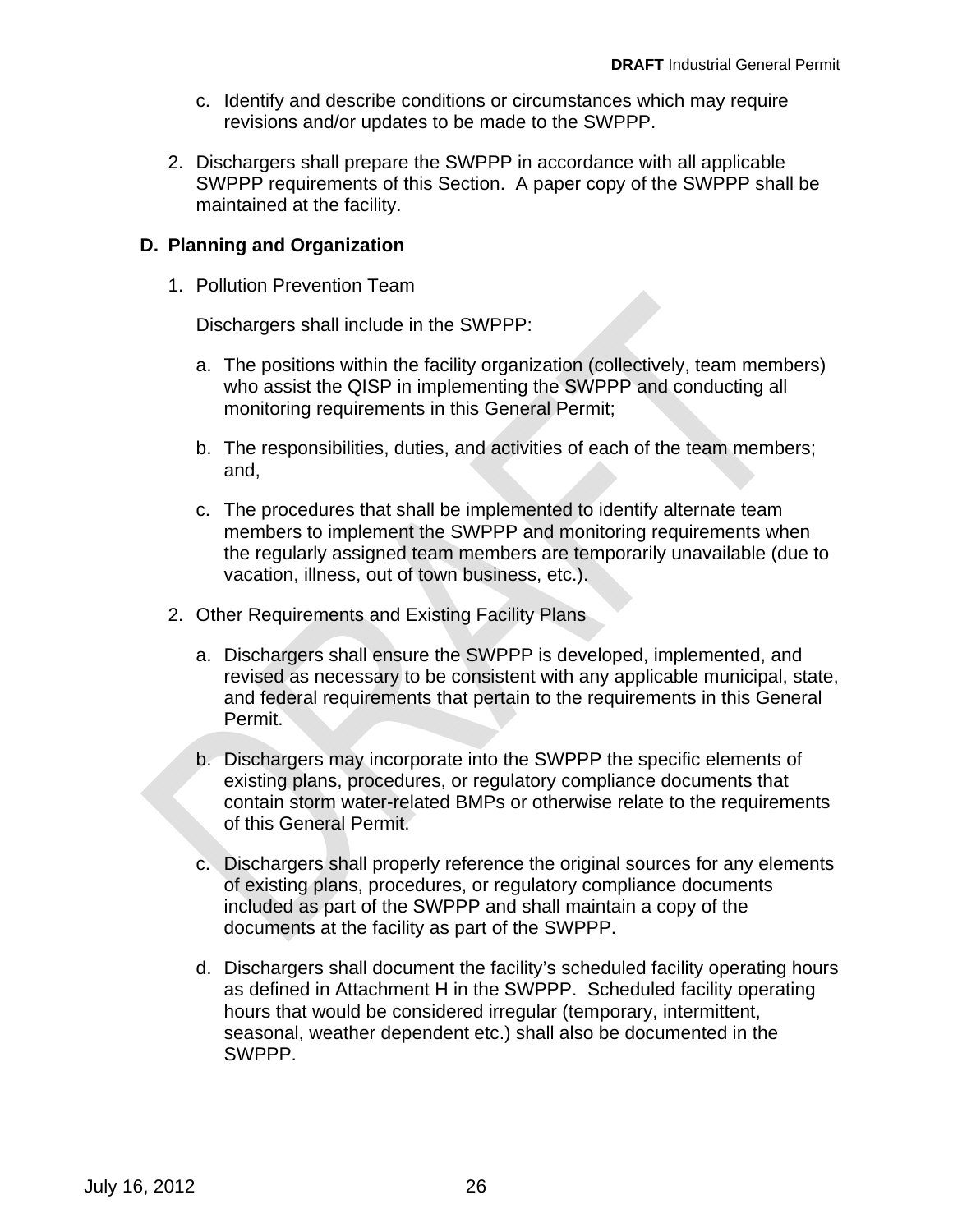## **E. Site Map**

- 1. Dischargers shall prepare a site map that includes notes, legends, a north arrow, and other data as appropriate to ensure the map is clear, legible and understandable.
- 2. Dischargers may provide the required information on multiple site maps.
- 3. Dischargers shall include the following information on the site map:
	- a. The facility boundary, storm water drainage areas within the facility boundary, and portions of any drainage area impacted by discharges from surrounding areas. Include the flow direction of each drainage area, onfacility surface water bodies, areas of soil erosion, and location(s) of nearby water bodies (such as rivers, lakes, wetlands, etc.) or municipal storm drain inlets that may receive the facility's industrial storm water discharges and authorized NSWDs;
	- b. Locations of storm water collection and conveyance systems, associated points of discharge, and direction of flow. Include any structural control measures<sup>5</sup> that affect industrial storm water discharges, authorized NSWDs, and run-on;
	- buildings, covered storage areas, or other roofed structures; c. Identification of all impervious areas of the facility, including paved areas,
	- d. Locations where materials are directly exposed to precipitation and the locations where significant spills or leaks identified (Section X.G.1.d) have occurred; and,
	- sources. e. Areas of industrial activity subject to this General Permit. Identify all storage areas and storage tanks, shipping and receiving areas, fueling areas, vehicle and equipment storage/maintenance areas, material handling and processing areas, waste treatment and disposal areas, dust or particulate generating areas, cleaning and material reuse areas, and other areas of industrial activity which may have potential pollutant

# **F. List of Significant Materials**

Dischargers shall ensure the SWPPP includes a list of significant materials handled and stored at the facility, and the locations where each material is stored, received, shipped, and handled, as well as the typical quantities and handling frequency. Dischargers shall list materials that include raw materials,

 $\overline{a}$ 

<sup>&</sup>lt;sup>5</sup> Examples of structural control measures are catch basins, berms, detention ponds, secondary containment, oil/water separators, diversion barriers, etc.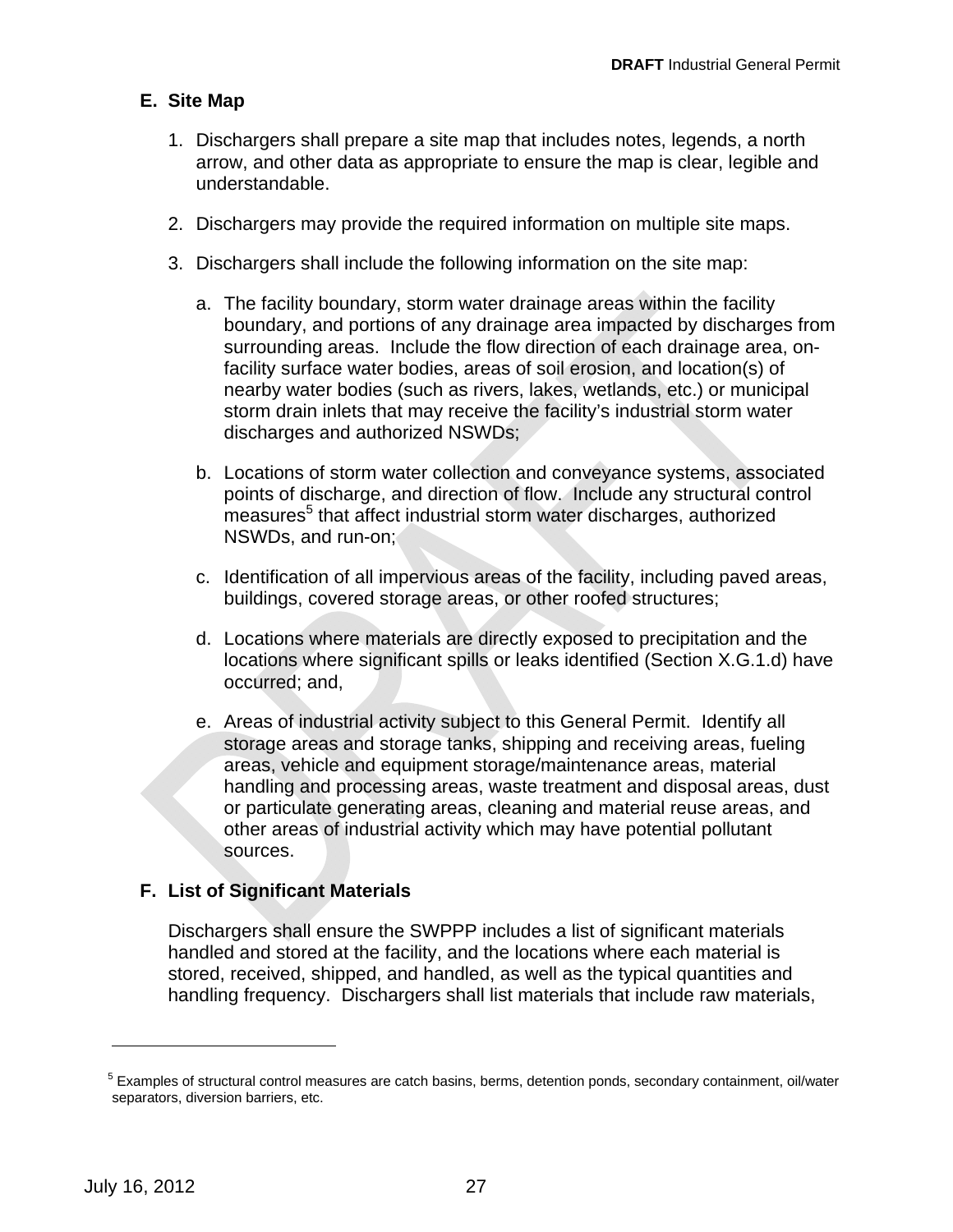intermediate products, final or finished products, recycled materials, and waste or disposed materials in the SWPPP.

#### **G. Potential Pollutant Sources**

- 1. Description of Potential Pollutant Sources
	- a. Industrial Processes

Dischargers shall ensure the SWPPP describes each industrial process; including manufacturing, cleaning, maintenance, recycling, disposal, and any other activities related to the process. The type, characteristics, and approximate quantity of significant materials used in or resulting from the process shall be included. Areas protected by containment structures and the corresponding containment capacity shall be identified and described.

b. Material Handling and Storage Areas

Dischargers shall ensure the SWPPP describes each material handling and storage area, including: the type, characteristics, and quantity of significant materials handled or stored; the shipping, receiving, and loading procedures; the spill or leak prevention and response procedures; and the areas protected by containment structures and the corresponding containment capacity.

c. Dust and Particulate Generating Activities

pollutant. Dischargers shall ensure the SWPPP describes all industrial activities that generate a significant amount of dust or particulate that may be deposited within the facility boundaries. The SWPPP shall describe such industrial activities, including the discharge locations, the source type, the appropriate BMPs, and the characteristics of the dust or particulate

- d. Significant Spills and Leaks
	- i. Dischargers shall ensure the SWPPP includes a description of materials that have spilled or leaked in significant quantities and had the potential to be discharged with the industrial storm water. Unauthorized NSWDs within the previous five-year period that have been discharged through the storm water conveyance system shall also be identified. The SWPPP shall list any toxic chemicals identified in 40 C.F.R. section 302 that have been discharged to the storm water conveyance system as reported on US EPA Form R, as well as oil and hazardous substances in excess of reportable quantities (40 C.F.R. §§ 110, 117, and 302) that have discharged to storm water.
	- ii. The SWPPP shall include the location, characteristics, and approximate quantity of the materials spilled or leaked; the cleanup or remedial actions that have occurred or are planned; the approximate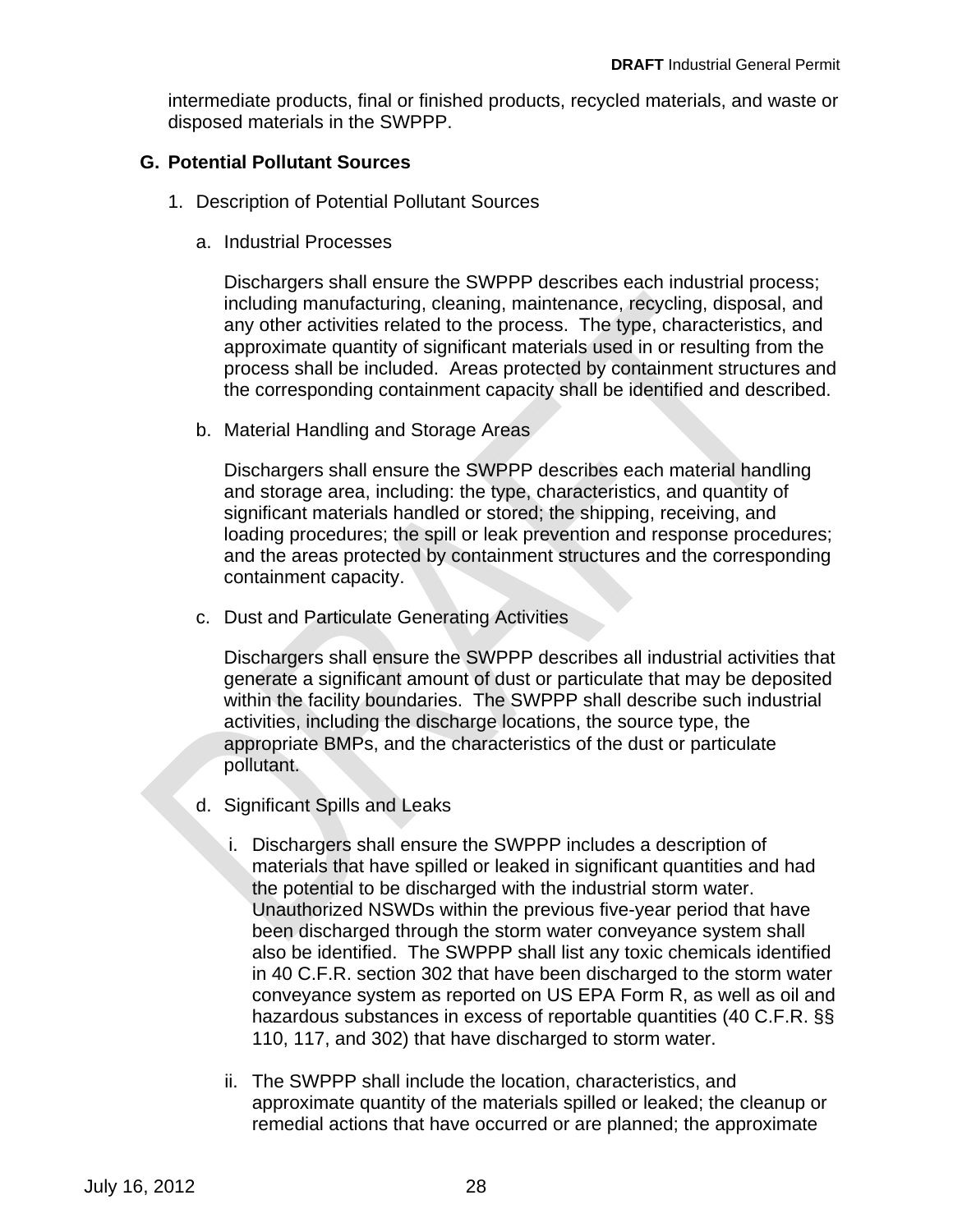remaining quantity of materials that may be exposed to storm water or NSWDs; and the preventive measures taken to ensure spills or leaks of the material do not reoccur.

- e. NSWDs
	- i. Dischargers shall ensure the SWPPP includes an evaluation of the facility that identifies all NSWDs, sources, and drainage areas.
	- ii. Dischargers shall ensure the SWPPP includes an evaluation of all drains (inlets and outlets) that identifies connections to the storm water conveyance system.
	- iii. Dischargers shall ensure all NSWDs are described in the SWPPP. This description shall include the source, quantity, frequency, and characteristics of the NSWDs, associated drainage area, and whether it is an authorized or unauthorized NSWD in accordance with Section IV.
- f. Erodible Surfaces
	- contact with storm water, NSWDs, or run-on from areas surrounding the facility. i. Dischargers shall ensure the SWPPP includes a description of the facility locations where soil erosion may be caused by industrial activity,
- 2. Assessment of Potential Pollutant Sources
	- a. Dischargers shall ensure that the SWPPP includes a narrative assessment of all areas of industrial activity with potential industrial pollutant sources. At a minimum, the assessment shall include:
		- i. The areas of the facility with likely sources of pollutants in industrial storm water discharges and authorized NSWDs;
		- ii. The pollutants likely to be present in industrial storm water discharges and authorized NSWDs;
		- produced, stored, recycled, or disposed; iii. The approximate quantity, physical characteristics (e.g., liquid, powder, solid, etc.), and locations of each significant material handled,
		- iv. The degree to which the pollutants associated with those materials may be exposed to and mobilized by contact with storm water; and,
		- v. The direct and indirect pathways by which pollutants may be exposed to storm water or authorized NSWDs.
		- vi. All sampling, visual monitoring, and inspection records.
		- vii. The effectiveness of existing BMPs to reduce or prevent pollutants in industrial storm water discharges and authorized NSWDs.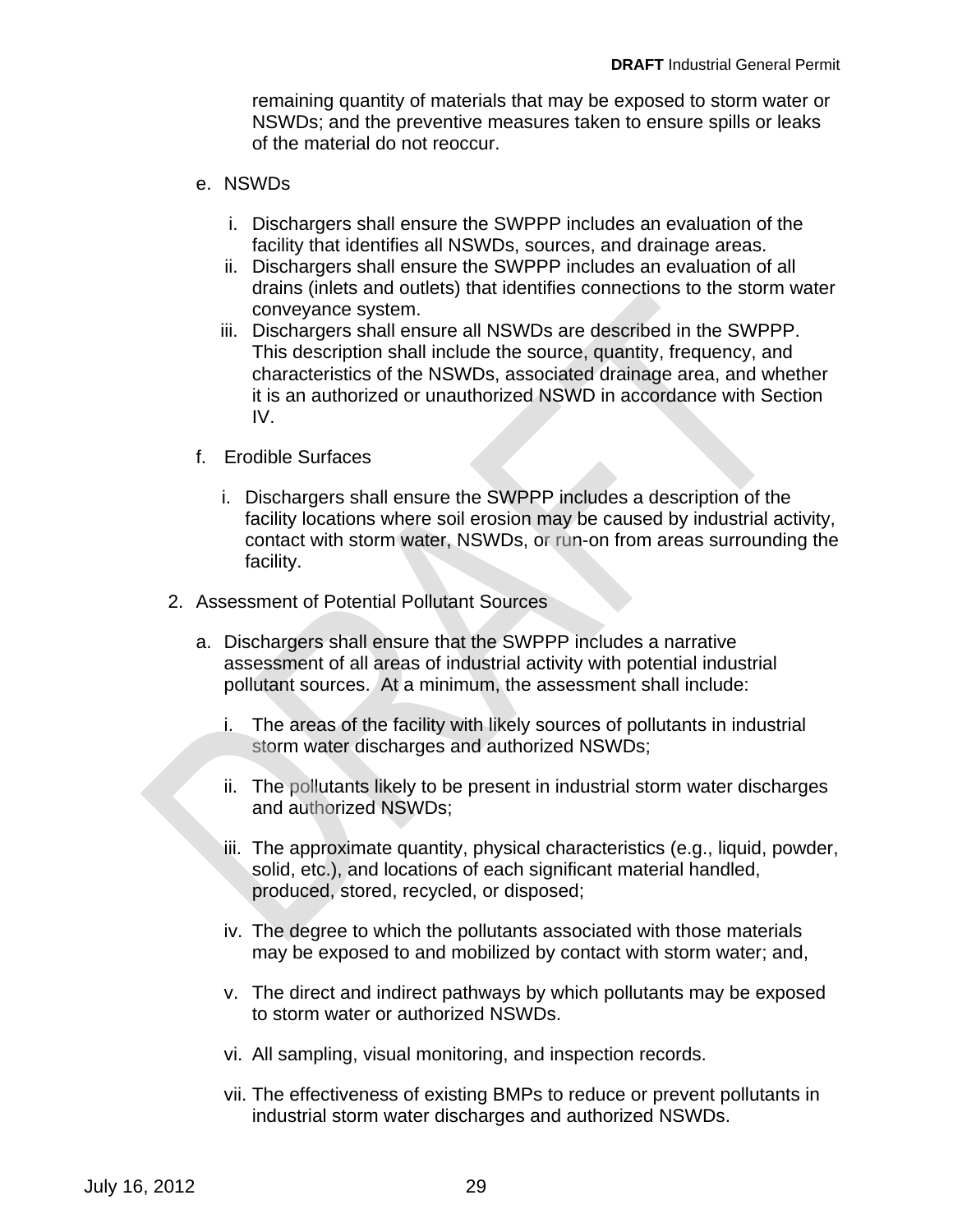b. Based upon the assessment above, Dischargers shall identify in the SWPPP any areas of the facility where additional BMPs are necessary to reduce or prevent pollutants in industrial storm water discharges and authorized NSWDs.

#### **H. Best Management Practices (BMPs)**

- 1. Dischargers shall implement all minimum BMPs as described below and identify, describe and implement appropriate facility-specific BMPs as required in Section X.H.4, to minimize or prevent pollutants in industrial storm water discharges and achieve compliance with BAT/BCT and WQS.
- 2. Minimum BMPs

Dischargers shall implement the minimum BMPs identified in areas of the facility from which industrial storm water is discharged to waters of the United States. Dischargers may eliminate or revise any BMPs determined to be inapplicable, infeasible, inappropriate, or that require operational or physical revisions of the facility that exceed BAT/BCT and compliance with WQS. Dischargers shall document these reasons in the SWPPP. Dischargers shall determine the appropriate BMP inspection frequencies related to the BMP inspection results in the Annual Monitoring Report. The Annual Monitoring Report only requires a certification that minimum BMP inspections were completed. minimum BMPs. Dischargers shall revise, replace and maintain all BMPs, as needed. The Discharger is not required to narratively describe the minimum

a. Good Housekeeping

Dischargers shall:

- i. Observe all outdoor areas associated with industrial activity; including storm water discharge locations, drainage areas, conveyance systems, waste handling/disposal areas, and perimeter areas impacted by offfacility materials or storm water run-on to determine housekeeping needs. Any identified debris, waste, spills, tracked materials, or leaked materials shall be cleaned and disposed of properly;
- ii. Implement BMPs to minimize or prevent material tracking;
- iii. Implement BMPs to ensure that all facility areas impacted by rinse/wash waters are cleaned as soon as possible;
- iv. Cover all stored industrial materials that can be readily mobilized by contact with storm water;
- v. Contain all stored non-solid industrial materials (e.g., liquid, powder, etc.) that can be transported or dispersed via wind or contact with storm water;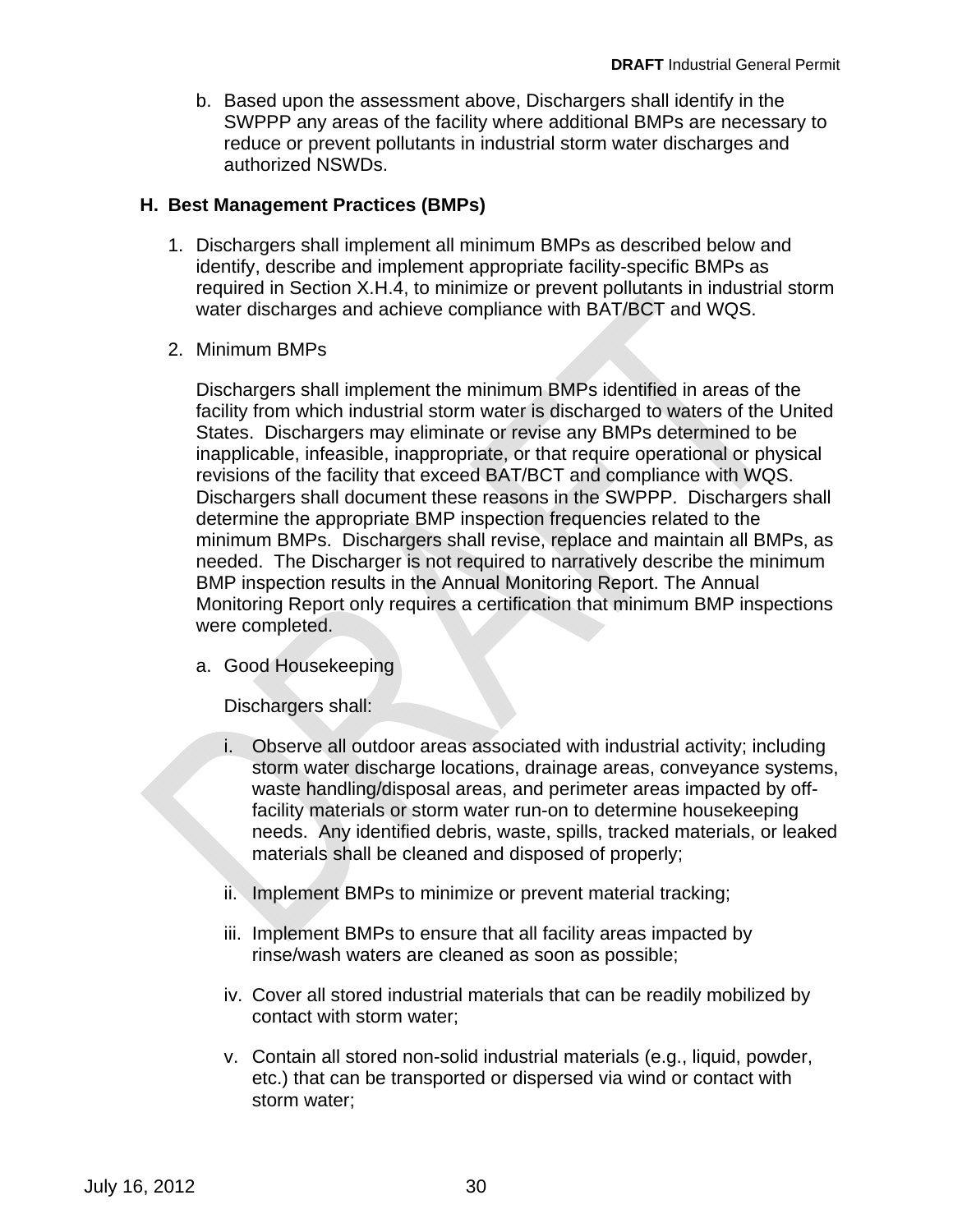- vi. Prevent disposal of any rinse/wash waters or industrial materials into the storm water conveyance system; and,
- vii. Minimize storm water discharges from non-industrial areas (e.g., storm water flows from employee parking area) from contact with industrial areas of the facility.
- viii.Minimize NSWDs from non-industrial areas (e.g., potable water, fire hydrant testing, etc.) from contact with industrial areas of the facility.
- b. Preventive Maintenance

Dischargers shall:

- i. Identify all equipment and systems used outdoors that may spill or leak pollutants;
- ii. Observe the identified equipment and systems to detect leaks, or identify conditions that may result in the development of leaks;
- iii. Establish an appropriate schedule for maintenance of identified equipment and systems; and,
- Establish procedures for prompt maintenance and repair of equipment, iv. and maintenance of systems when conditions exist that may result in the development of spills or leaks.
- c. Spill Response

Dischargers shall:

- i. Develop and implement spill response procedures to prevent industrial materials from discharging through the storm water conveyance system. Spilled materials shall be cleaned promptly and disposed of properly;
- ii. Identify and describe all necessary and appropriate spill response equipment, location(s) of spill response equipment, and spill response equipment maintenance procedures; and,
- iii. Identify and train appropriate spill response personnel.
- d. Material Handling and Waste Management

Dischargers shall:

- i. Prevent or minimize handling of industrial materials or wastes that can be readily mobilized by contact with storm water during a storm event;
- ii. Contain non-solid industrial materials or wastes that can be dispersed via wind erosion or contact with storm water during handling;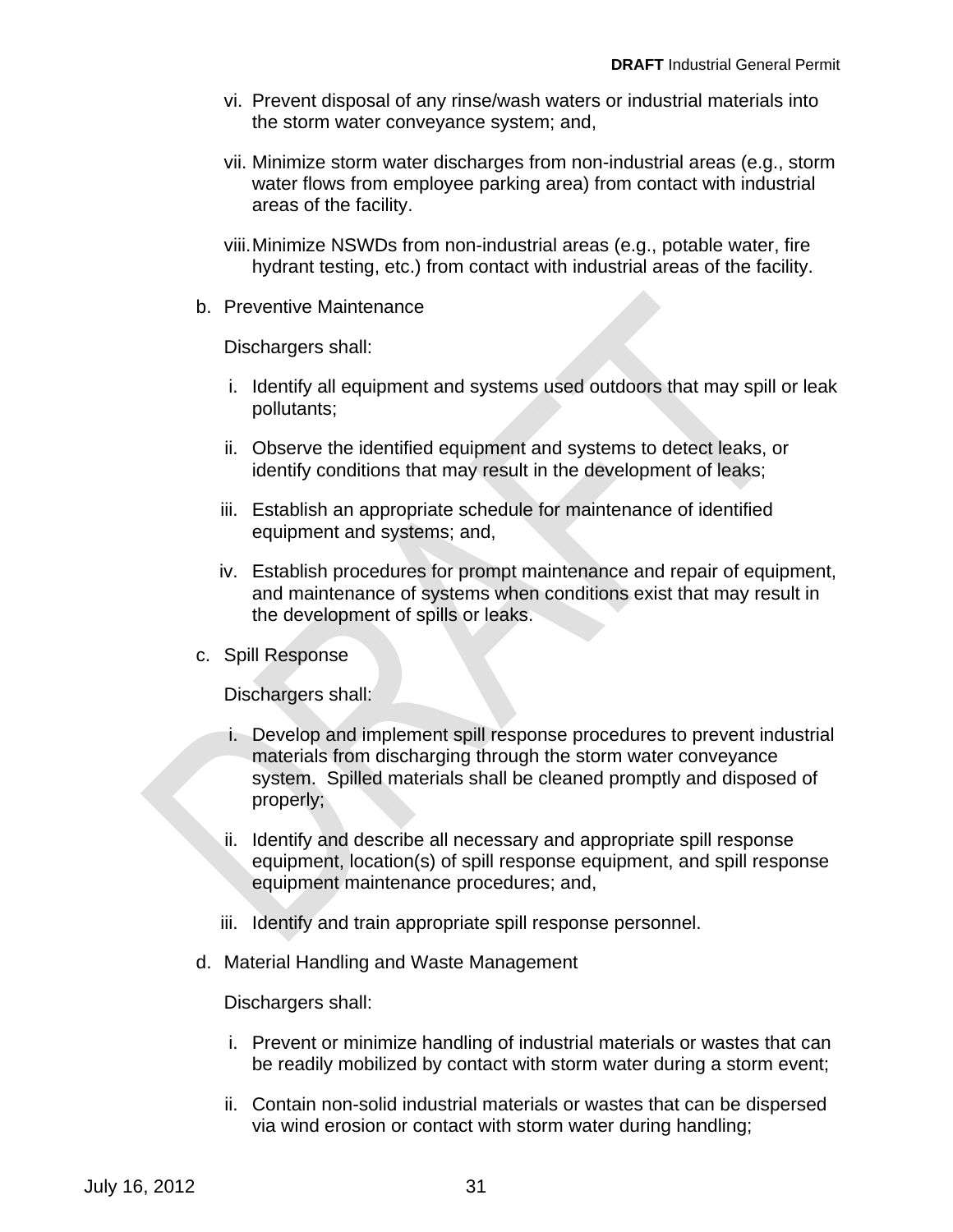- iii. Cover waste disposal containers and material storage containers when not in use;
- iv. Direct run-on away from all stock piled materials;
- v. Clean all spills of industrial materials/wastes that occur during handling in accordance with the spill response procedures (Section X.H.2.c); and,
- vi. Observe and clean as appropriate, any outdoor material/waste handling equipment or containers that can be contaminated by contact with industrial materials or wastes.
- e. Employee Training Program

Dischargers shall:

- i. Ensure that all personnel responsible for implementing the various July 1, 2014, any personnel shall be trained by a QISP; compliance activities of this General Permit, including BMP implementation, evaluations, BMP observations, monitoring activities, and storm water compliance management are adequately trained. By
- ii. Prepare or acquire appropriate training manuals or training materials;
- iii. Identify which personnel need to be trained, their responsibilities, and the type of training they shall receive;
- iv. Provide a training schedule; and,
- v. Maintain documentation of all completed training classes and the personnel that received training in the SWPPP.
- f. Quality Assurance and Record Keeping

Dischargers shall:

- i. Develop and implement management procedures to ensure that MIP; appropriate staff implements all elements of the SWPPP, including the
- ii. Develop a method of tracking and recording the implementation of BMPs identified in the SWPPP; and,
- iii. Maintain the BMP tracking records, training records, and records related to any spills and clean-up related response activities for a minimum of five (5) years (Section XXI.J.3).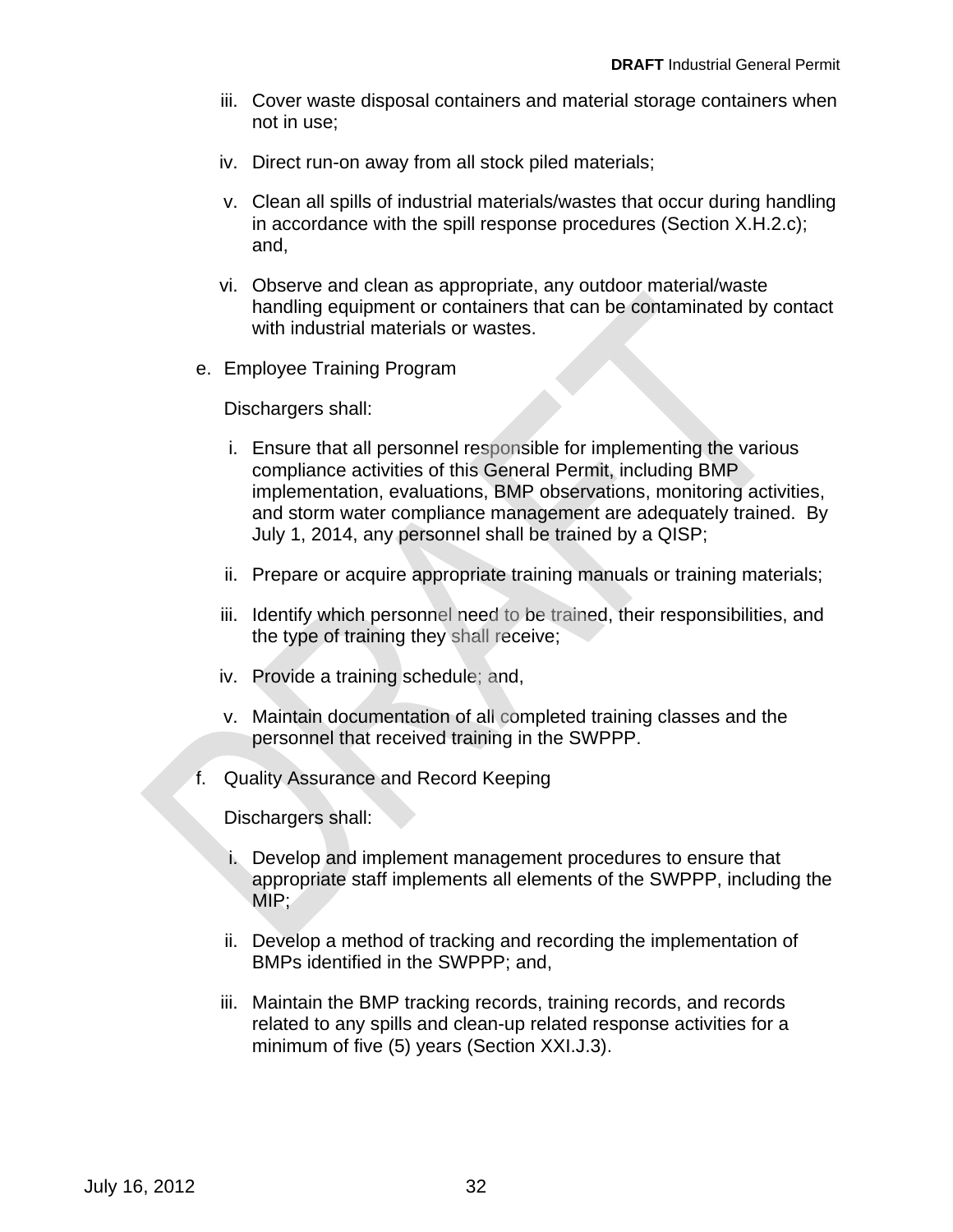g. Erosion and Sediment Controls

For each erodible surface facility location identified in the SWPPP (Section X.G.6), Dischargers shall:

- i. Implement effective wind erosion controls;
- ii. Provide effective stabilization for inactive areas, finished slopes, and other erodible areas prior to a forecasted storm event;
- iii. Maintain effective perimeter controls and stabilize all site entrances and exits to sufficiently control discharges of erodible materials from discharging or being tracked off the site;
- iv. Design sediment basins to ensure compliance with the design storm standards in Section X.H.7;
- v. Direct run-on away from all erodible materials; and,
- vi. Maintain all sediment and erosion control BMPs as needed to comply with this General Permit during all times.
- h. Temporary Suspension of Industrial Activities

For facilities that have planned to temporarily suspend industrial activities for ten (10) or more consecutive calendar days during a reporting year, Dischargers shall include in the SWPPP the BMPs necessary to assure compliance with BAT/BCT during the temporary suspension of the industrial activity.

3. Periodic SWPPP Updates

Dischargers shall:

- a. During each reporting year, evaluate whether additional periodic facility inspections are required outside the required Annual Evaluation (Section  $XV$ ;
- b. Update the SWPPP as needed and, when revised significantly, certify and submit the revised SWPPP via SMARTS within 30 days; and,
- c. Certify in the Annual Monitoring Report any additional periodic facility inspections and SWPPP updates.
- 4. Facility-Specific BMPs

The minimum BMPs listed in Section X.H.2 are required for all facilities. Based upon the potential pollutant source assessment required in Section X.G, Dischargers shall identify and implement additional facility-specific BMPs necessary to minimize or prevent pollutants in industrial storm water discharges to achieve compliance with BAT/BCT and WQS.

5. BMP Descriptions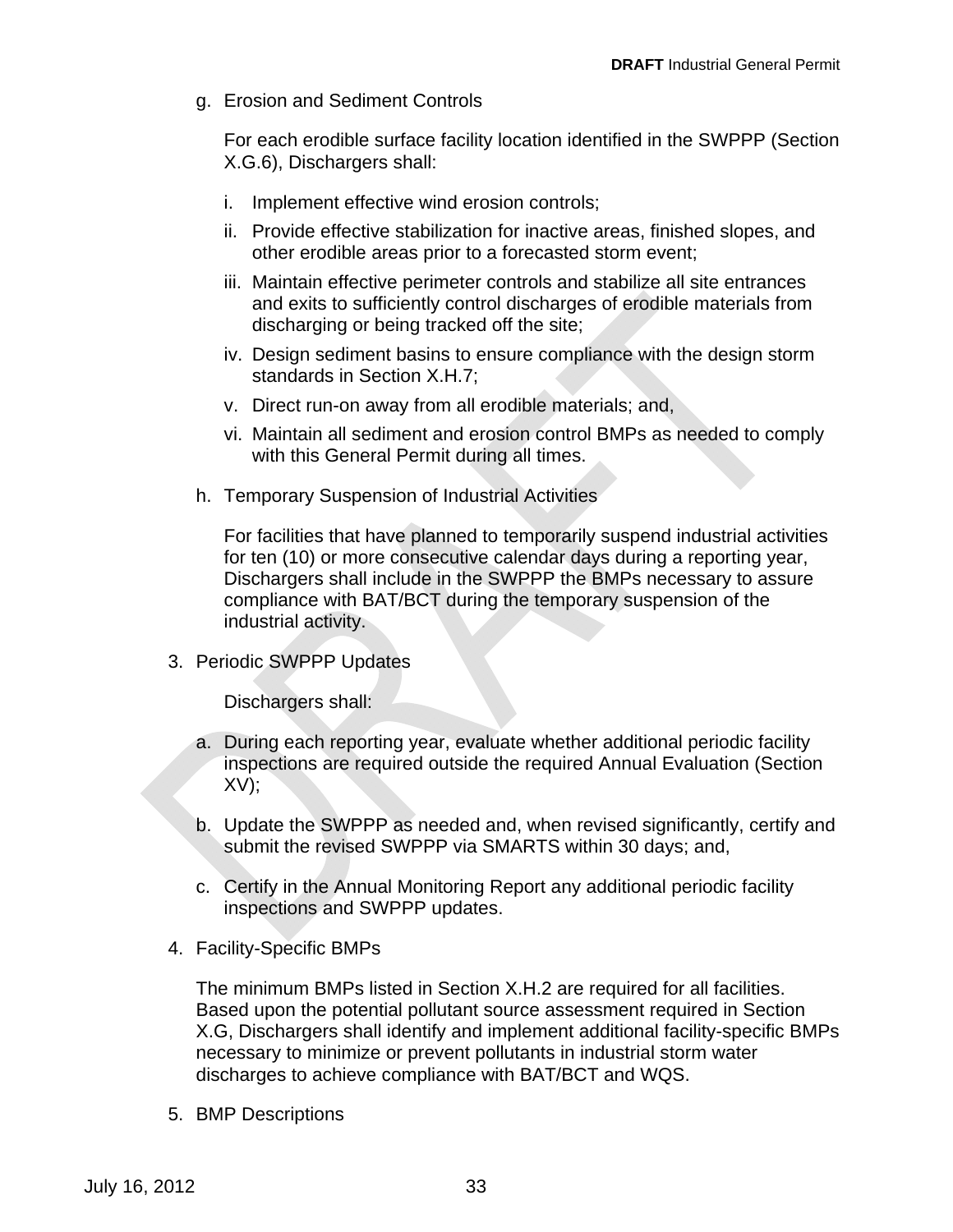Dischargers shall ensure the SWPPP include a narrative description of each BMP implemented at the facility, including:

- a. The pollutant(s) that the BMP is designed to minimize or prevent in industrial storm water discharges;
- b. The frequency, time(s) of day, or conditions when the BMP is scheduled for implementation;
- c. The locations within each area of industrial activity or industrial pollutant source where the BMP shall be implemented;
- d. The individual and/or position responsible for implementing the BMP;
- e. The procedures, including maintenance procedures, and/or instructions to implement the BMP effectively; and
- f. The equipment and tools necessary to implement the BMP effectively.
- 6. BMP Summary Table

Dischargers shall prepare a table summarizing each identified area of industrial activity, the associated industrial pollutant sources, the industrial pollutants, and the BMPs being implemented.

7. Design Storm Standards for Treatment Control BMPs

All treatment control BMPs employed by Dischargers shall be designed to comply with design storm standards as follows:

- a. Volume-based BMPs: Dischargers shall, at a minimum, design volumebased, treatment control BMPs to effectively treat the storm water volume generated from the 85<sup>th</sup> percentile 24-hour storm event. Dischargers shall  $c$ alculate $<sup>6</sup>$  the volume to be treated using one of the following methods:</sup>
	- i. the internet; The volume of runoff produced from an 85<sup>th</sup> percentile storm event. Isopluvial maps for the 85th percentile storm event are available on
	- ii. The volume of runoff produced by the 85<sup>th</sup> percentile storm event, determined as the maximized capture runoff volume for the facility, from the formula recommended in the Water Environment Federation's Manual of Practice;<sup>7</sup> or,
	- iii. The volume of annual runoff based on unit basin storage volume, to achieve 90% or more volume treatment by the method recommended

 $\overline{a}$ 

 $<sup>6</sup>$  All hydrologic calculations shall be certified by a California licensed professional engineer in accordance with the</sup> Professional Engineers Act (Bus. & Prof. Code § 6700, et seq).

 $^7$  Water Environment Federation (WEF). Manual of Practice No. 23/ ASCE Manual of Practice No. 87, pg. 175 Equation 5.2 (1998).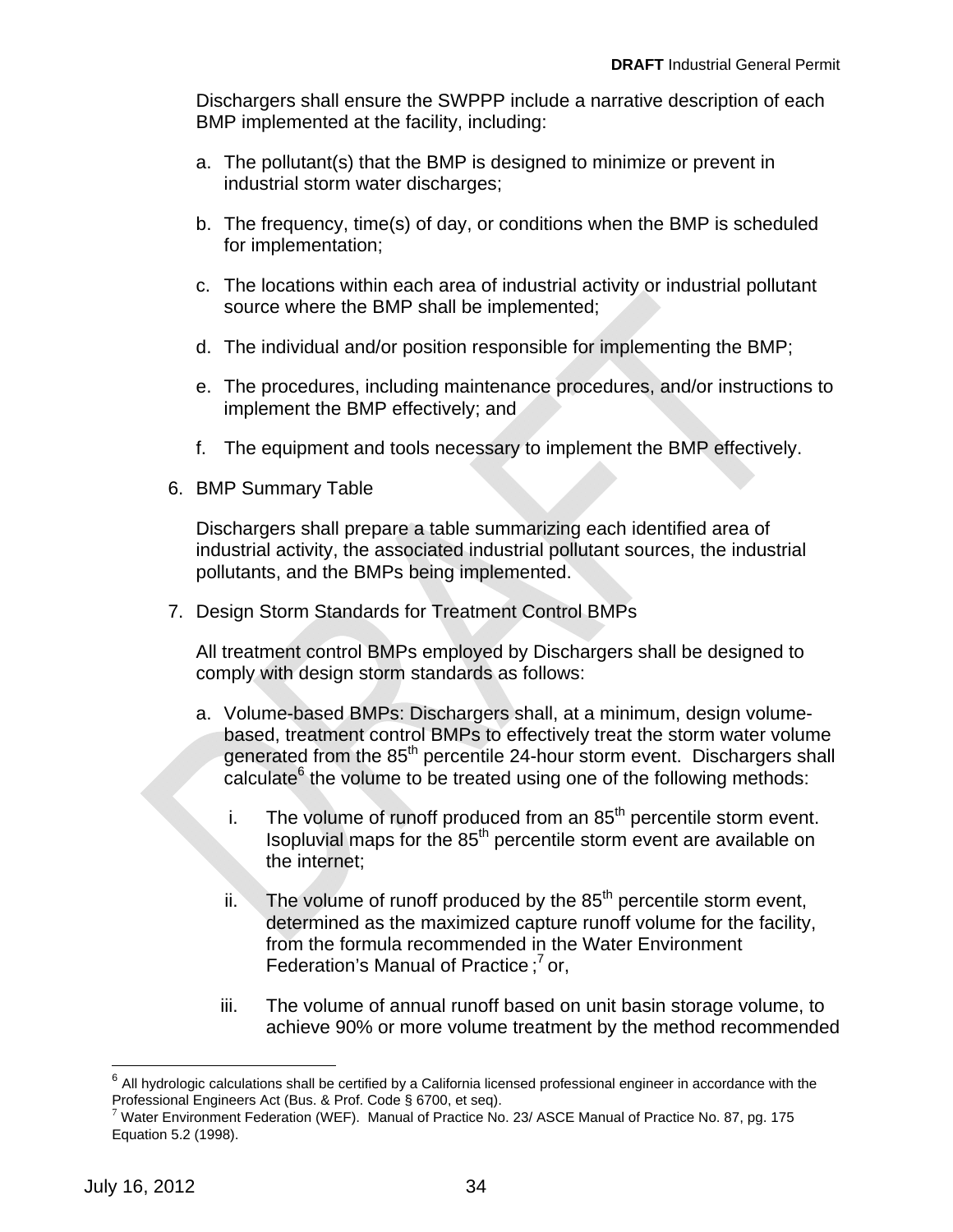in the latest edition of California Stormwater Best Management Practices Handbook<sup>8</sup>.

- b. Flow-based BMPs: storm water flow-based BMPs shall be designed to treat an hourly flow of no less than two times the maximum hourly flow of an 85<sup>th</sup> percentile 24-hour storm. Dischargers shall calculate the flow needed to be treated using one of the following methods:
	- i. The maximum flow rate of runoff produced from a rainfall intensity of 0.2 inch/hr for each hour of a storm event;
	- ii. The maximum flow rate of runoff produced by the 85th percentile hourly rainfall intensity, as determined from local historical rainfall records, multiplied by a factor of two; or,
	- iii. The maximum flow rate of runoff, as determined using local historical rainfall records, that achieves approximately the same reduction in pollutant loads and flows as achieved by mitigation of the 85th percentile hourly rainfall intensity multiplied by a factor of two.
- BMPs in this section, Dischargers may certify and submit a BAT/BCT Compliance Demonstration Technical Report (Section XII.E.3). c. In lieu of complying with the design storm standards for treatment control
- d. The State Water Board Deputy Director of the Division of Water Quality may revise the treatment design storm standard provided in this General Permit in writing for a Discharger or group of Dischargers based upon sampling data indicating that a revised design storm standard would be protective of water quality, or upon the Deputy Director's determination that the treatment technology associated with the revised design storm standard meets BAT/BCT.

# **I. MONITORING IMPLEMENTATION PLAN (MIP)**

Dischargers shall prepare a MIP in accordance with the requirements of this General Permit. The MIP shall be included in the SWPPP. The MIP shall include the following items:

- requirements; 1. An identification of team members assigned to conducting the monitoring
- 2. A description of visual observation locations, visual observation procedures, and visual observation follow-up and tracking procedures related to NSWD visual observations, storm water discharge visual observations, and pre-storm visual observations;

 $\overline{a}$ <sup>8</sup> California Stormwater Quality Association. Stormwater Best Management Practice New Development and Redevelopment Handbook. Web. 1 June 2012. <http://www.cabmphandbooks.com/Development.asp>.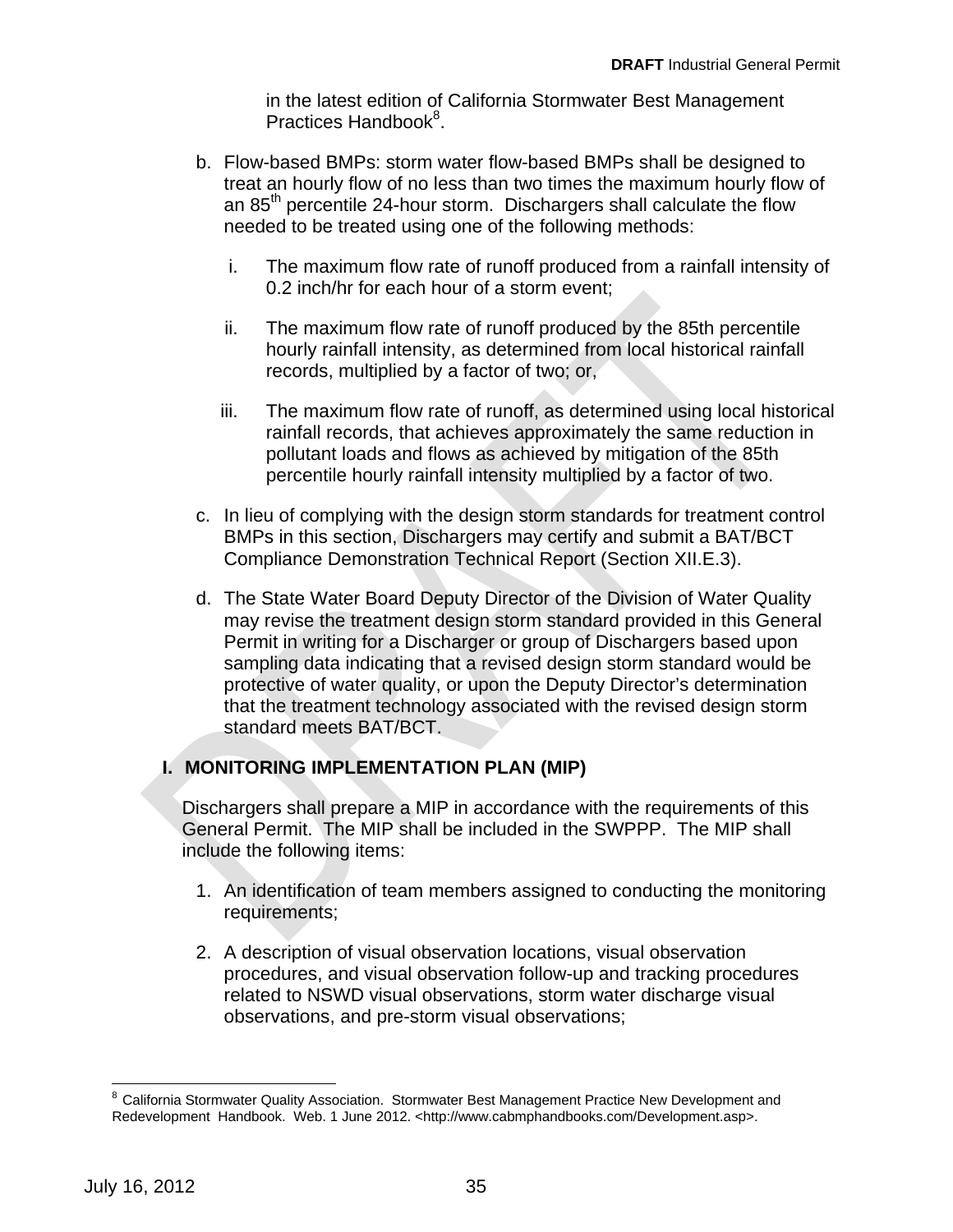- 3. A description of sampling locations and sample collection and handling procedures in accordance with the sample collection and handling instructions in Attachment B. This shall include detailed procedures for sample collection, storage, preservation, and shipping to the testing lab to assure that consistent quality control and quality assurance is maintained. This shall also include the list of parameters to be tested by the analytical laboratory. Team members conducting sampling shall follow the calibration instructions, including calibration intervals specified by the manufacturer, provided with the field instrument; and,
- 4. An example Chain of Custody form used when handling and shipping samples.

## **XI. MONITORING REQUIREMENTS**

#### **A. Visual Observations**

- 1. Non-Storm Water Discharge (NSWD) Visual Observations
	- a. Dischargers shall visually observe each drainage area for:
		- i. The presence or indications of prior, current, or potential unauthorized NSWDs and their sources; and,
		- ii. Authorized NSWDs and their sources.
	- b. Except as provided for storage and containment (Section XI.A.2.b), Dischargers shall conduct NSWD visual observations quarterly. Quarters are defined as follows:
		- $1<sup>st</sup>$  Quarter = January, February, March
		- 2<sup>d</sup> Quarter = April, May, June
		- 3<sup>d</sup> Quarter = July, August, September
		- 4th Quarter = October, November, December
	- c. Dischargers shall select appropriate intervals when scheduling quarterly NSWD visual observations. For observation intervals that are greater than 16 weeks apart, a justification shall be included in the Annual Monitoring Report. NSWD visual observations shall be conducted during daylight hours within scheduled facility operating hours on days without precipitation.
	- d. In the event that NSWD visual observations are not conducted as scheduled in the MIP, Dischargers shall provide an explanation in the Annual Monitoring Report.
	- e. Dischargers shall ensure documentation of the presence, indication, or source of any authorized and/or unauthorized NSWD, the presence or absence of floating and suspended materials, oil and grease,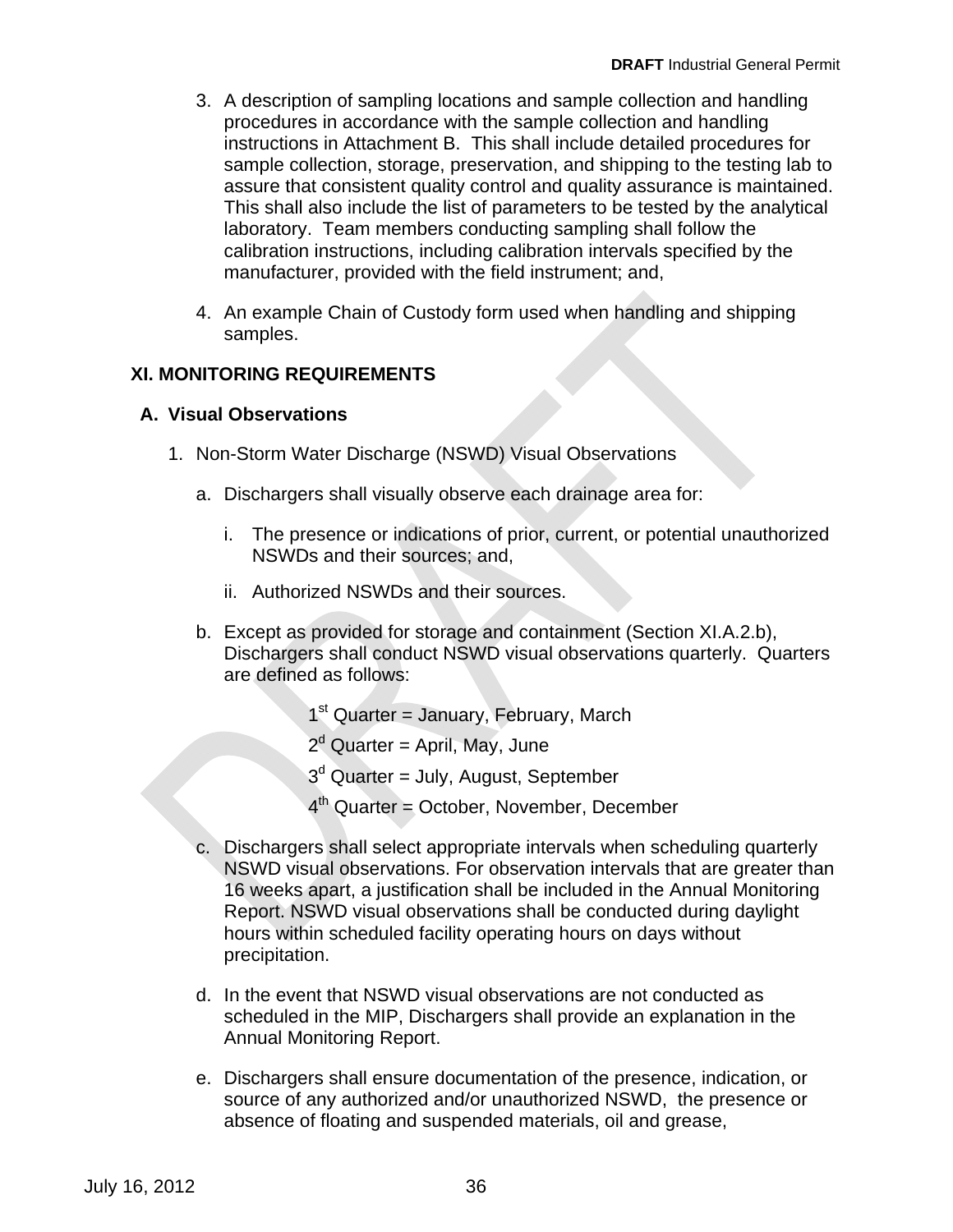discolorations, turbidity, odors, trash/debris, and source(s) of any observed pollutants (if different from the source of the NSWD).

- 2. Storm Water Discharge Visual Observations
	- a. Dischargers shall ensure that a visual observation is conducted of industrial storm water discharges from the first Qualifying Storm Event (QSE) as defined in Section XI.B.2 of each month that produces a discharge from one or more discharge locations. Visual observations shall be conducted during scheduled facility operating hours and within the first four (4) hours of:
		- i. The start of discharge; or
		- ii. The start of facility operations if the QSE occurs within the previous 12 hour period (storms that begin the previous night).
	- contained storm water $9$  are conducted at the time of discharge. If the b. Dischargers shall ensure that visual observations of discharge from discharge is not likely to occur during scheduled facility operating hours (based upon rainfall forecasts and containment freeboard), the visual observations of the contained storm water shall be conducted prior to discharge.
	- c. Visual observations shall include observation of the presence or absence of floating and suspended materials, oil and grease, discolorations, turbidity, odors, trash/debris, and source(s) of any observed pollutants.
	- d. Prior to an anticipated precipitation event, visual observations of all storm water drainage and containment areas shall be conducted to identify any spills, leaks, or improperly controlled pollutant sources, and appropriate BMPs must be implemented prior to rainfall. The visual observations are required during scheduled facility operating hours and are not required more than once within in any 14 day period. An anticipated precipitation event is any weather pattern that is forecasted by the National Weather Service Forecast Office to have a 50% or greater probability of producing precipitation in the facility's weather zone. Dischargers shall ensure that a QISP reviews precipitation forecast information from the National Weather Service Forecast Office (e.g., by entering the zip code of the project's location at http://www.srh.noaa.gov/forecast).
	- e. In the event that the first QSE in a month does not produce a discharge that can be visually observed at one or more discharge locations, dischargers shall record which discharge locations were observed that did not discharge, and visually observe discharges from those locations from the next QSE(s) that produces a discharge in that month. Dischargers shall provide an explanation in the Annual Report for uncompleted monthly visual observations only for those months that at least one QSE

 $\overline{a}$ 

 $9$  Contained storm water is storm water which is first collected in a containment structure and then discharged.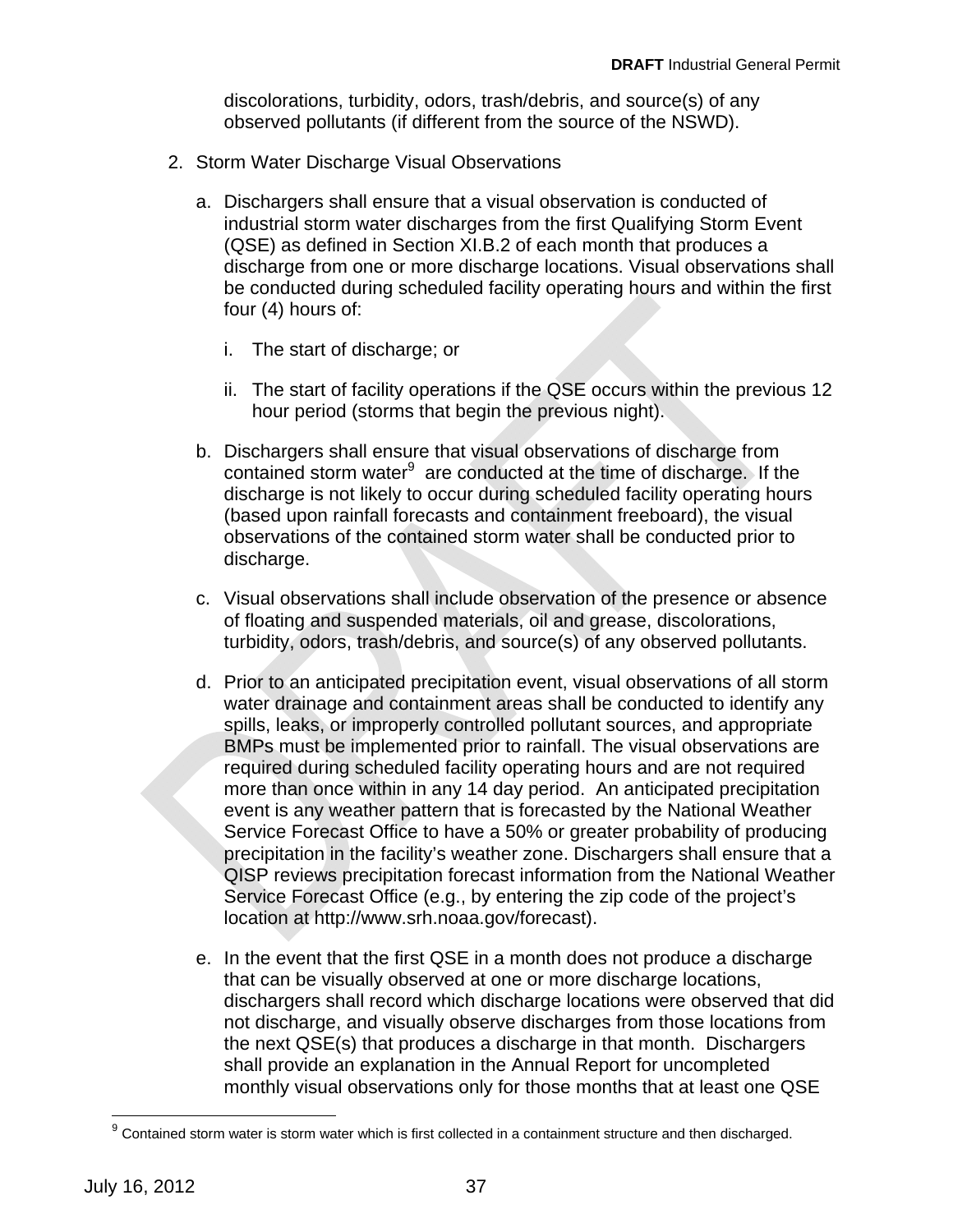occurs. Dischargers are not required to perform additional visual observations in subsequent months for any uncompleted monthly visual observations.

f. Dischargers shall maintain records of all visual observations. Records shall include the date, approximate time, locations observed, name of person(s) that conducted the observations, and any response actions and/or additional SWPPP revisions necessary in response to the visual observations.

## **B. Sampling and Analysis**

- 1. Dischargers shall ensure that collection of storm water samples are made at all locations that discharge storm water associated with industrial activity for the first QSE of each quarter in the reporting year. In addition, the first discharge of contained storm water that occurs in each quarter (as defined in this Section A.2.b, above) shall be sampled.
- 2. A Qualifying Storm Event (QSE) is a discharge of storm water that occurs:
	- within the preceding 24 hour period as measured by an on-site rainfall measurement device; and a. From a storm event that has produced a minimum of 1/10 inch of rainfall
	- b. From a storm event that was preceded by 72 hours of dry weather. Dry weather shall be defined as 72 hours of combined rainfall of less than 1/10 inch as measured by an on-site rainfall measurement device.
- 3. Samples shall be collected from each drainage location within four (4) hours of:
	- a. The start of the discharge, or
	- conditions are safe. (Section XI.C.5.a). b. The start of facility operations if the QSE occurs within the previous 12 hour period (storms that begin the previous night). Sample collection is required during scheduled facility operating hours and when sampling
- 4. In the event that the first QSE in a quarter does not produce a discharge that can be sampled at one or more sampling locations, dischargers shall record which sampling locations were observed that did not discharge, and collect samples from those locations from the next QSE(s) that produces a discharge in that quarter. If the Discharger fails to collect a quarterly sample at one or more sampling locations that did produce a discharge within a quarter, the Discharger is required to fulfill the sampling requirement from an additional QSE that produces a discharge in a subsequent quarter. Dischargers shall provide an explanation in the Annual Report for uncompleted quarterly sample collection only for those quarters that at least one QSE occurs. For each discharge location, the maximum number of samples required per reporting year is four (4). The maximum number of samples collected for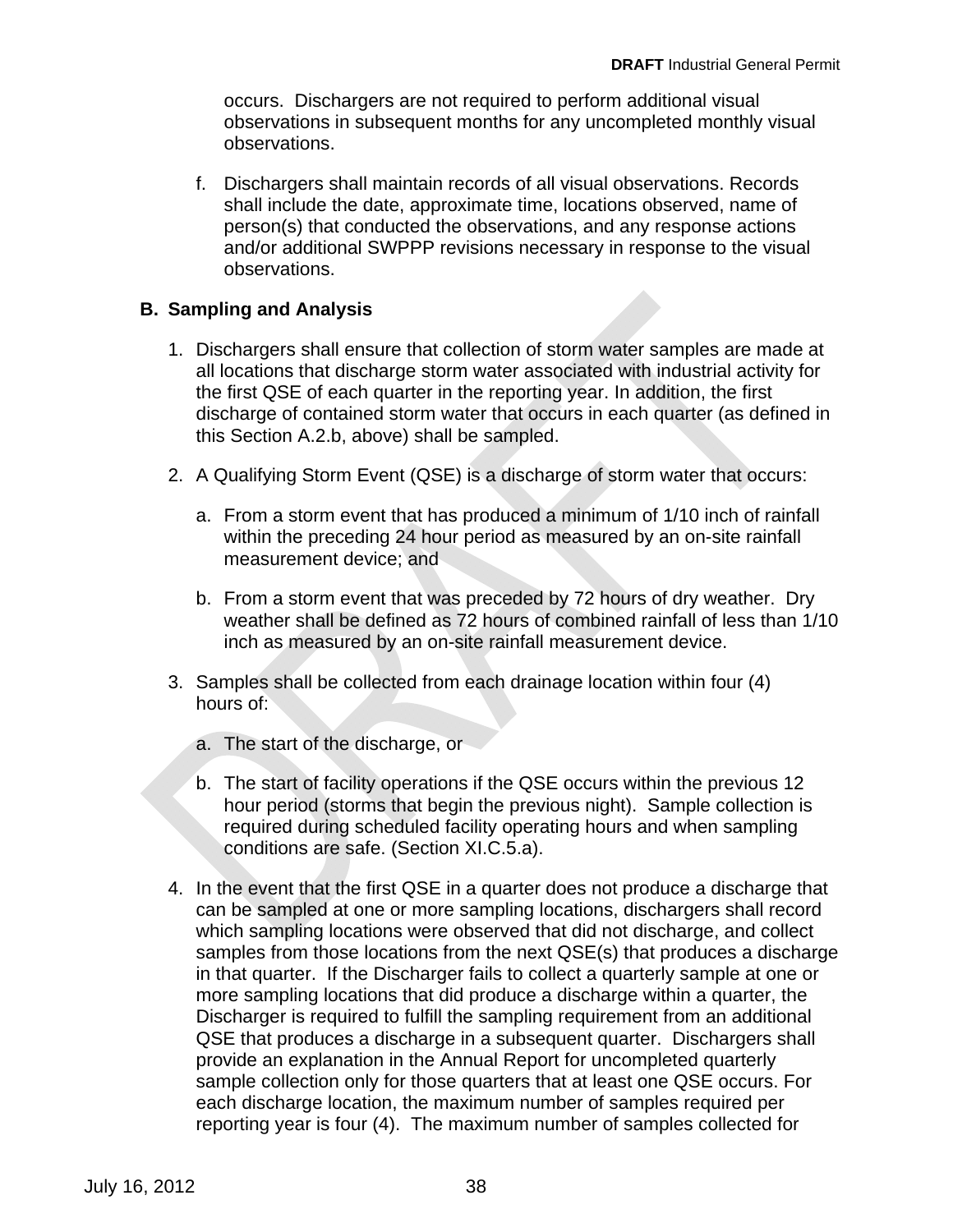each discharge location per reporting year shall be reduced for each quarter in which a QSE does not occur or a QSE occurs but that does not produce a discharge.

- 5. Dischargers shall analyze all effluent samples obtained for the following parameters:
	- a. Total suspended solids (TSS), pH, and oil & grease (O&G) listed in Table 3;
	- b. Additional, applicable parameters selected by the Discharger on a facilityspecific basis designed to indicate the presence of all industrial pollutants identified in the pollutant source assessment required (Section X.G.2.a). These additional parameters may be modified (added or removed) in accordance with any updated SWPPP pollutant source assessment;
	- c. Additional applicable parameters listed in Table 4. These parameters are dependent on the facility Standard Industrial Classification (SIC) code(s);
	- d. Additional applicable parameters related to 303(d) listed impaired related to the impaired receiving waters and shall analyze for additional sampling parameters. Parameters indicating the presence of industrial pollutants that may be causing or contributing to an exceedance of a water quality standard in the receiving waters. Test methods with lower detection limits may be necessary when discharging to 303(d) listed impaired water bodies. waterbodies. Dischargers shall ensure that the facility is evaluated for potential to discharge pollutants to 303(d) listed impaired waters. Dischargers shall evaluate the potential industrial pollutants that are
	- e. Additional parameters required by the Regional Water Board. Dischargers shall contact the Regional Water Board to determine appropriate analytical methods for parameters not listed in Table 5; and,
	- f. Additional parameters specifically required by Subchapter N. Dischargers subject to ELGs shall contact the Regional Water Board to determine appropriate analytical methods for parameters not listed in Table 5.
- 6. Discharger shall select corresponding NALs, analytical test methods, detection limits, and reporting units from the list provided in Table 5.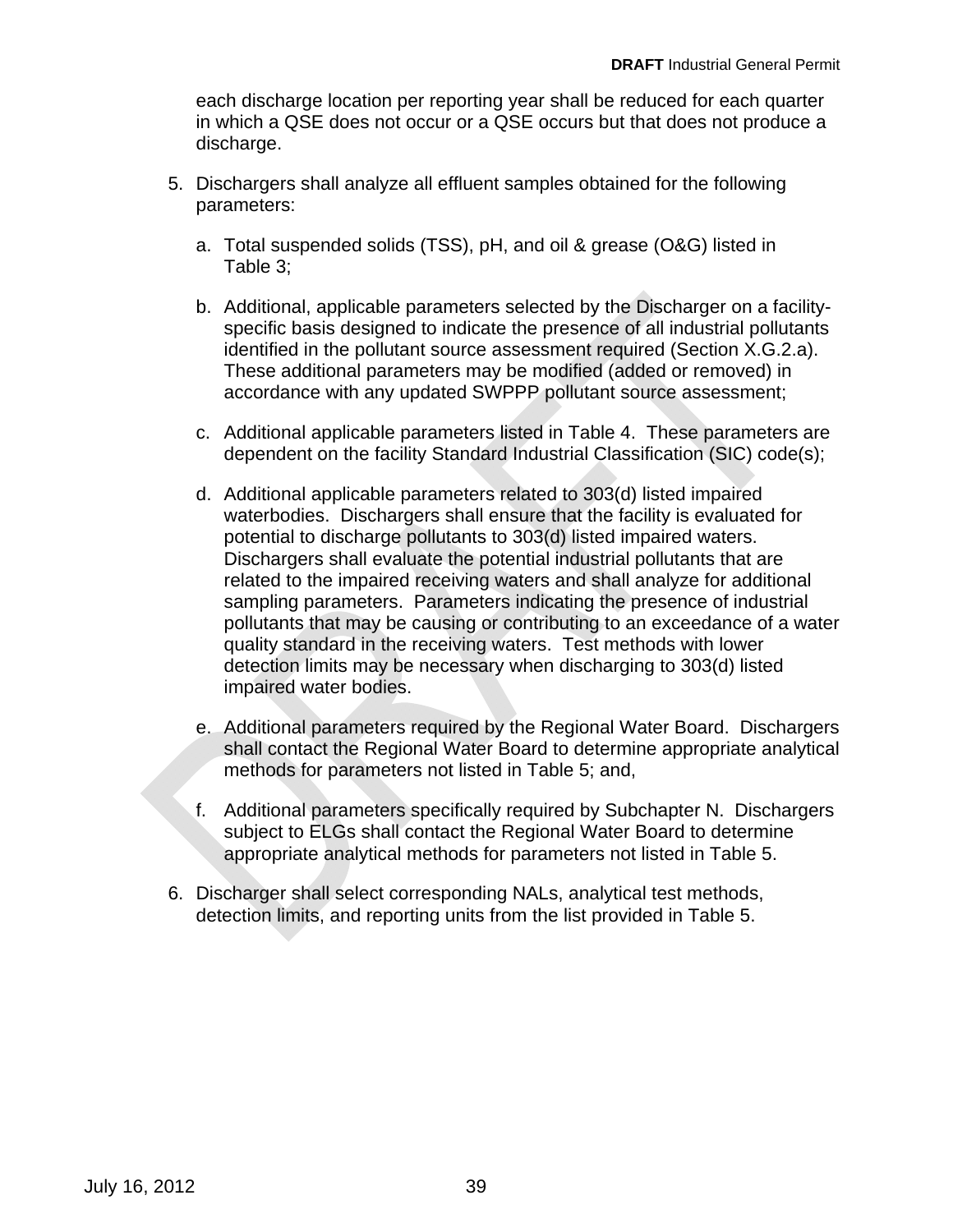| <b>PARAMETER</b>                   | <b>UNITS</b> | <b>ANNUAL</b><br><b>NAL</b> | <b>INSTANTANEOUS</b><br>LAB<br><b>MAXIMUM NAL</b><br><b>METHOD</b> |                                                                                                                                  | <b>METHOD</b><br><b>DETECTION</b><br><b>LIMIT</b> |
|------------------------------------|--------------|-----------------------------|--------------------------------------------------------------------|----------------------------------------------------------------------------------------------------------------------------------|---------------------------------------------------|
| pH                                 | pH units     | $6.0 - 9.0$                 | $6.0 - 9.0$                                                        | <b>Field Test</b><br>with<br>Calibrated<br>Portable<br>Instrument,<br>or lab<br>sample in<br>accordance<br>with 40 CFR<br>\$136. | N/A                                               |
| Total<br>Suspended<br>Solids (TSS) | mg/L         | 100                         | 400                                                                | SM2540-D                                                                                                                         | 1.0                                               |
| Oil & Grease<br>(O&G)              | mg/L         | 15                          | 25                                                                 | <b>EPA 1664A</b>                                                                                                                 | 1.0                                               |

**TABLE 3:** Test Methods, Detection Limits, and Reporting Units for Base Parameters

- 7. Dischargers shall ensure that the collection, preservation and handling of all storm water samples are in accordance with Attachment B, Storm Water Sample Collection and Handling Instructions.
- 8. Dischargers shall ensure that all field measurements for pH are conducted using a calibrated portable instrument in accordance with the accompanying manufacturer's instructions. Samples from different drainage areas shall not be combined or composited prior to field measurements or laboratory analysis. The Discharger shall ensure that all laboratory analyses are conducted according to test procedures under 40 C.F.R. section 136, including the observation of holding times, unless other test procedures have been specified in this General Permit or by the Regional Water Board.
- 9. Sampling Analysis Reporting
	- required by this General Permit. a. The Discharger's LRP shall certify and submit all analytical results via SMARTS within 30 days of obtaining all required results for each sampling event. Reported analytical results will be averaged automatically by SMARTS. For all effluent sampling analytical results that are properly reported by laboratory as "non-detected," or something similar, the Discharger shall report and use the value equal to ½ of the method detection limit reported for that analytical parameter for any calculations
	- b. The Discharger's LRP shall certify and submit the following via SMARTS:
		- i. The individual field results for pH; and
		- ii. Laboratory analytical results for all individual or qualified combined samples.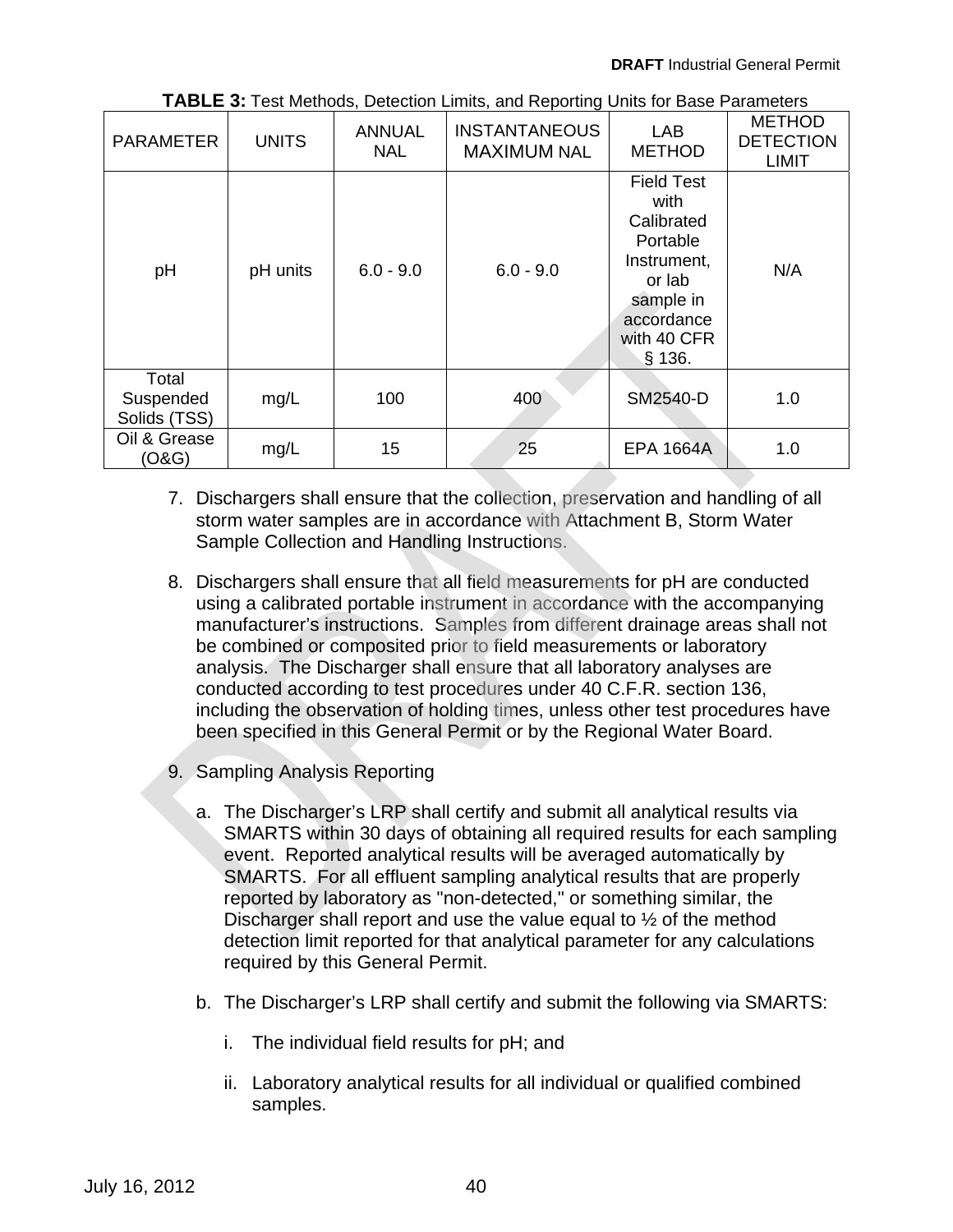| SIC code | raditional marytical raditionol<br><b>SIC code Description</b> | Parameters*                  |
|----------|----------------------------------------------------------------|------------------------------|
| 102X     | Copper Ores                                                    | COD;N+N                      |
| 12XX     | Coal Mines                                                     | Al :Fe                       |
| 144X     | Sand & Gravel                                                  | $N+N$                        |
|          |                                                                | BOD;COD;N+N                  |
| 207X     | Fats & Oils                                                    |                              |
| 2421     | Sawmills & Planning Mills                                      | COD; Zn                      |
| 2426     | <b>Hardwood Dimension</b>                                      | COD                          |
| 2429     | <b>Special Product Sawmills</b>                                | COD                          |
| 243X     | Millwork, Veneer, Plywood                                      | COD                          |
| 244X     | <b>Wood Containers</b>                                         | COD                          |
| 245X     | Wood Buildings & Mobile<br>Homes                               | COD                          |
| 2491     | <b>Wood Preserving</b>                                         | As; Cu                       |
| 2493     | <b>Reconstituted Wood Products</b>                             | COD                          |
| 263X     | Paperboard Mills                                               | COD                          |
| 281X     | Industrial Inorganic Chemicals                                 | Al; Fe; N+N                  |
| 282X     | Plastic Materials, Synthetics                                  | Zn                           |
| 284X     | Soaps, Detergents, Cosmetics                                   | N+N; Zn                      |
| 287X     | Fertilizers; Pesticides, etc.                                  | Fe; N+N; Pb; Zn; P           |
| 301X     | <b>Tires, Inner Tubes</b>                                      | Zn                           |
| 302X     | Rubber and Plastic Footwear                                    | Zn                           |
| 305X     | Rubber & Plastic Sealers &                                     | Zn                           |
| 306X     | Hoses<br>Misc. Fabricated Rubber                               | Zn                           |
| 325X     | Products<br><b>Structural Clay Products</b>                    | AI                           |
| 326X     | Pottery & Related Products                                     | AI                           |
| 3297     | Non-Clay Refractories                                          | AI                           |
| 327X     | Concrete, Gypsum, Plaster<br>Products (Except 3274)            | Fe                           |
| 3295     | Minerals & Earths                                              | Fe                           |
| 331X     | Steel Works, Blast Furnaces,<br>Rolling & Finishing Mills      | Al: Zn                       |
| 332X     | Iron & Steel Foundries                                         | Al; Cu; Fe; Zn               |
| 335X     | Metal Rolling, Drawing,                                        | Cu; Zn                       |
|          | Extruding                                                      |                              |
| 336X     | Nonferrous Foundries<br>(Castings)                             | Cu; Zn                       |
| 34XX     | <b>Fabricated Metal Products</b><br>(Except 3479)              | Zn; N+N; Fe; Al              |
| 3479     | Coating & Engraving                                            | $Zn$ ; $N+N$                 |
| 4953     | <b>Hazardous Waste Facilities</b>                              | NH3;Mg;COD;As;Cn;Pb;HG;Se;Ag |
| 44XX     | <b>Water Transportation</b>                                    | Al; Fe; Pb; Zn               |
| 45XX     | <b>Air Transportation Facilities</b>                           | BOD;COD;NH3                  |
| 4911     | <b>Steam Electric Power</b><br><b>Generating Facilities</b>    | Fe                           |
| 4953     | Landfills & Land Application<br><b>Facilities</b>              | Fe                           |
| 5015     | <b>Dismantling or Wrecking</b><br>Yards                        | Fe; Pb; Al                   |
| 5093     | Scrap and Waste Materials                                      | Fe; Pb; Al; Zn; COD          |
|          |                                                                |                              |

**TABLE 4:** Additional Analytical Parameters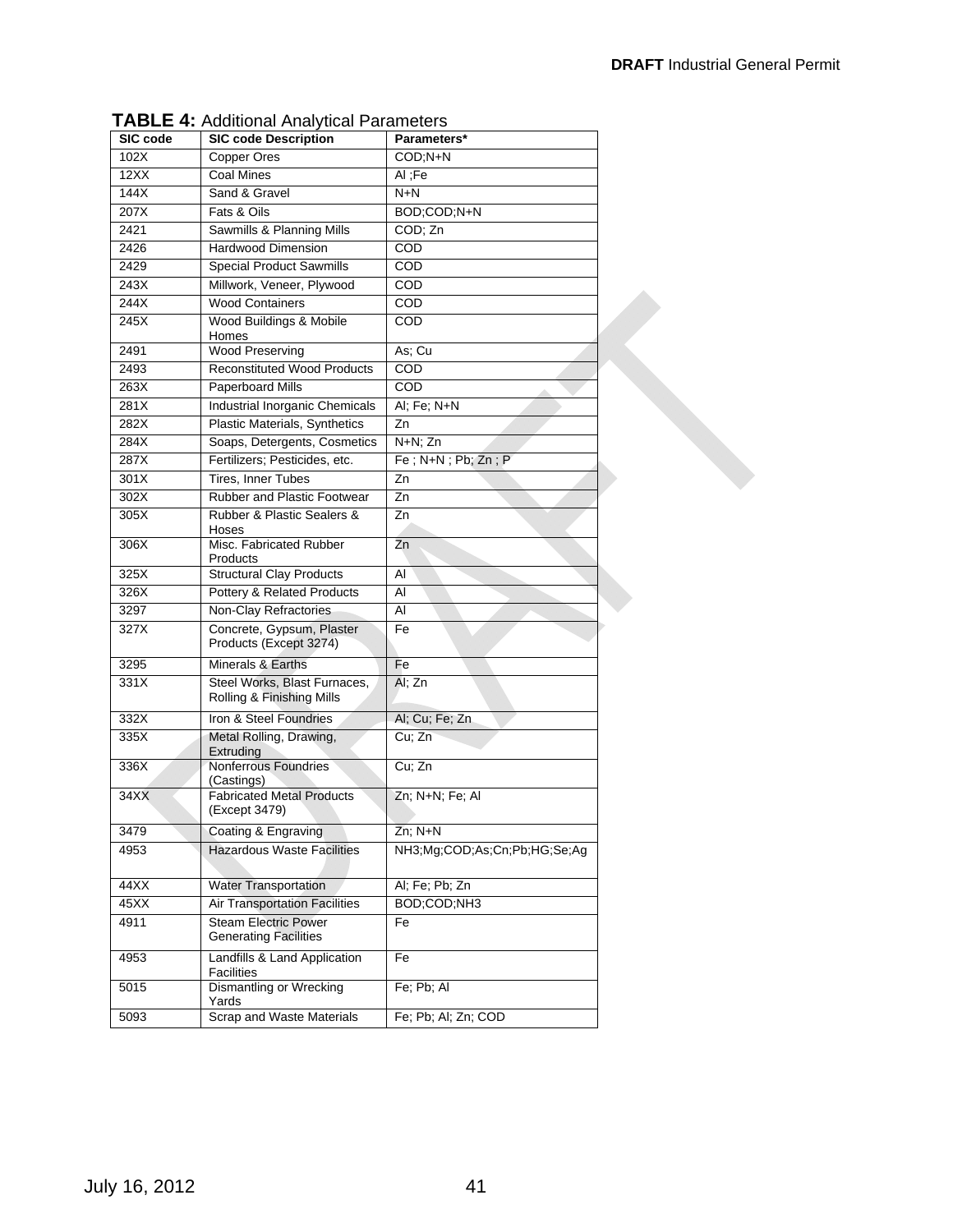| *Table 4 Parameter Reference           |                                     |
|----------------------------------------|-------------------------------------|
| $Ag - Silver$                          | $Mg - Magnesium$                    |
| $AI - Aluminum$                        | N+N - Nitrate & Nitrite Nitrogen    |
| $As - Arsenic$                         | $NH - Ammonia$                      |
| <b>BOD</b> - Biochemical Oxygen Demand | $Ni - Nickel$                       |
| Cd -- Cadmium                          | $P - Phosphorus$                    |
| $Cn - C$ vanide                        | $Se - Selenium$                     |
| <b>COD</b> - Chemical Oxygen Demand    | <b>TSS</b> - Total Suspended Solids |
| $Cu - Copper$                          | $Zn - Zinc$                         |
| $Fe - Iron$                            | $Pb -$ Lead                         |
| $Hq -$ Mercury                         |                                     |

#### **TABLE 5:** Parameter NAL Values, Test Methods, Detection Limits, and Reporting Units

|                                     |                                            | <b>METHOD</b>                  |                                   |                             | <b>INSTANTANEOUS</b>         |
|-------------------------------------|--------------------------------------------|--------------------------------|-----------------------------------|-----------------------------|------------------------------|
| PARAMETER                           | <b>TEST METHOD</b>                         | <b>DETECTION</b><br>$LIMIT***$ | <b>REPORTIN</b><br><b>G UNITS</b> | <b>ANNUAL</b><br><b>NAL</b> | <b>MAXIMUM</b><br><b>NAL</b> |
| pH*                                 | field test with calibrated portable        |                                | pH units                          | $6.0 - 9.0$                 | $6.0 - 9.0$                  |
|                                     | instrument, or lab sample in               |                                |                                   |                             |                              |
| <b>Suspended Solids</b>             | accordance with 40 CFR § 136.<br>SM 2540-D | 1.0                            | mg/L                              | 100                         | 400                          |
| (TSS)*, Total                       |                                            |                                |                                   |                             |                              |
| Oil & Grease (TOG)*,                | <b>EPA 1664A</b>                           | 1.0                            | mq/L                              | 15                          | $\overline{25}$              |
| Total                               |                                            |                                |                                   | $0.26**$                    |                              |
| Zinc, Total (H)                     | EPA 200.8                                  | 0.0005                         | mg/L                              |                             |                              |
| Copper, Total (H)                   | EPA 200.8                                  | 0.0005                         | mg/L                              | $0.0332**$                  |                              |
| Cyanide, Total                      | EPA 3135.2I                                | 0.003                          | mg/L                              | 0.022                       |                              |
| Lead, Total (H)                     | EPA 200.8                                  | 0.0005                         | mq/L                              | $0.262**$                   |                              |
| Chemical Oxygen                     | <b>SM 5220C</b>                            | 1.0                            | mg/L                              | 120                         |                              |
| Demand                              |                                            |                                |                                   |                             |                              |
| Aluminum, Total                     | EPA 200.8                                  | 0.0005                         | mq/L                              | 0.75                        |                              |
| Iron, Total                         | EPA 200.7                                  | 0.005                          | mg/L                              | 1.0                         |                              |
| Nitrate + Nitrite Nitrogen          | SM 4500-NO3- E                             | 0.01                           | mg/L as<br>N                      | 0.68                        |                              |
| <b>Total Phosphorus</b>             | SM 4500-P B+E                              | 0.05                           | mg/L as                           | 2.0                         |                              |
|                                     |                                            |                                | P                                 |                             |                              |
| Ammonia                             | SM 4500-NH3 B+ C or E                      | 0.1                            | mg/L                              | 2.14                        |                              |
| Magnesium, total                    | EPA 200.7                                  | 0.0005                         | mq/L                              | 0.064                       |                              |
| Arsenic, Total (c)                  | EPA 200.8                                  | 0.0005                         | mg/L                              | 0.15                        |                              |
| Cadmium, Total (H)                  | EPA 200.8                                  | 0.0002                         | mg/L                              | $0.0053**$                  |                              |
|                                     |                                            |                                |                                   |                             |                              |
| Nickel, Total (H)                   | EPA 200.8                                  | 0.0005                         | mg/l                              | $1.02**$                    |                              |
| Mercury, Total                      | EPA 245.1                                  | 0.0001                         | mg/L                              | 0.0014                      |                              |
| Selenium, Total                     | EPA 200.8                                  | 0.0005                         | mq/L                              | 0.005                       |                              |
| Silver, Total (H)                   | EPA 200.8                                  | 0.0002                         | mg/L                              | $0.0183**$                  |                              |
| <b>Biochemical Oxygen</b><br>Demand | <b>SM 5210B</b>                            | 3.0                            | mg/L                              | 30                          |                              |

SM – Standard Methods for the Examination of Water and Wastewater, 18<sup>th</sup> edition

EPA – EPA test methods

\* Minimum parameters required by this General Permit

\*\*The NAL is the highest value used by EPA based on their hardness table in the 2008 MSGP.

\*\*\*More stringent test methods with lower detection limits may be used.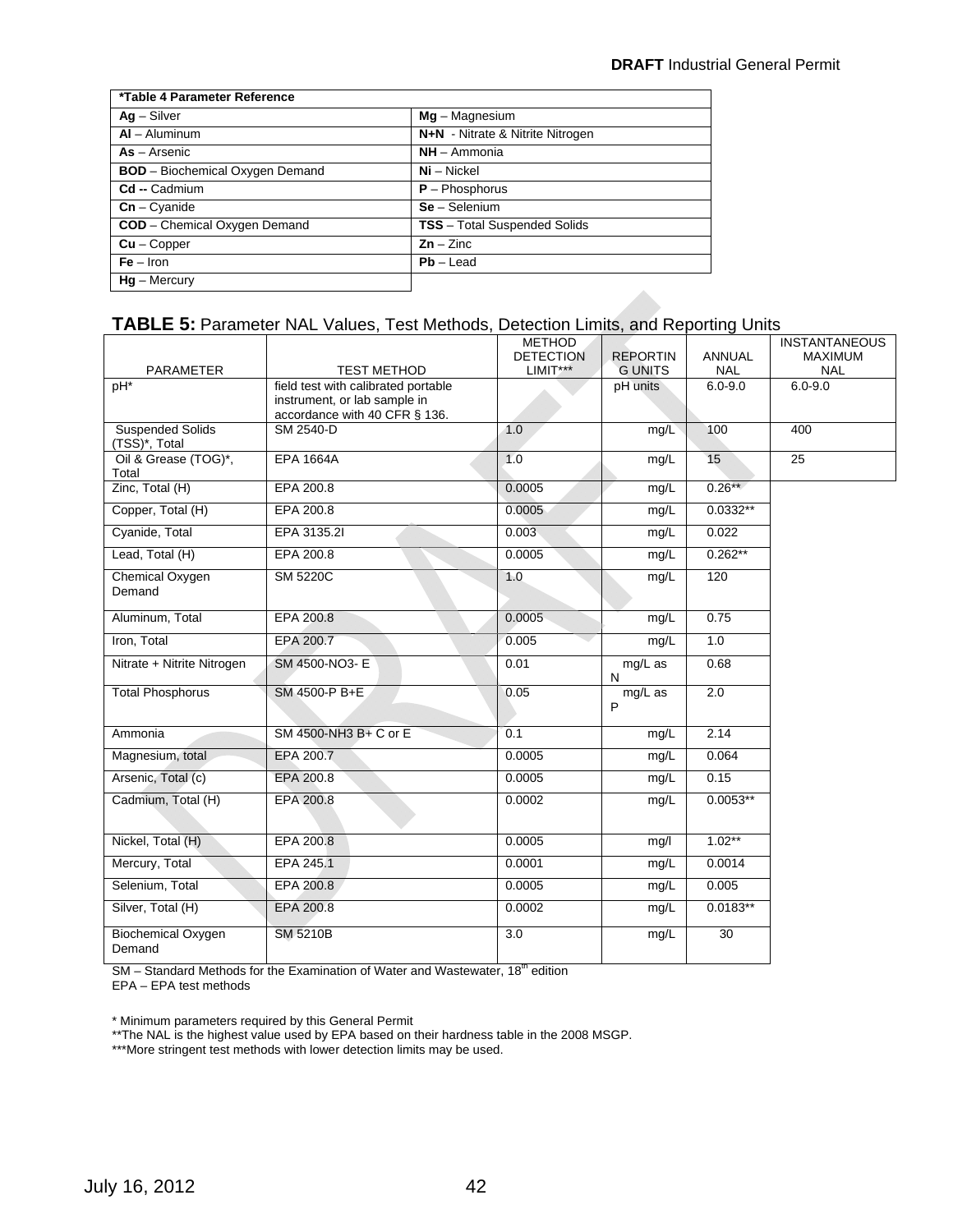#### **C. Methods and Exceptions**

- 1. The Discharger shall comply with the monitoring methods in this General Permit and Attachment B.
- 2. Storm Water Discharge Sampling Locations
	- a. Dischargers shall ensure that all storm water discharge sampling locations are representative of only those drainage areas associated with industrial activities. The storm water discharge observed and collected from these sampling locations shall be representative of the storm water discharge generated in each drainage area. For sheet flow, the Discharger shall determine the appropriate sampling location(s) which represent industrial storm water discharges generated from the corresponding drainage area.
	- b. Dischargers shall identify practicable alternate sample collection locations representative of the facility's storm water discharge if:
		- i. Specific drainage areas at the facility are affected by storm water runon from off-site areas or on-site non-industrial areas; or
		- ii. Specific sampling locations which are difficult to sample (e.g. submerged discharge outlets, dangerous discharge location accessibility).
- 3. Sampling Location Reduction (SLR)
	- a. For each drainage area (or sub-drainage areas) with multiple discharge locations (e.g., roofs with multiple downspouts, equipment storage areas with multiple storm drain inlets), the Discharger may reduce the number of sample locations if a SLR report is prepared documenting that the industrial activities and physical characteristics (grade, surface materials, etc.) of the drainage areas for each sampling location are substantially similar to one another;
	- b. An eligible Discharger's LRP shall certify and submit via SMARTS a SLR report prior to October 1 of the reporting year. The SLR report shall be prepared by a QISP II or III and include documentation that the above conditions have been satisfied.
	- c. Regional Water Boards may reject the SLR report and/or request additional supporting documentation. In such instances, the Discharger is not eligible for the SLR until the Regional Water Board provides SLR report approval. Revised SLR reports shall be certified and submitted via SMARTS by the Discharger's LRP.
- 4. Qualified Combined Samples
	- a. Dischargers may authorize the lab to combine samples of equal volume from as many as four (4) drainage areas if the industrial activities and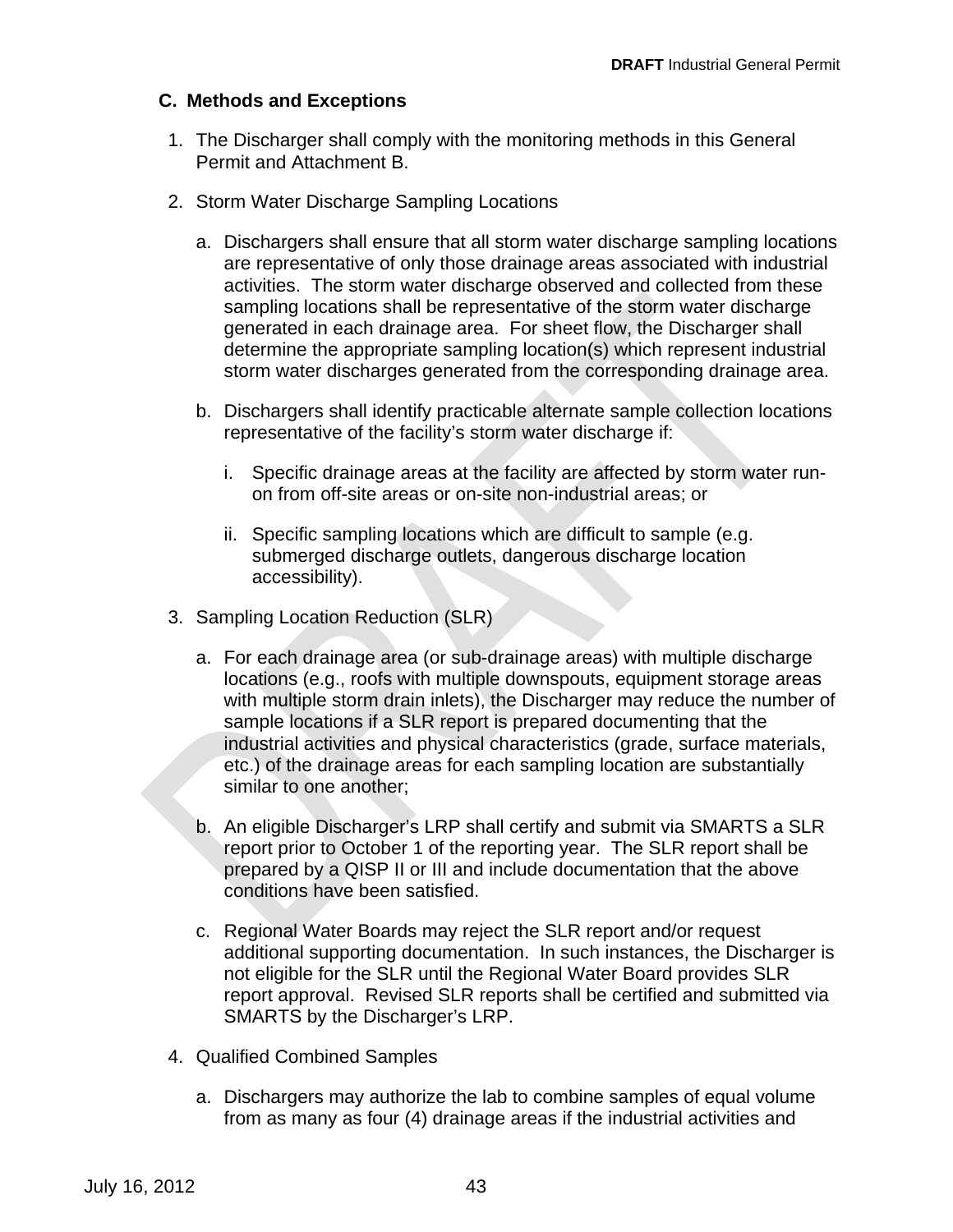physical characteristics (grade, surface materials, etc.) within each of the drainage areas are substantially similar to one another.

- b. Dischargers shall provide documentation supporting that the above conditions have been evaluated as part of the Annual Monitoring Report submittal. Regional Water Board approval is necessary to combine samples from more than four (4) drainage areas.
- 5. Sample Collection and Visual Observation Exceptions
	- a. Sample collection and visual observations are not required under the following conditions:
		- i. During dangerous weather conditions such as flooding or electrical storms; or,
		- observations outside of scheduled facility operating hours if they ii. Outside of scheduled facility operating hours. However, Dischargers are not precluded from collecting samples or conducting visual choose to do so.
	- b. In the event that samples are not collected, or visual observations are not conducted due to these exceptions, an explanation shall be included in the Annual Monitoring Report.
- 6. Sampling Frequency Reduction (SFR)
	- a. Dischargers are eligible to reduce the number of QSEs sampled each reporting year in accordance with the following requirements:
		- i. The Discharger has taken samples in eight (8) consecutive quarters where QSEs occurred that produced a discharge;
		- ii. Sampling results from the eight (8) QSEs did not exceed any NALs as defined in Section XII.A; and,
		- iii. The Discharger is in full compliance with the requirements of this General Permit and has updated, certified and submitted via SMARTS all documents, data, and reports required by this General Permit during the same eight (8) consecutive quarters in which samples were collected from QSEs. Dischargers subject to enforcement actions by the Regional Water Boards may be excluded from eligibility.
	- b. An eligible Discharger's LRP shall certify and submit via SMARTS a SFR report. The SFR report shall be prepared by a QISP II or III and include documentation that the above conditions have been satisfied.
	- c. Upon submittal of a SFR report the Discharger shall collect and analyze samples from the first QSE producing a discharge occurring on or after October 1 of the next reporting year. Regional Water Boards may reject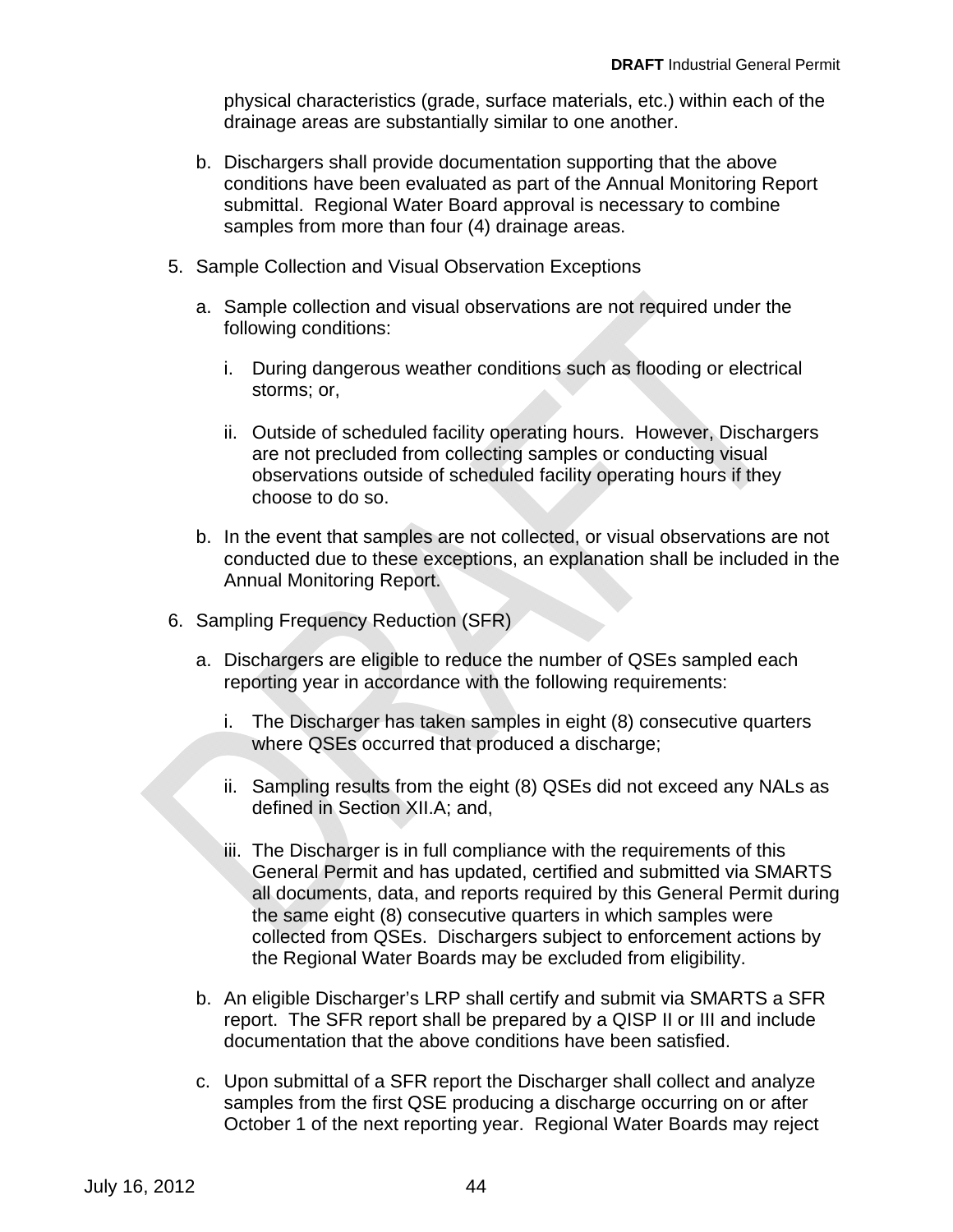SFR report and/or request additional supporting documentation. In such instances, the Discharger is not eligible for the SFR until the Regional Water Board provides SFR report approval. Revised SFR reports shall be certified and submitted via SMARTS by the Discharger's LRP.

#### **E. Facilities Subject to Federal Storm Water Effluent Limitation Guidelines and New Source Performance Standards**

- 1. In addition to the other requirements in this General Permit, Dischargers with facilities subject to storm water ELGs in Subchapter N shall:
	- a. Collect and analyze samples quarterly from QSEs for each regulated pollutant specified in the appropriate category in Subchapter N;
	- b. For Dischargers with facilities subject to category 491 and 443, estimate or calculate the volume of industrial storm water discharges from each drainage area subject to the ELGs and the mass of each regulated pollutant as defined in category 419 and 443 in Subchapter N; and,
	- c. Provide the calculations described in this Section E.1.b above certified by a California licensed professional engineer.
- 2. Dischargers subject to Subchapter N shall submit the information in Section XI.E.1.a.-c. in their Annual Report.
- 3. Dischargers with facilities subject to storm water ELGs in Subchapter N are not eligible for the SLR in Section XI.C.3.

#### **EXCEEDANCE RESPONSE ACTIONS (ERAs) XII.**

## **A. NALs and NAL Exceedances**

- 1. Dischargers shall perform sampling, analysis and reporting in accordance with the requirements of this General Permit and use this information to conduct two types of assessment related to NALs. There are two types of NAL exceedances based upon the NAL values found in Table 5. The NAL exceedances are as follows:
	- NPDES Multi-Sector Storm Water General Permit.10 An annual NAL a. Annual NAL exceedance: the Discharger shall determine the average concentration for each parameter using the results of all the sampling and analytical results for the entire facility for the reporting year (i.e., all "effluent" data) and compare this to the corresponding annual NAL values in Table 5. For Dischargers using composite sampling or flow-weighted measurements in accordance with standard practices, the average concentrations shall be calculated in accordance with the US EPA Guidance Manual for the Monitoring and Reporting Requirements of the

 $\overline{1}$ <sup>10</sup> US EPA. Guidance Manual for the Monitoring and Reporting Requirements of The NPDES Multi-Sector Storm Water General Permit. Web. 5 May 2012.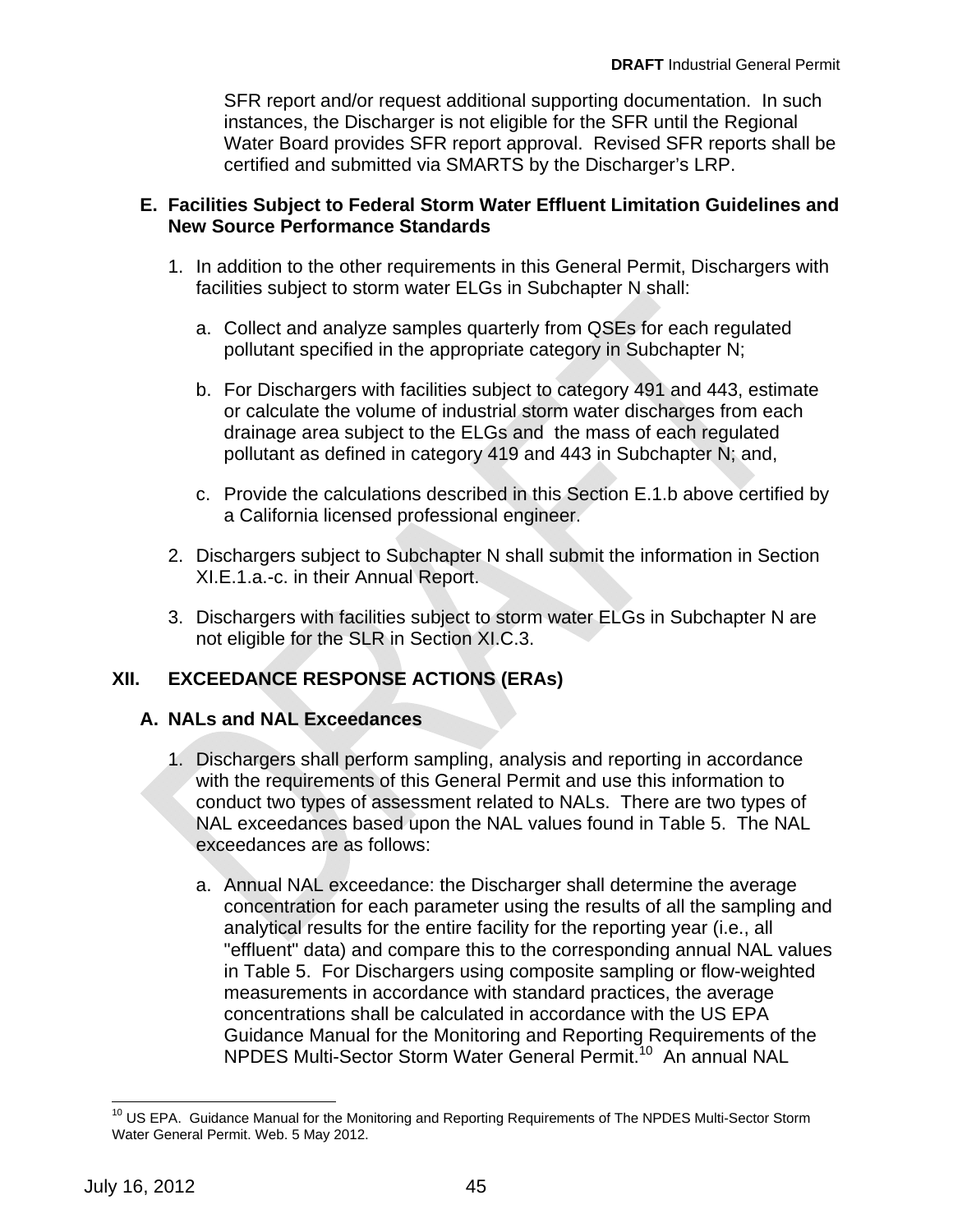exceedance occurs when the average of all the analytical results for a parameter from samples taken within a reporting year exceeds an annual NAL value for that parameter listed in Table 5 (or is outside the NAL pH range);

- b. Instantaneous maximum NAL exceedance: the Discharger shall compare all sampling and analytical results from each distinct sample (individual or combined) to the corresponding instantaneous maximum NAL values in Table 5. An instantaneous maximum NAL exceedance occurs when two or more analytical results for TSS, O&G, or pH from samples taken within a reporting year exceed the instantaneous maximum NAL value (or is outside the NAL pH range).
- 2. Dischargers are not required to initiate Level 1 ERAs for storm water samples collected prior to July 1, 2014.

## **B. Baseline Status - No Exceedance**

- 1. At the beginning of a Discharger's NOI Coverage, all Dischargers have Baseline status.
- 2. Dischargers with Level 1 or Level 2 status will return to Baseline status upon eight (8) consecutive QSEs resulting in no additional NAL exceedances.
- and submitting a Demonstration Technical Report. 3. Dischargers with Level 2 status will return to Baseline status upon certifying

## **C. Level 1 Status - Operational Source Control**

- 1. In the event that sampling results indicate an NAL exceedance, the Discharger's Baseline status immediately and automatically changes to Level 1 status for all parameters exceeded.
- 2. Within 60 days of obtaining Level 1 status, Dischargers shall complete an evaluation of the facility's SWPPP and all the industrial pollutant sources at the facility. The evaluation shall identify whether additional operational source control BMPs and/or SWPPP implementation measures are necessary to prevent or reduce all industrial pollutants in industrial storm water discharges in compliance with BAT/BCT. This evaluation shall not be limited to the parameter(s) exceeding the NAL(s).
- 3. Based upon the above evaluation, the Discharger shall, as soon as practicable, but no later than October 1 of the following reporting year:
	- a. Implement any additional operational and/or source control BMPs and SWPPP implementation measures;
	- b. Revise the SWPPP; and,

 $\overline{a}$ 

 e4/\$FILE/MSGP%20monitoring%20&%20reporting%20guidance.pdf>. July 16, 2012 46 <http://yosemite.epa.gov/r10/water.nsf/34090d07b77d50bd88256b79006529e8/99535c0504eb034988256ace006a00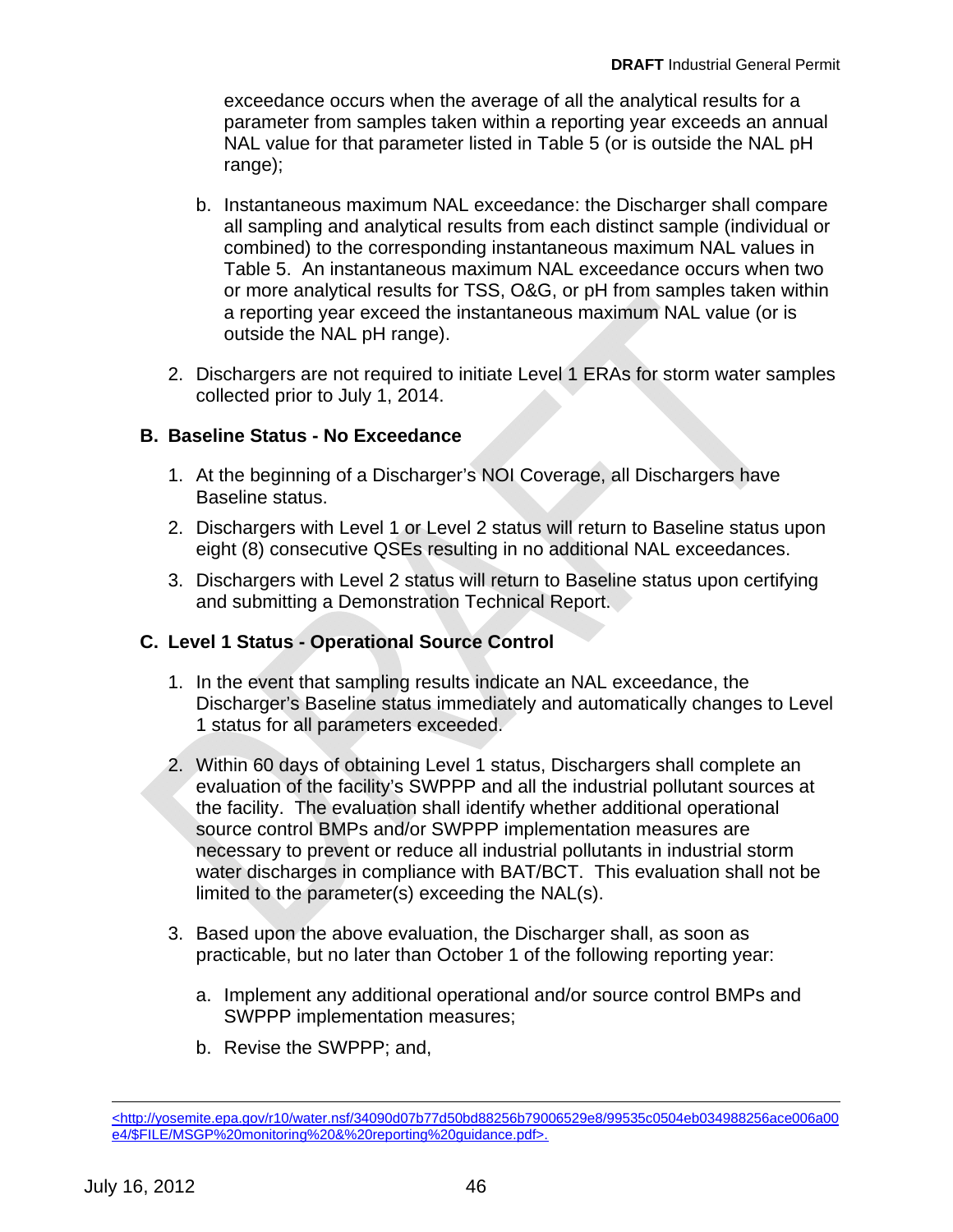- c. Certify and submit via SMARTS a Level 1 ERA Report prepared by a QISP that includes the following:
	- i. A summary of the Level 1 ERA evaluation required in Section XII.C.2;
	- ii. An implementation schedule and detailed description for additional operational and/or source control BMPs and SWPPP revisions for each parameter that exceeded an NAL; and,
	- iii. An implementation schedule and general description for additional operational and/or source control BMPs and SWPPP revisions for any other industrial pollutants identified in the Level 1 ERA evaluation.

## **D. Level 2 Status – Structural / Treatment Control**

- 1. A Discharger's Level 1 status for any parameter(s) immediately and automatically changes to Level 2 status for the same parameter(s) if sampling results indicate an NAL exceedance in any subsequent reporting year for the same parameter(s).
- 2. Within 120 days of obtaining Level 2 status, the Discharger shall:
	- a. Complete an evaluation of the facility's SWPPP and all the pollutant sources that may have contributed to the NAL exceedance(s) and identify whether additional structural and/or treatment control BMPs are necessary to prevent or reduce the industrial pollutants that exceeded the NALs in industrial storm water discharges in compliance with BAT/BCT. The Discharger may limit this evaluation to the parameter(s) exceeding the NAL(s); and,
	- b. Certify and submit via SMARTS a Level 2 ERA Technical Report prepared by a  $QISP III^{11}$  that includes the following:
		- i. Results of the Level 2 ERA evaluation;
		- ii. A detailed description of any additional structural and/or treatment control BMPs and SWPPP revisions for each parameter that exceeded an NAL;
		- iii. The implementation schedule for the design and construction of the identified treatment and/or structural source control BMPs; and,
		- iv. If the Discharger intends to certify and submit a Demonstration Technical Report in lieu of additional structural and/or treatment control BMPs and SWPPP revisions for each parameter that exceeded an NAL, the Discharger shall certify and submit a schedule and a detailed description of the tasks required to complete the Demonstration Technical Report.

 $\overline{a}$ 

 $11$  The vast majority of the work required of a QISP III will likely include hydrologic and hydraulic calculations. Per the CA Business and Professions Code, this implies that the person doing or supervising engineering work would have to be a California licensed professional engineer.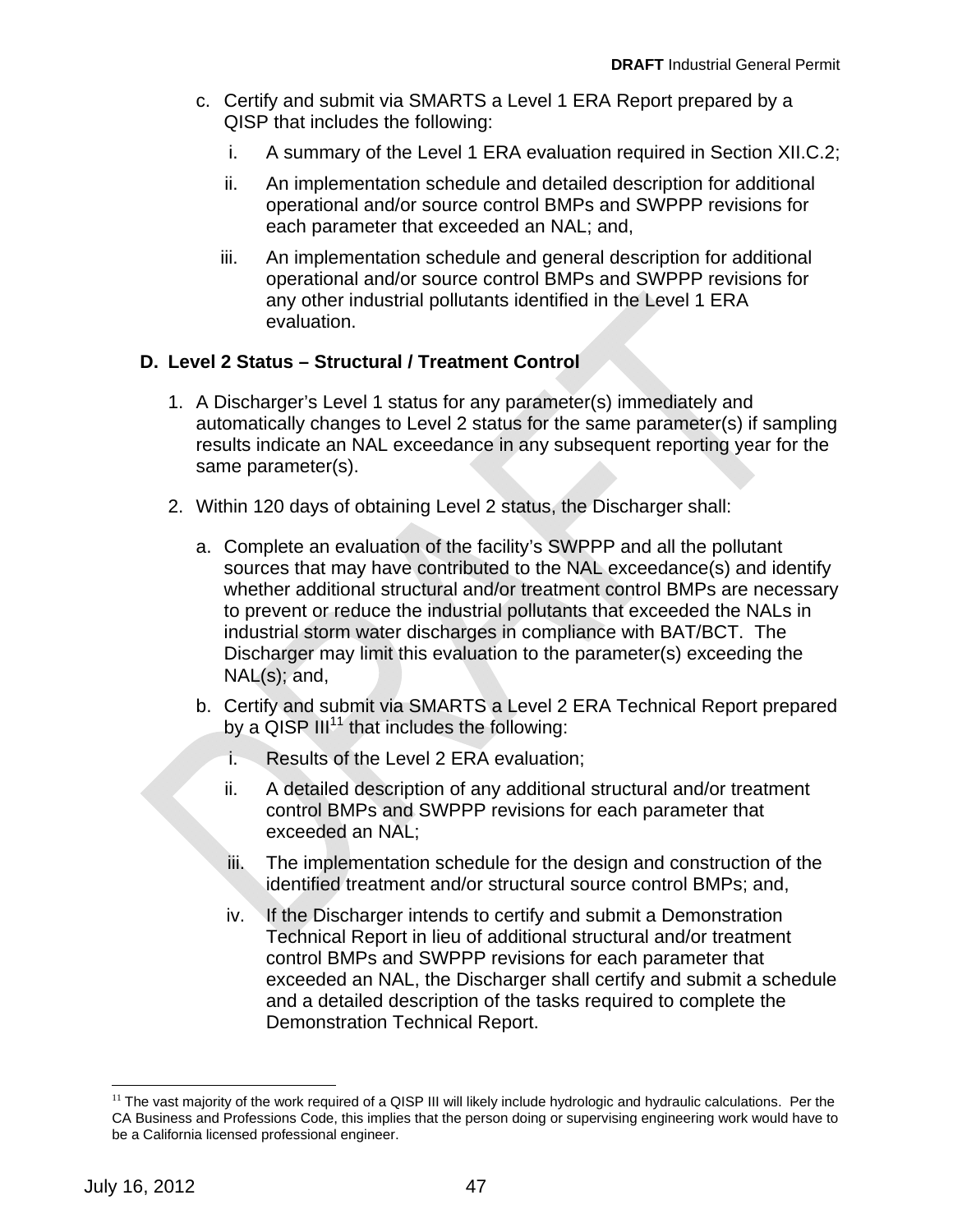- 3. Based upon the above evaluation and Level 2 ERA Technical Report, the Discharger shall, as soon as practicable, but no later than one year from obtaining Level 2 status:
	- a. Implement any additional structural and/or treatment control BMPs and SWPPP implementation measures;
	- b. Revise the SWPPP; and,
	- c. Complete the Demonstration Technical Report, if applicable.

#### **E. ERA Level 2 Demonstrations**

- 1. At any time in Level 2 status the Discharger's QISP  $III^{10}$  may evaluate industrial pollutant sources, the SWPPP, non-industrial pollutant sources, natural background sources, and the impact of industrial storm water discharges to receiving waters, and prepare a Level 2 ERA Demonstration Technical Report (Demonstration Technical Report) as applicable. A Demonstration may address one or more pollutants and/or drainage areas.
- 2. Once a Demonstration Technical Report is submitted, the Discharger automatically returns to Baseline Status for that pollutant for NAL/ERA water limitations for the discharge identified in the Demonstration. If a Non-Industrial Source Pollutant Demonstration Technical Report is submitted, the Discharger remains responsible for compliance with BAT/BCT and receiving water limitations for the discharge identified in the Demonstration. If a Natural Background Demonstration Technical Report is submitted, the Discharger is not responsible for the identified parameter(s) in the drainage area(s) in the Demonstration Technical Report. purposes. If a BAT/BCT Compliance Demonstration Technical Report is submitted, the Discharger remains responsible for compliance with receiving
- 3. BAT/BCT Compliance Demonstration Technical Report

The BAT/BCT Compliance Demonstration Technical Report shall at a minimum, include the following:

- a. An evaluation $12$  of:
	- i. The total cost of application of technology in relation to the effluent reduction benefits to be achieved from such application;
	- ii. The age of equipment and facilities involved;
	- iii. The process employed;
- iv. The engineering aspects of the application of various types of control techniques;

 $\overline{a}$  $12$  40 C.F.R. section 125.3(d)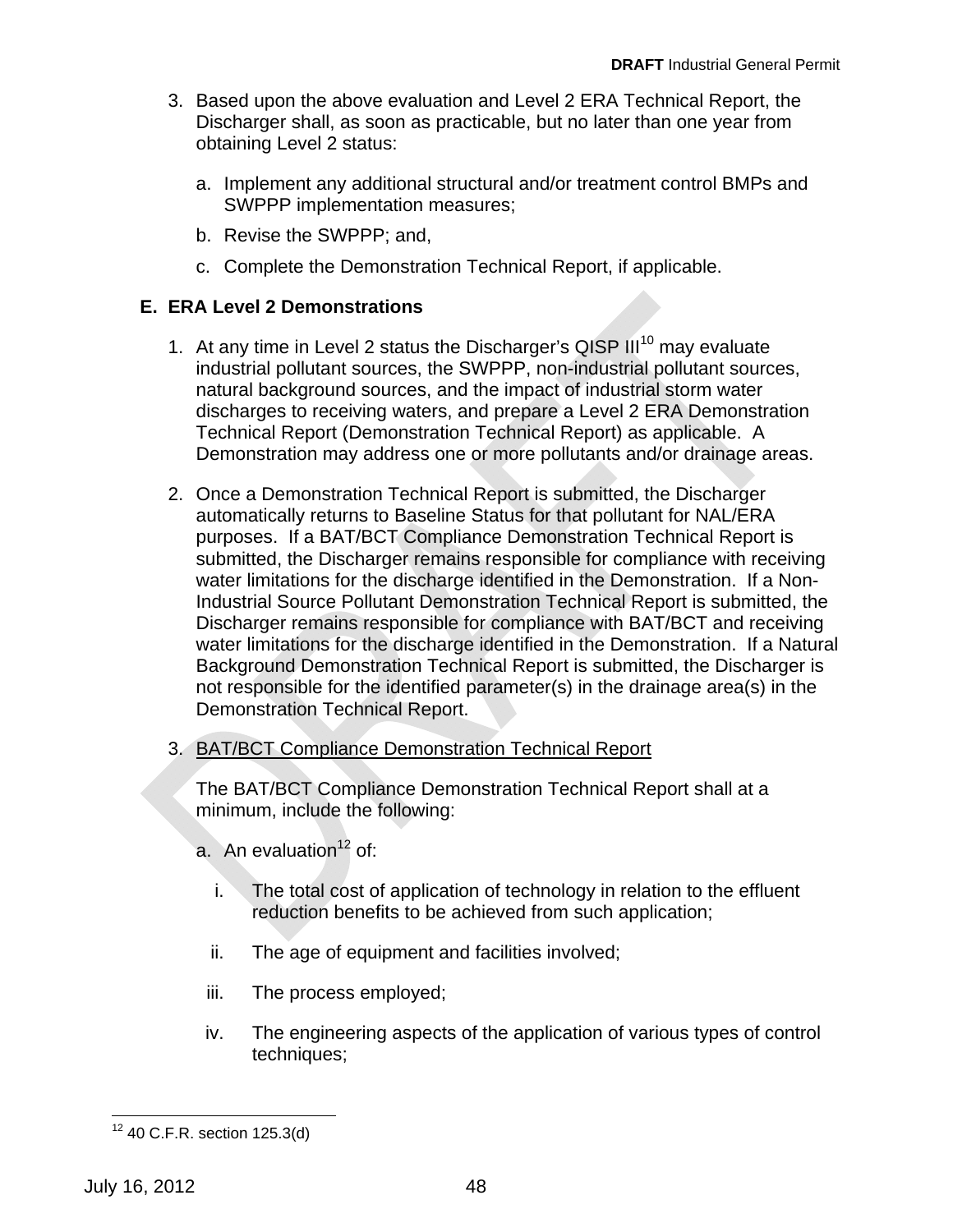- v. Process changes; and,
- vi. Non-water quality environmental impact (including energy requirements).
- b. A statement that the Discharger has identified and evaluated all pollutant source(s) associated with industrial activity that are causing an NAL exceedance; and,
- c. A statement that the Discharger has already designed, installed, and implemented operational source control, treatment, and/or structural source control BMPs that are required to reduce or prevent pollutants in industrial storm water discharges in compliance with BAT/BCT.
- d. A description of the industrial pollutant sources and corresponding industrial pollutants that are or may be discharged;
- e. An evaluation of all alternative BMPs needed to meet the applicable NAL;
- f. A description of all implemented BMPs that constitute BAT/BCT for the specific identified parameter(s) in the drainage area(s);
- g. Alternate NALs, if applicable, that correspond to the identified treatment/structural BMPs and reflect BAT/BCT level of control.
- h. The costs of structural and treatment controls evaluated in subsection 3.a above.
- 4. Non-Industrial Source Pollutant Demonstration Technical Report

The Non-Industrial Source Pollutant Demonstration Technical Report shall at a minimum, include the following:

- contributing to the NAL exceedance; a. A statement that the Discharger has identified and evaluated all potential pollutant sources which may have commingled with storm water associated with the Discharger's industrial activity and could be
- b. A statement that the Discharger has determined that the pollutants causing the exceedances are solely attributable to storm water run-on to the facility from adjacent properties or non-industrial portions of the Discharger's property or from aerial deposition;
- c. A description of the industrial pollutant sources and corresponding industrial pollutants that are or may be discharged;
- d. A quantification of the relative contributions of the pollutant from (1) storm water run-on to the facility from adjacent properties or non-industrial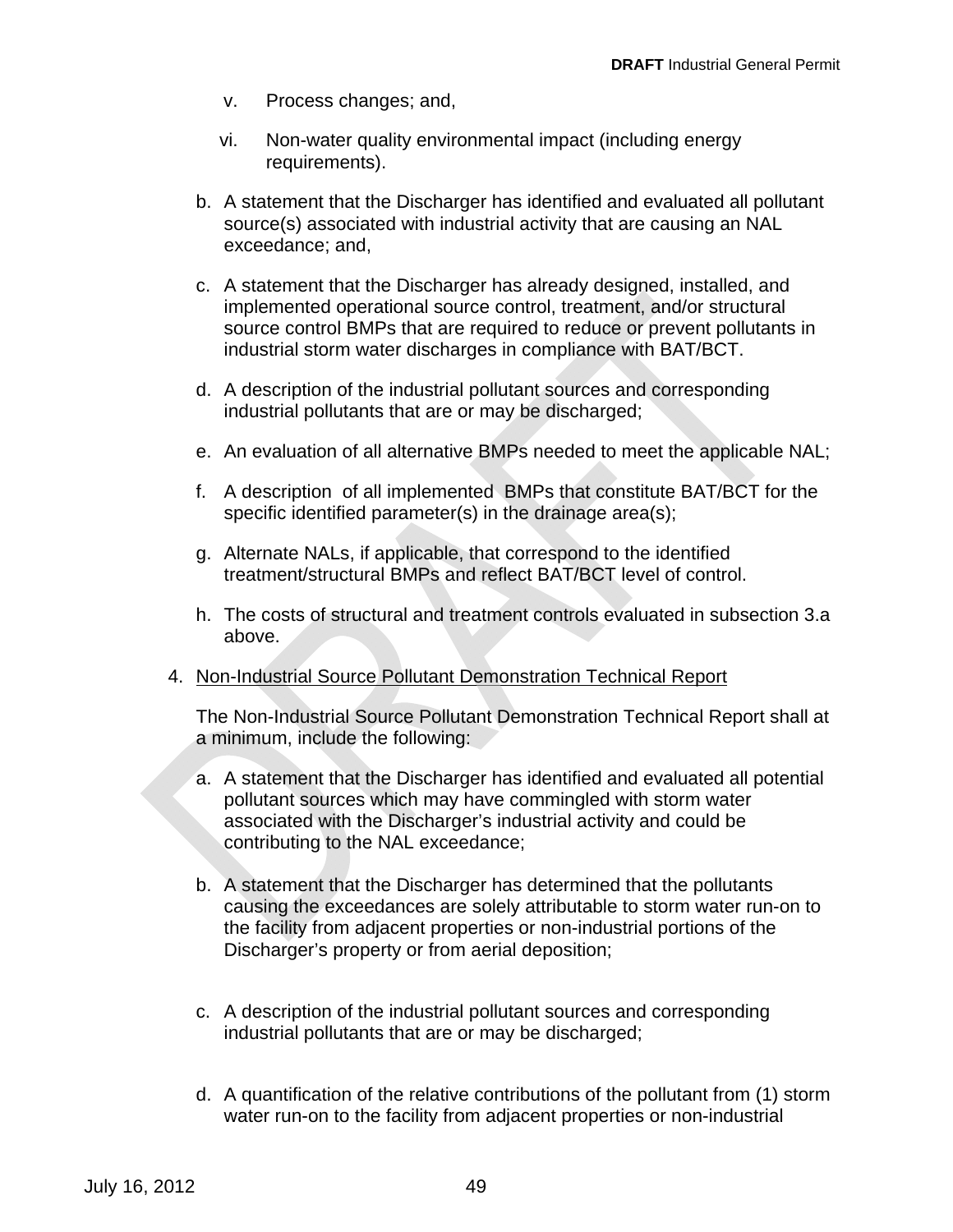portions of the Discharger's property or from aerial deposition and (2) from the storm water associated with the Discharger's industrial activity;

- e. A summary of the existing BMPs; and,
- f. An evaluation of all on-site/off-site analytical monitoring data demonstrating that the NAL exceedances are solely attributable to pollutants in storm water run-on to the facility from adjacent properties or non-industrial portions of the Discharger's property or from aerial deposition.

#### 5. Natural Background Demonstration Technical Report

The Natural Background Demonstration Technical Report shall at a minimum, include the following:

- a. A statement that the Discharger has determined that the exceedance of the NAL is attributable solely to the presence of the pollutant in the natural background;
- b. A summary of all data previously collected by the Discharger or others that describe the levels of natural background pollutants in the storm water discharge;
- c. A summary of any research and published literature that relates the pollutants evaluated at the facility as part of the Natural Background Demonstration;
- d. Map showing the reference site location in relation to facility along with available land cover information;
- e. Reference site and test site elevation;
- f. Available geology and soil information for reference and test sites;
- g. Photographs showing site vegetation;
- h. Site reconnaissance survey data regarding presence of roads, outfalls, or other human-made structures; and,
- i. Records from relevant state or federal agencies indicating no known mining, forestry, or other human activities upstream of the proposed reference site.
- 6. The Discharger shall certify and submit via SMARTS the Level 2 ERA Demonstration Technical Reports described in this Section.
- 7. The State Water Board and Regional Water Board may review any ERA Technical Reports submitted in connection with an ERA Level 2 Technical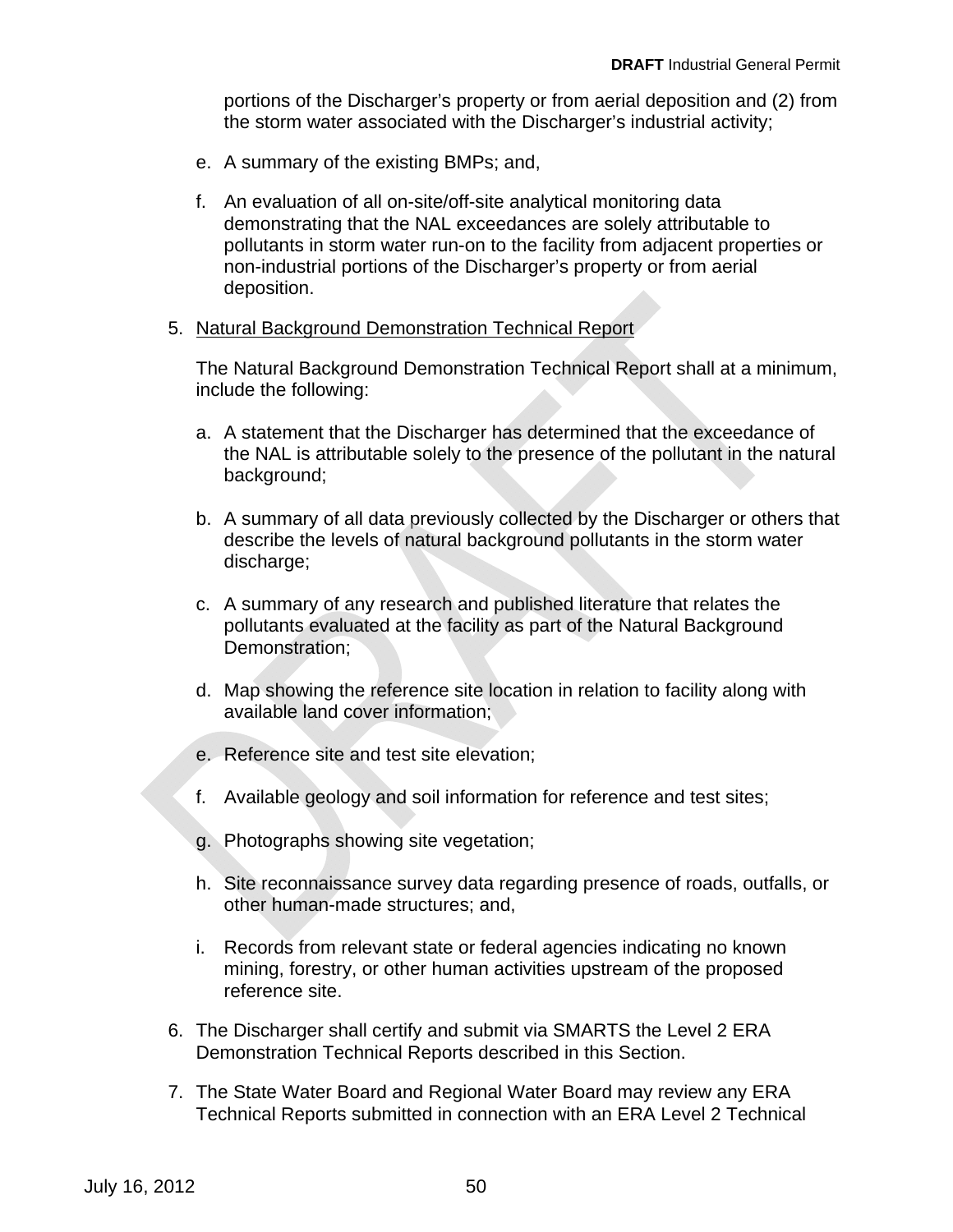Report or Demonstration Technical Report. Upon review of a Level 2 Technical Report or ERA Level 2 Demonstration Technical Report, the State Water Board Executive Director or the Regional Water Board may reject the ERA Level 2 Demonstration Technical Report direct the Discharger to take further action(s) to comply with this General Permit.

#### **F. BMP Implementation Extension Report (BIER)**

- 1. Dischargers may document the need for additional time to implement treatment and/or structural control BMPs required under ERA Level 2 and/or to complete a Demonstration Technical Report by certifying and submitting a BIER through SMARTS. The BIER shall be prepared by a QISP III and include the following items, as applicable:
	- a. Reasons for the time extension;
	- b. A description and a schedule for implementing any BMPs subject to the BIER;
	- c. A description of any additional operational source controls and/or permanent BMPs are being constructed; and, temporary treatment/structural controls that will be implemented while
	- d. A description and schedule for completing specific tasks necessary to support the Demonstration Technical Report.
- 2. Regional Water Boards may review BIERs for completeness and adequacy. Regional Water Boards may reject a BIER, identify additional tasks necessary to complete the Demonstration Technical Report, require the Discharger to implement additional temporary BMPs, or revise the time allowed to construct and/or implement the BMPs.

#### **INACTIVE MINING OPERATION CERTIFICATION XIII.**

- mining operations may, in lieu of complying with the General Permit A. Inactive mining operations are defined in part 3 of Attachment A of this General Permit. Where implementing the monitoring requirements in this General Permit is impracticable, Dischargers who are responsible for inactive requirements described in Section XIII.B, obtain an Inactive Mining Operation Certification prepared by a California licensed professional civil engineer that:
	- 1. A site-specific SWPPP has been prepared and is being implemented in accordance with the requirements of this General Permit; and
	- 2. The facility is in compliance with this General Permit, except as provided in Section B.
- B. General Permit requirements inapplicable to inactive mining operations, with a current Inactive Mining Operation Certification as described in Section A above: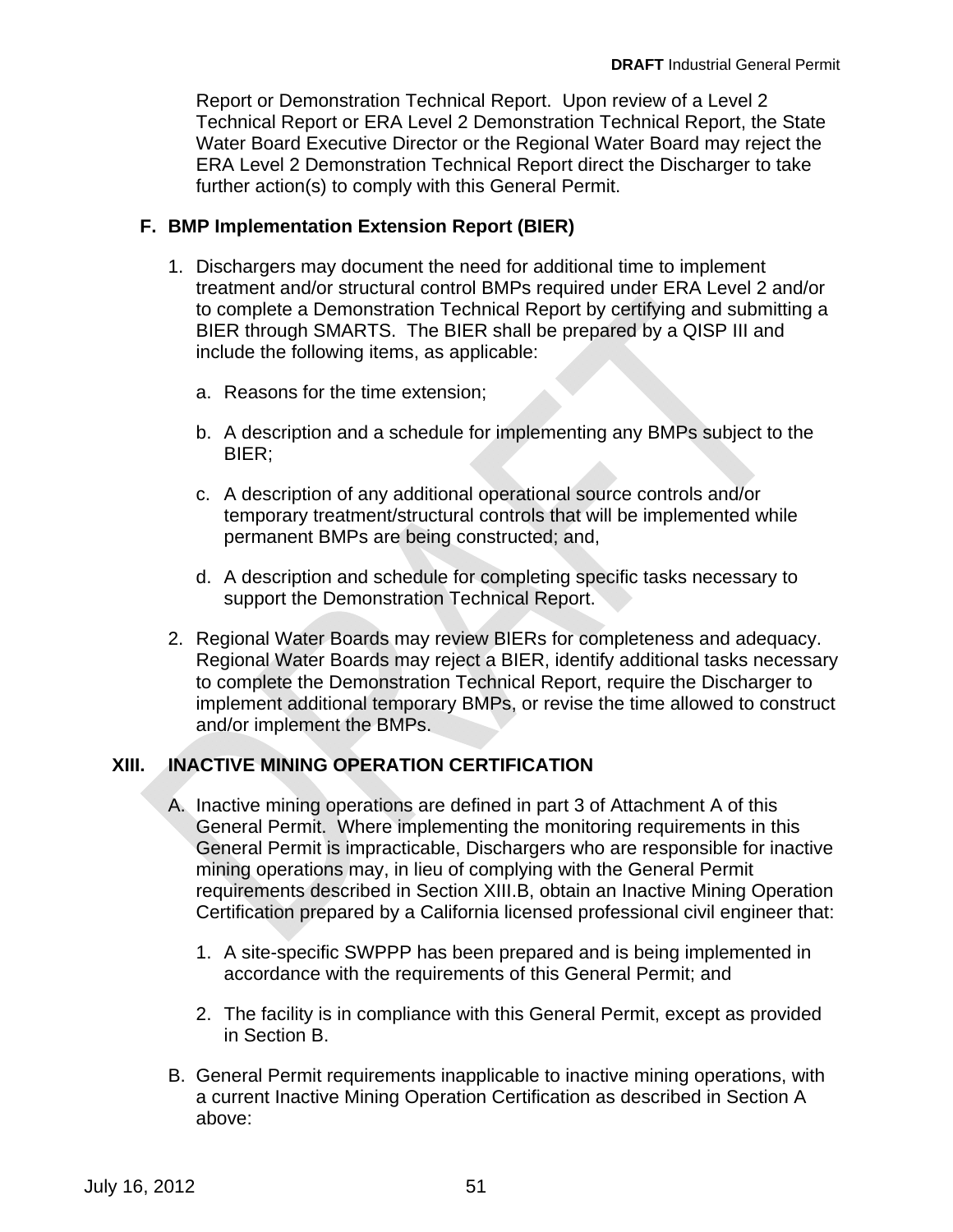- 1. Monitoring Implementation Plan (MIP) in Section X.I;
- 2. Monitoring Requirements in Section XI;
- 3. Exceedance Response Actions (ERAs) in Section XII; and,
- 4. Specific Annual Report Requirements in Section XVI.B.1, 2 and 5.
- C. Inactive Mining Operation Certification Submittal Schedule
	- 1. Existing Dischargers responsible for inactive mining operations who choose to submit an Inactive Mining Operation Certification shall submit the above Inactive Mining Operation Certification with the NOI coverage PRDs listed in Section II.A.1.
	- 2. Dischargers responsible for inactive mining operations who choose to submit an Inactive Mining Operation Certification after July 1, 2013, may submit the Inactive Mining Operation Certification and an updated sitespecific SWPPP at any time.
	- 3. The Inactive Mining Operation Certification shall be re-certified annually by a California licensed professional civil engineer and submitted with the Annual Report.

## **COMPLIANCE GROUPS AND COMPLIANCE GROUP LEADERS XIV.**

#### **A. Baseline/Level 1 Compliance Group (CG1) and Baseline/Level 1 Compliance Group Leader (CGL1) Requirements**

1. CG1 Qualification Requirements

metals recyclers differentiated from paper recyclers, truck vehicle maintenance differentiated from airplane vehicle maintenance, etc.). A in a CG1 is not required. Any group of Dischargers of the same industry type may form a CG1. A CG1 shall consist of Dischargers that operate facilities with similar types of industrial activities, pollutant sources, and pollutant characteristics (e.g., scrap Discharger participating in a CG1 is termed a CG1 Participant. Participation

- 2. CGL1 Qualification Requirements
	- a. The CG1 shall select a CGL1 to assist the CG1 Participants with all compliance activities in this General Permit other than Level 2 ERA compliance activities. For example, the CGL1 shall assist with SWPPP development, monitoring, visual observations and inspections.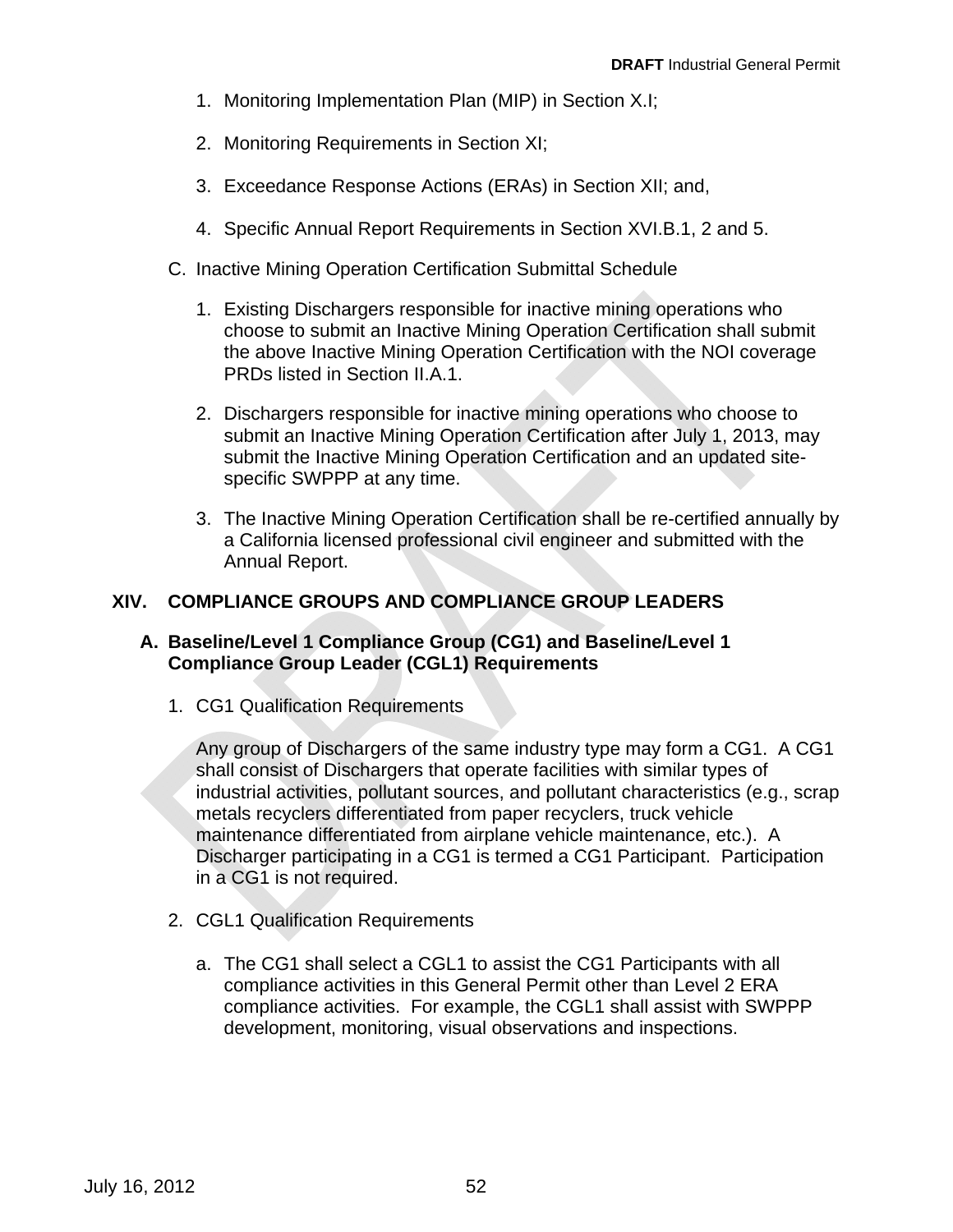- b. A CGL1 shall be either a representative of:
	- i. an industry association or trade group;
	- ii. an engineering or environmental science consulting company;
	- iii. a coalition of public agencies and/or private companies; or
	- iv. any combination of the above.
- c. A CGL1 shall be a QISP II or III.
- 3. CGL1 Prepared Consolidated Level 1 ERA Reports

A CGL1 may prepare a Consolidated Level 1 ERA Report for all CG1 Participants with Level 1 status. CG1 Participants who certify and submit these Consolidated Level 1 ERA Reports are subject to the same provisions as individual Dischargers with Level 1 status, as described in Section XII.C. In the Consolidated Level 1 ERA Reports, the CGL1 shall, at a minimum, provide a description of the common industrial pollutant sources, BMPs, and ERAs as well as the industrial pollutant sources, BMPs and ERAs that are not common between the CG1 Participants. A Consolidated Level 1 ERA Report is equivalent to a Level 1 ERA Report.

- 4. CGL1 Responsibilities
	- a. The CGL1 shall be responsible for providing assistance to CG1 Participants that is consistent with this General Permit's requirements.
	- b. To establish a CG1, a CGL1 shall register as a CGL1 via SMARTS. The registration shall include documentation demonstrating compliance with the CG1 qualification requirements, above, and a list of the CG1 Participants.
	- c. The CGL1 shall inspect all the facilities of the CG1 Participants at a minimum of once per reporting year (July 1 to June 30).
	- d. A CGL1 shall prepare a Consolidated Level 1 ERA Report that is consistent with the Level 1 ERA Requirements in Section XII.C. The CGL1 shall also provide a description of the common industrial pollutant sources, BMPs, and ERAs as well as the industrial pollutant sources, BMPs and ERAs that are not common between the CG1 Participants.
	- e. The CGL1 shall revise the Consolidated Level 1 ERA Report in accordance with any comments received from the Water Boards.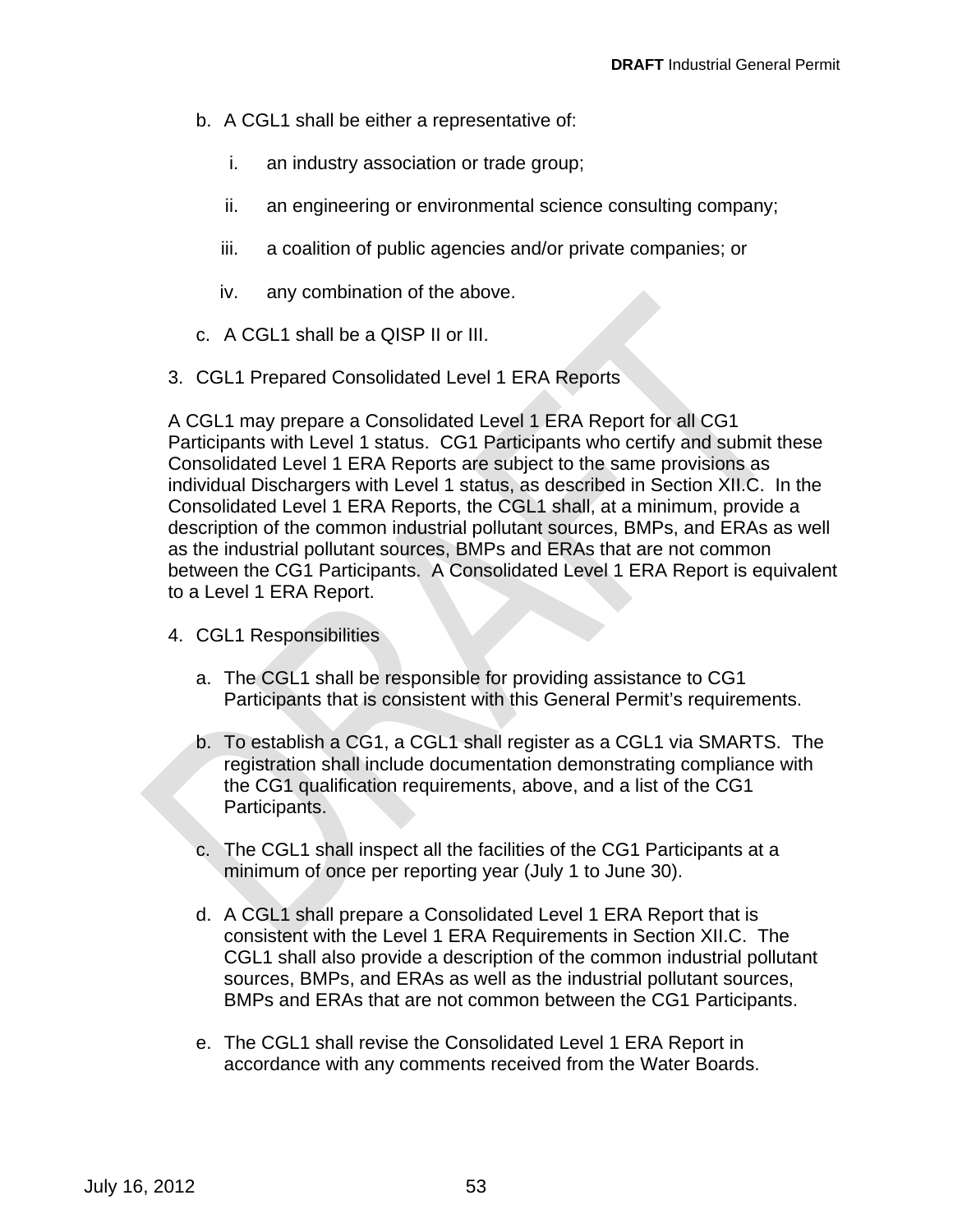- f. The CGL1 shall update the Consolidated Level 1 ERA Report as needed to address additional CG1 Participants that trigger the ERA Level 1 reporting requirements.
- 5. CG1 Participant Responsibilities
	- a. Each CG1 Participant is responsible for permit compliance for the CG1 Participant's facility and for ensuring that the CGL1's activities related to the CG1 Participant's facility comply with this General Permit.
	- b. CG1 Participants with Level 1 status shall certify and submit via SMARTS the Consolidated Level 1 ERA Report. Alternatively, the CG1 Participant may submit their own individual Level 1 ERA Report in accordance with the provisions in Section XII.C.2.
- 6. The Executive Director of the State Water Board may review CG1 registrations for compliance with the requirements of this Section. The Executive Director may:
	- a. Reject the CG1, or individual CG1 Participants within the CG1; or,
	- b. Require the CGL1 to amend the submitted registration documents.

#### **B. Level 2 Compliance Group (CG2) and Level 2 Compliance Group Leader (CGL2) Requirements**

1. CG2 Qualification Requirements

A CG2 shall consist of Dischargers with Level 2 status that:

- a. Operate facilities with similar types of industrial activities, pollutant sources, and pollutant characteristics (e.g., scrap metals recyclers differentiated from paper recyclers, truck vehicle maintenance differentiated from airplane vehicle maintenance, etc.). A Discharger participating in a CG2 is termed a CG2 Participant;
- b. Reflect the industrial sector as a whole, by including a significant number of the Dischargers with Level 2 status in the industry sector type<sup>13</sup>; and,
- c. Choose to participate in a CG2.
- 2. CGL2 Qualification Requirements
	- a. CG2 Participants shall select a CGL2 to prepare the Level 2 ERA Technical Reports, including Level 2 ERA Demonstration Technical

 $\overline{a}$ 

 $13$  The State Water Board intends that each industrial sector with Dischargers in Level 2 status choosing to participate in a CG2 will be represented by a single CG2 (i.e., only one CG2 per industrial sector).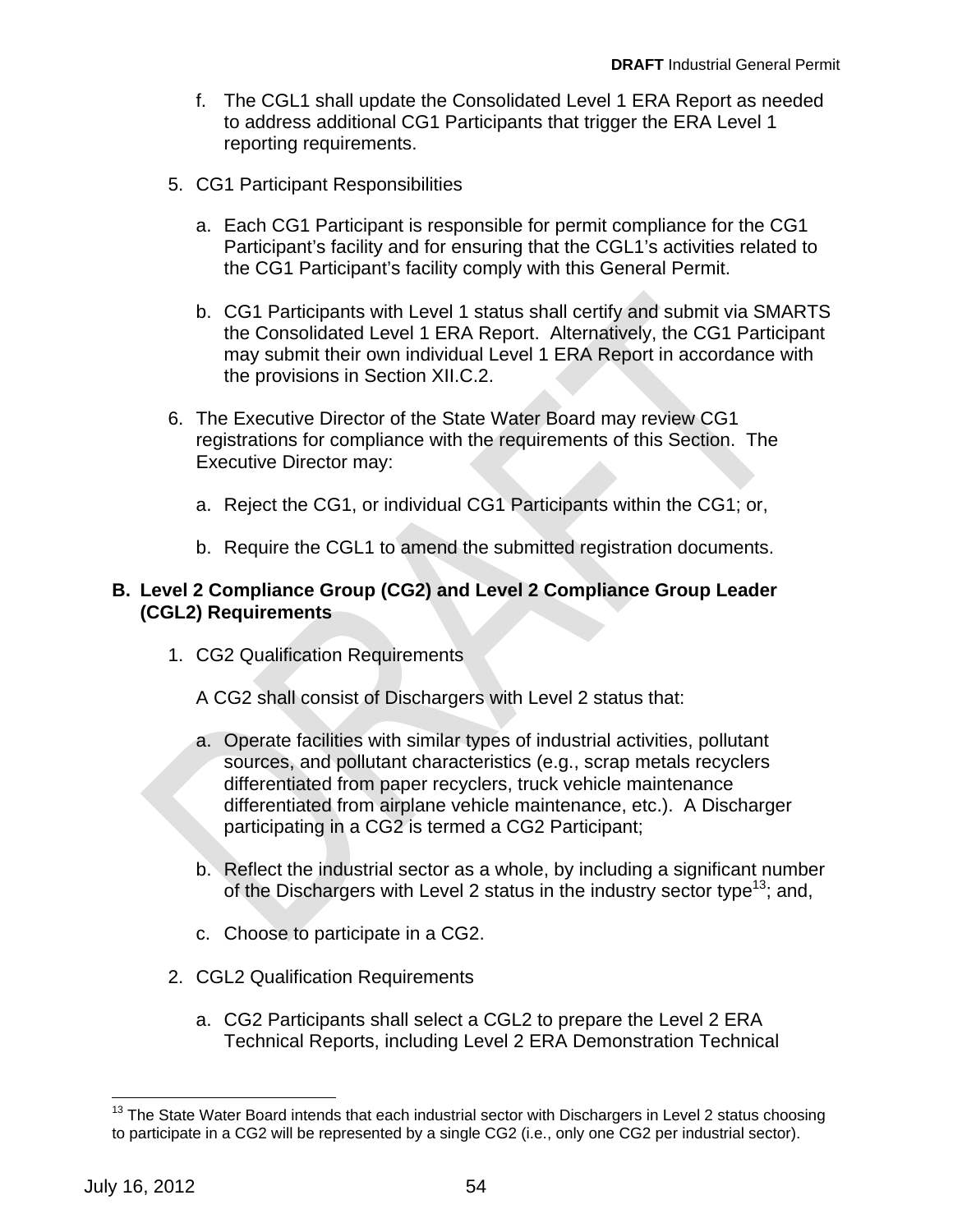Reports, and assist with other compliance activities required by this General Permit.

- b. A CGL2 shall be either a representative of:
	- i. an industry association or trade group;
	- ii. an engineering or environmental science consulting company;
	- iii. a coalition of public agencies and/or private companies; or
	- iv. any combination of the above*.*
- c. A CGL2 shall be a QISP III.
- 3. CGL2 Prepared Level 2 ERA Technical Reports

A CGL2 may prepare a Consolidated Level 2 ERA Technical Report for CG2 Participants with Level 2 status. CG2 Participants who certify and submit these Consolidated Level 2 ERA Technical Reports are subject to the same included in a CG2 Participant's Level 2 ERA Demonstration Technical Report. All Level 2 ERA Demonstration Technical Reports must be facility-specific. provisions as individual Dischargers with Level 2 status, as described in Section XII.D. A Consolidated Level 2 ERA Technical Report is equivalent to a Level 2 ERA Technical Report. The CGL2 may prepare information to be

- 4. CGL2 Responsibilities
	- a. The CGL2 shall be responsible for providing assistance to CG2 Participants that is consistent with this General Permit's requirements.
	- b. To establish a CG2, a CGL2 shall register as a CGL2 via SMARTS. The registration shall include documentation demonstrating compliance with the CG2 qualification requirements, above, and a list of the CG2 Participants.
	- c. The CGL2 shall inspect all the facilities of the CG2 Participants prior to preparing the Consolidated Level 2 ERA Technical Report.
	- d. A CGL2 shall prepare a Consolidated Level 2 ERA Technical Report that is consistent with the Level 2 ERA Requirements in Section XII.D and with current, best practices documented in protocols prescribed herein (see Section XIV.B.7 below).
	- e. The CGL2 shall revise the Consolidated Level 2 ERA Technical Report in accordance with comments received by the State Water Board Executive Director.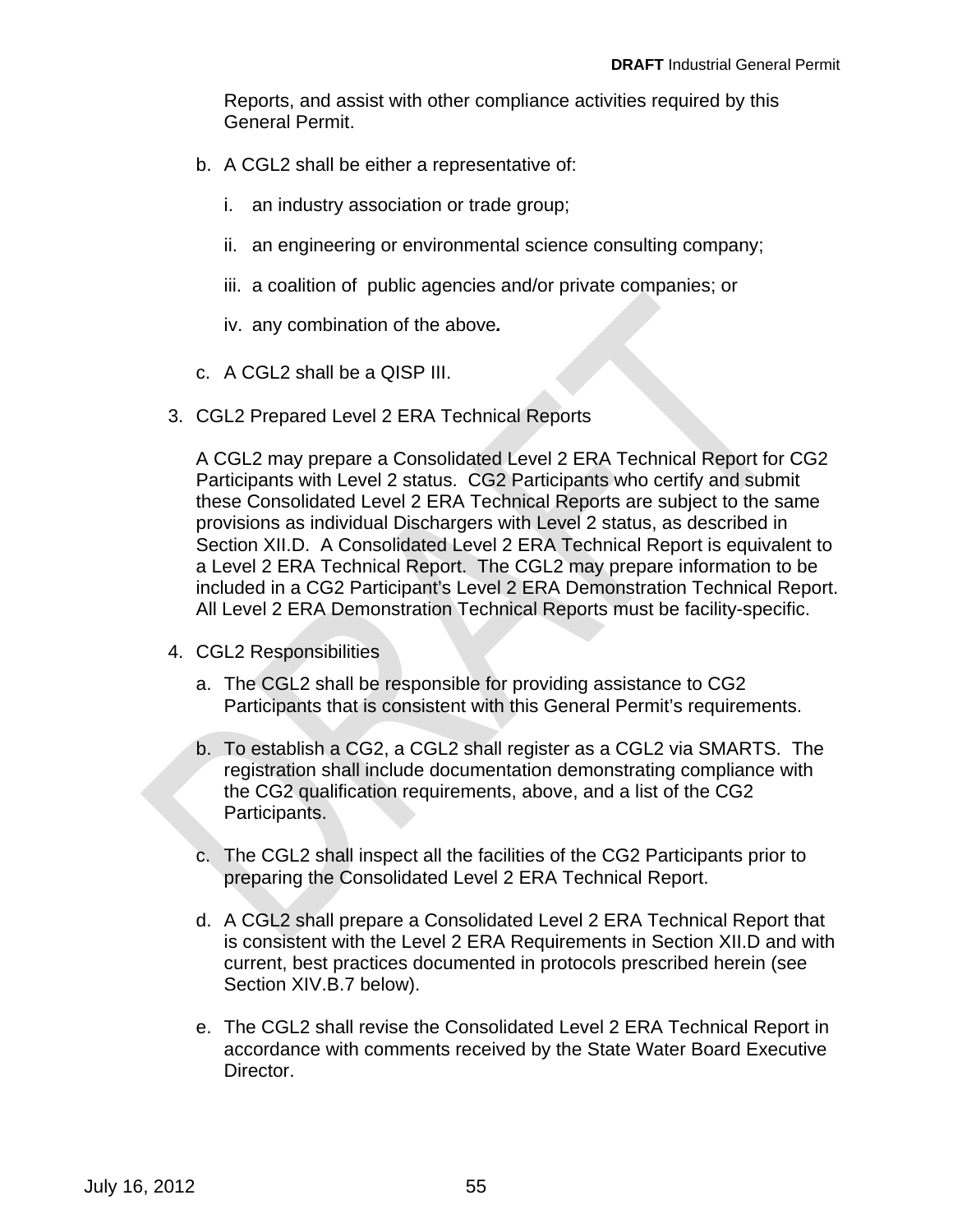- f. The CGL2 shall update the Consolidated Level 2 ERA Technical Report to address additional CG2 Participants that trigger the ERA Level 2 reporting requirements.
- 5. CG2 Participant Responsibilities
	- a. Each CG2 Participant is responsible for permit compliance for the CG2 Participant's facility and for ensuring that the CGL2's activities related to the CG2 Participant's facility comply with this General Permit.
	- b. CG2 Participants shall certify and submit via SMARTS the Consolidated Level 2 ERA Technical Report prepared by their CGL2. The CG2 Participant shall certify that they have reviewed the Consolidated Level 2 ERA Technical Report and will implement the recommended additional BMPs that meet BAT/BCT and abide by any applicable alternate NALs associated with the BMPs. Alternatively, the CG2 Participant may submit their own individual Level 2 ERA Technical Report in accordance with the provisions in Section XII.D.
	- c. If applicable, CG2 Participants shall certify and submit via SMARTS a siteassist in the preparation of the site-specific Level 2 ERA Demonstration Technical Report. specific Level 2 ERA Demonstration Technical Report. The CGL2 may
- 6. The Executive Director of the State Water Board may review CG2 membership for compliance with the requirements of this Section. The Executive Director may:
	- a. Reject the CG2, CGL2, or individual CG2 Participants within the CG2; or
	- b. Require the CGL2 to amend the submitted registration documents.
- 7. By September 1, 2014, the State Water Board's Executive Director shall approve protocols for how to prepare Consolidated Level 2 ERA Technical Reports in compliance with this General Permit.

#### **ANNUAL COMPREHENSIVE FACILITY COMPLIANCE EVALUATION (ANNUAL EVALUATION) XV.**

- A. The Discharger shall conduct one Annual Evaluation for each reporting year (July 1 to June 30). The Discharger shall document the reasons for conducting Annual Evaluations fewer than eight (8) months or more than sixteen (16) months apart in the Annual Monitoring Report. The Discharger shall revise the SWPPP, as appropriate, and implement the revisions within 90 days of the Annual Evaluation. At a minimum, Annual Evaluations shall consist of:
	- 1. A review of all visual inspection and monitoring records and sampling and analysis results conducted during the previous four quarters;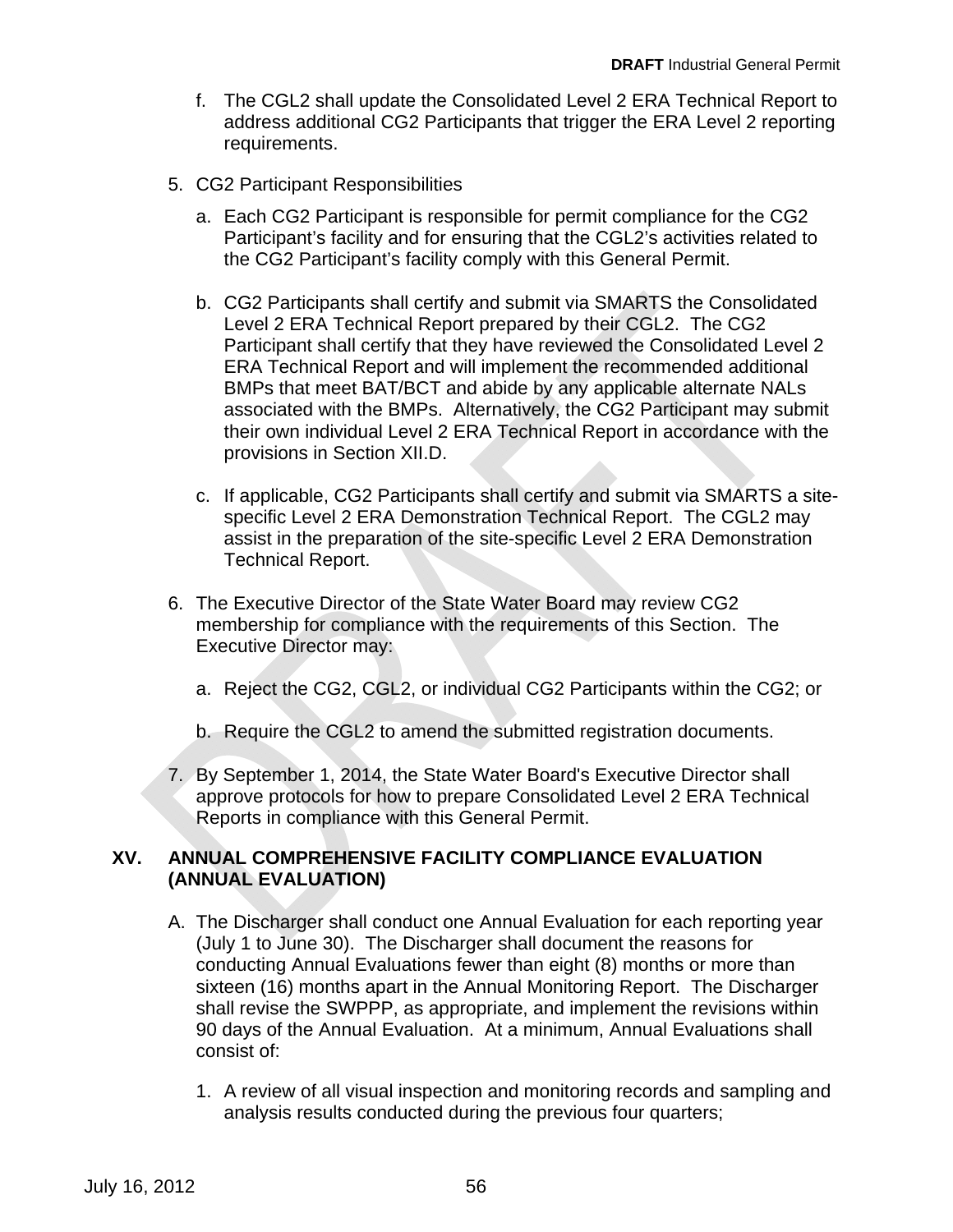- 2. A visual inspection of all areas of industrial activity and associated potential pollutant sources for evidence of, or the potential for, pollutants entering the storm water conveyance system;
- 3. A visual inspection of equipment needed to implement the BMPs;
- 4. A visual inspection of any structural and/or treatment control BMPs;
- 5. A review and assessment of all BMPs for each area of industrial activity and associated potential pollutant sources to determine if the BMPs are properly designed, implemented, and are effective in reducing and preventing pollutants in industrial storm water discharges and authorized NSWDs; and,
- 6. An assessment of any other factors needed to complete the information described in Section XVI.B.3-8.

#### **XVI. ANNUAL REPORT**

- A. The Discharger shall certify and submit via SMARTS an Annual Report no later using the standardized format and checklists in SMARTS. than July  $15<sup>th</sup>$  of each reporting year. A QISP shall prepare the Annual Reports
- B. The Discharger shall include in the Annual Report:
	- 1. Visual observation checklists;
	- 2. Sampling and analysis checklists;
	- 3. A summary of any new or revised BMPs;
	- 4. A summary and implementation dates of all significant response actions and SWPPP revisions for the reporting year;
	- 5. Any incidents of non-compliance and the response actions taken;
	- 6. The name of the QISP performing the Annual Evaluation;
	- 7. The date(s) of the Annual Evaluation;
	- 8. A certification of compliance with this General Permit. If the certification of compliance cannot be provided, an explanation shall be included;;
	- 9. Identification of any compliance activities not implemented; and,
	- 10.Identification of any ERAs that were not implemented.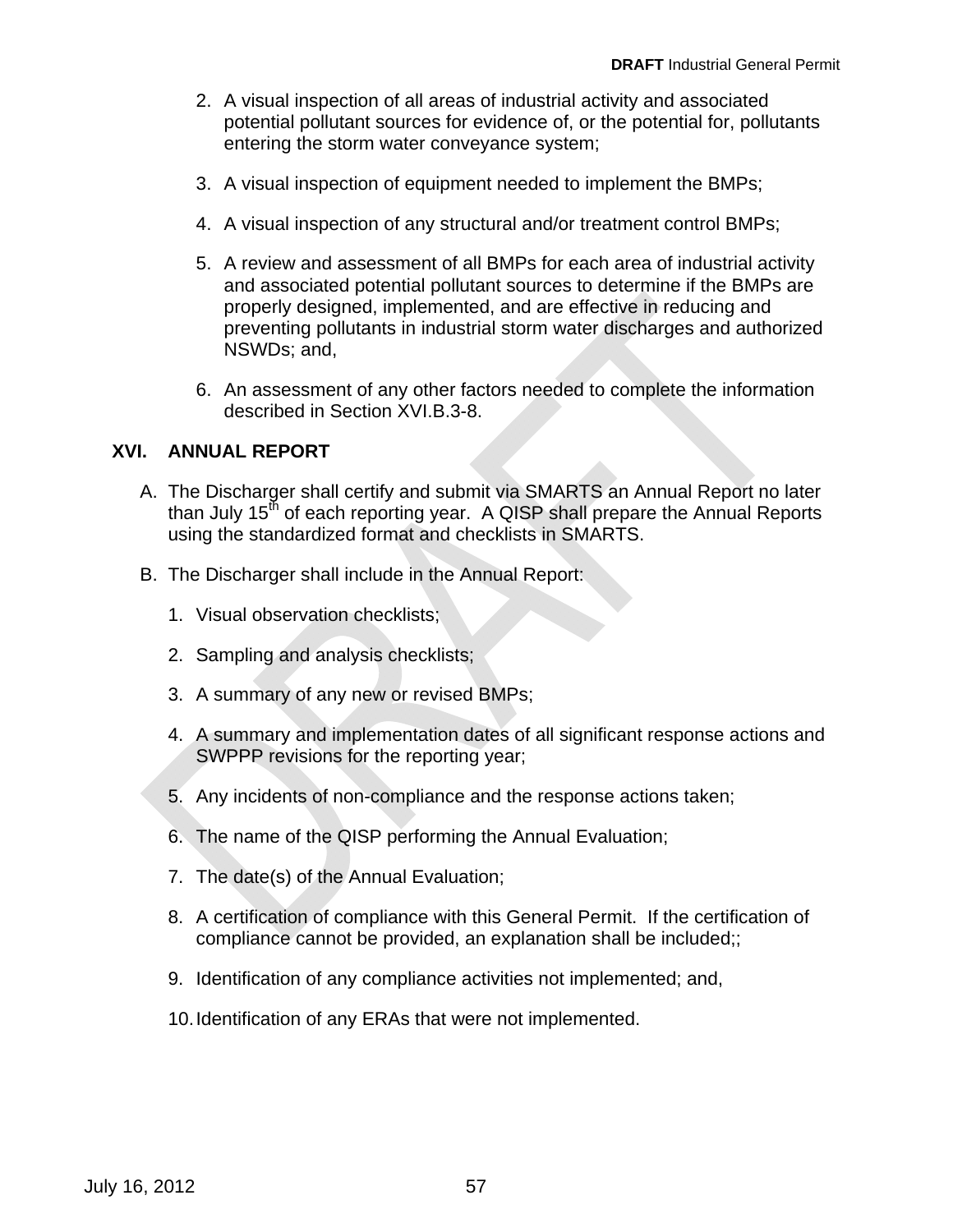#### **XVII. CONDITIONAL EXCLUSION - NO EXPOSURE CERTIFICATION (NEC) REQUIREMENTS**

Discharges composed entirely of storm water which have not been exposed to industrial activity are not industrial storm water discharges. These discharges are conditionally excluded from requirements to implement BMPs to meet BAT/BCT and from complying with the SWPPP and monitoring requirements of this General Permit so long as the following conditions are met: (1) there is no exposure of Industrial Materials and Activities to rain, snow, snowmelt, and/or runoff; (2) all unauthorized NSWDs have been eliminated and all authorized NSWDs satisfy the conditions of Section IV (Authorized NSWDs); (3) the Discharger 's LRP shall certify and submit PRDs for NEC coverage via SMARTS pursuant to the instructions and guidance in Attachment C; and, (4) the Discharger satisfies all other requirements of this Section and Attachment C. Dischargers that do not satisfy all conditional exclusion requirements are required to submit PRDs to obtain NOI coverage under this General Permit.

## **A. NEC Specific Definitions**

- 1. No Exposure all Industrial Materials and Activities are protected by a Storm-Resistant Shelter to prevent exposure to rain, snow, snowmelt, and/or runoff.
- handling activities or equipment, industrial machinery, raw materials, intermediate products, by-products, final products, or waste products. 2. Industrial Materials and Activities - includes, but is not limited to, material
- 3. Material Handling Activities includes the storage, loading and unloading, transportation, or conveyance of any raw material, intermediate product, final product, or waste product.
- 4. Sealed banded or otherwise secured, but without operational taps or valves.
- 5. Storm-Resistant Shelters includes completely roofed and walled buildings or structures. They also include structures with only a top cover supported by permanent supports but with no side coverings, provided material within the structure is not subject to wind dispersion (sawdust, powders, etc.), track-out, and there is no storm water discharged from within the structure that has come into contact with any materials.

## **B. NEC Qualifications**

To qualify for an NEC, Dischargers shall:

- 1. Provide a Storm-Resistant Shelter to protect Industrial Materials and Activities from exposure to rain, snow, snowmelt, run-on, and runoff.
- 2. Inspect and evaluate the facility annually to determine that storm water exposed to industrial materials or equipment has not and will not be discharged to waters of the United States. Evaluation records shall be maintained for five (5) years in accordance with Section XXI.J.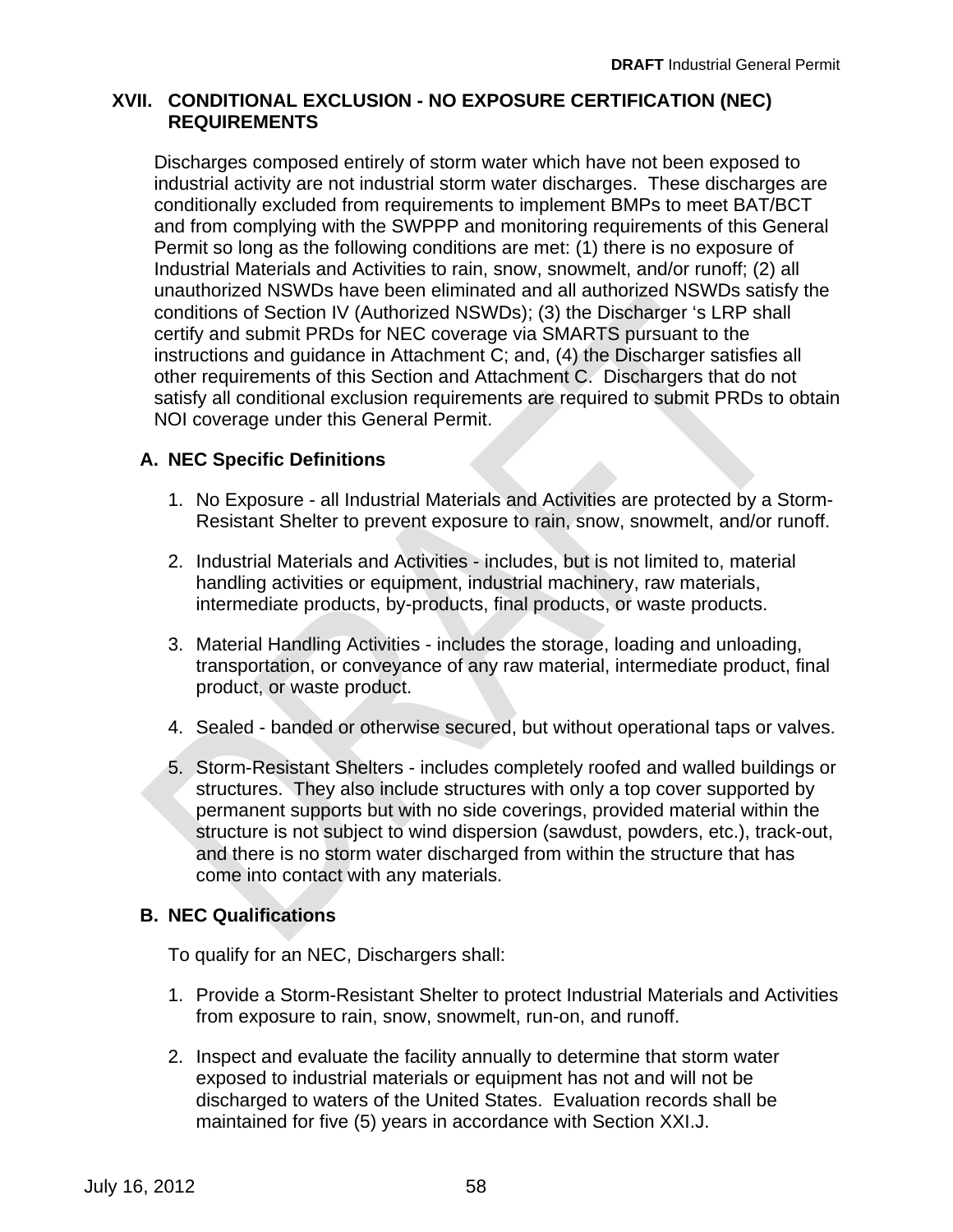- 3. Register for NEC coverage by certifying that there are no discharges of storm water contaminated by exposure to Industrial Materials and Activities from areas of the facility subject to this General Permit, and certify that all unauthorized NSWDs have been eliminated and all authorized NSWDs satisfy the conditions of Section IV (Authorized NSWDs). NEC coverage and annual renewal requires payment of an annual fee in accordance with section 13260 of the Water Code.
- 4. PRDs for NEC coverage shall be prepared and submitted in accordance with the:
	- a. Certification requirements in Section XXI.K,
	- b. Submittal schedule in accordance with Section II, and
	- c. Instructions and guidance provided in Attachment C.

#### **C. NEC Industrial Materials and Activities - Storm-Resistant Shelter Not Required**

To qualify for NEC coverage, a Storm-Resistant Shelter is not required for the following:

- 1. Drums, barrels, tanks, and similar containers that are tightly Sealed, provided those containers are not deteriorated, do not contain residual industrial materials on the outside surfaces, and do not leak;
- 2. Adequately maintained vehicles used in material handling;
- 3. Final products, other than products that would be mobilized in storm water discharge (e.g., rock salt);
- 4. Any Industrial Materials and Activities that are protected by a temporary shelter for a period of no more than ninety (90) days due to facility construction or remodeling; and
- 5. Any Industrial Materials and Activities that are protected within a secondary containment structure that will not discharge storm water to waters of the United States.

## **D. NEC Limitations**

1. NEC coverage is available on a facility-wide basis only, not for individual outfalls. If a facility has industrial storm water discharges from one or more drainage areas that require NOI coverage, the Discharger shall register for NOI coverage for the entire facility through SMARTS in accordance with Section II.A. Any drainage areas on that facility that would otherwise qualify for NEC coverage may be specially addressed in the facility SWPPP by including an NEC Checklist and a certification statement demonstrating that those drainage areas of the facility have been evaluated; and that none of the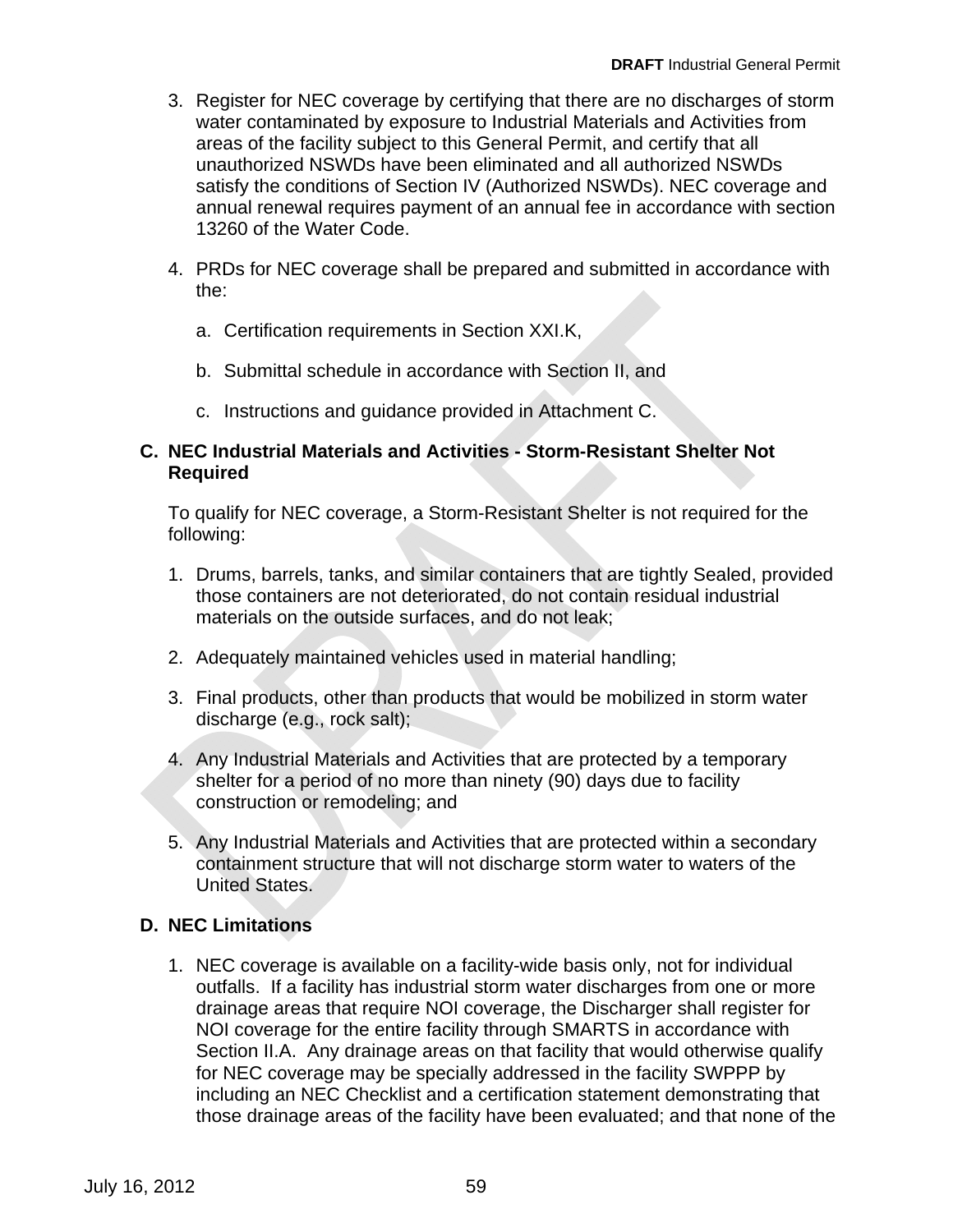Industrial Materials or Activities listed in Section XVII.C are, or will be in the foreseeable future, exposed to precipitation.

- 2. If circumstances change and Industrial Materials and Activities become exposed to rain, snow, snowmelt, and/or runoff, the conditions for this exclusion shall no longer apply. In such cases, the Discharger shall become subject to enforcement for discharging without a permit. Any Discharger with NEC coverage that anticipates changes in circumstances should register for NOI coverage before anticipated exposure.
- 3. The Regional Water Board may deny NEC coverage and require NOI coverage upon determining that:
	- a. The discharge is exposed to Industrial Materials and Activities; or
	- b. The discharge would have a reasonable potential to cause, or contribute to an exceedance of an applicable WQS.

## **E. NEC Permit Registration Documents Required for Initial NEC Coverage**

Dischargers shall designate an LRP to submit via SMARTS the following PRDs for NEC coverage to document applicability:

- 1. The NEC form, which includes:
	- a. The legal name, postal address, telephone number, and e-mail address of the Discharger.
	- b. The facility business name and physical mailing address, the county name, and a description of the facility location if the facility does not have a physical mailing address.
	- c. Certification by the Discharger that all PRDs submitted are correct and true and that the conditions of no-exposure have been met.
- or will be in the foreseeable future, exposed to precipitation: 2. An NEC Checklist prepared by a QISP II or III demonstrating that the facility has been evaluated; and that none of the following materials or activities are,
	- a. Using, storing or cleaning industrial machinery or equipment, and areas where residuals from using, storing or cleaning industrial machinery or equipment remain and are exposed;
	- b. Materials or residuals on the ground or in storm water inlets from spills/leaks;
	- c. Materials or products from past industrial activity;
	- d. Material handling equipment (except adequately maintained vehicles);
	- e. Materials or products during loading/unloading or transporting activities;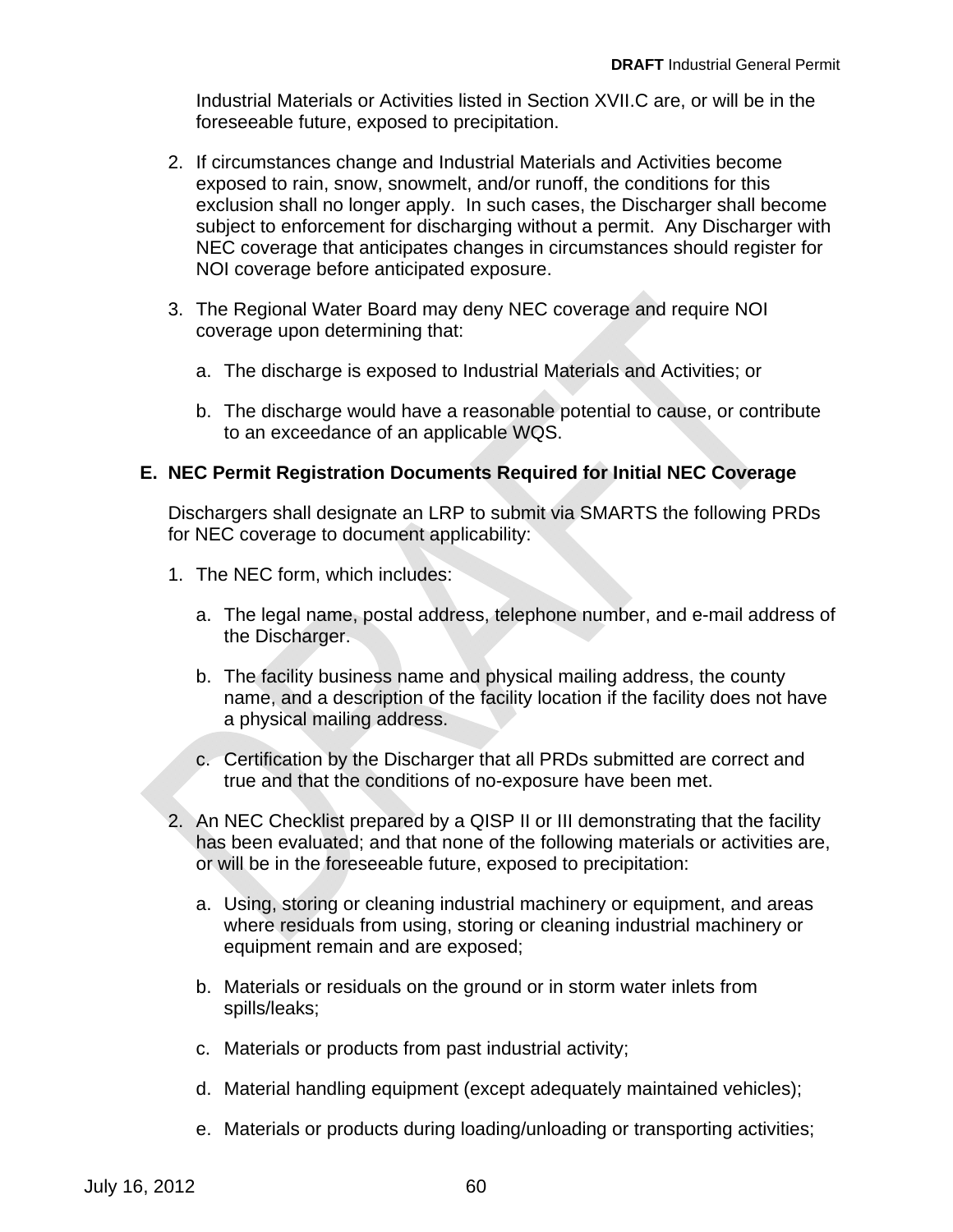- f. Materials or products stored outdoors (except final products intended for outside use, e.g., new cars, where exposure to storm water does not result in the discharge of pollutants);
- g. Materials contained in open, deteriorated or leaking storage drums, barrels, tanks, and similar containers;
- h. Materials or products handled/stored on roads or railways owned or maintained by the Discharger;
- i. Waste material (except waste in covered, non-leaking containers, e.g., dumpsters);
- j. Application or disposal of processed wastewater (unless already covered by an NPDES permit); and
- k. Particulate matter or visible deposits of residuals from roof stacks/vents evident in the storm water outflow.
- 3. Site Map (see Section X.E).
- 4. The Discharger shall ensure that the initial NEC Checklist has been prepared by a QISP II or III.

## **F. Requirements for Annual NEC Coverage Recertification**

By July 1 of each reporting year beginning in 2014, any Discharger who has previously registered for NEC coverage shall annually submit and certify an NEC Checklist prepared by a QISP II or III demonstrating that the facility has been evaluated, and that none of the Industrial Materials or Activities listed above are, or will be in the foreseeable future, exposed to precipitation.

## **G. NEC Certification Statement**

All NEC certifications and recertifications shall include the following certification statement:

"I certify under penalty of law that I have read and understand the eligibility requirements for claiming a condition of 'no exposure' and obtaining an exclusion from NPDES storm water permitting; and that there are no discharges of storm water contaminated by exposure to industrial activities or materials from the industrial facility identified in this document (except as allowed in Section XVII.C of this General Permit). I understand that I am obligated to submit a no exposure certification form annually to the State Water Board and, if requested, to the operator of the local Municipal Separate Storm Sewer System (MS4) into which this facility discharges (where applicable). I understand that I must allow the Water Boards, or MS4 operator where the discharge is into the local MS4, to perform inspections to confirm the condition of no exposure and to make such inspection reports publicly available upon request. I understand that I must obtain coverage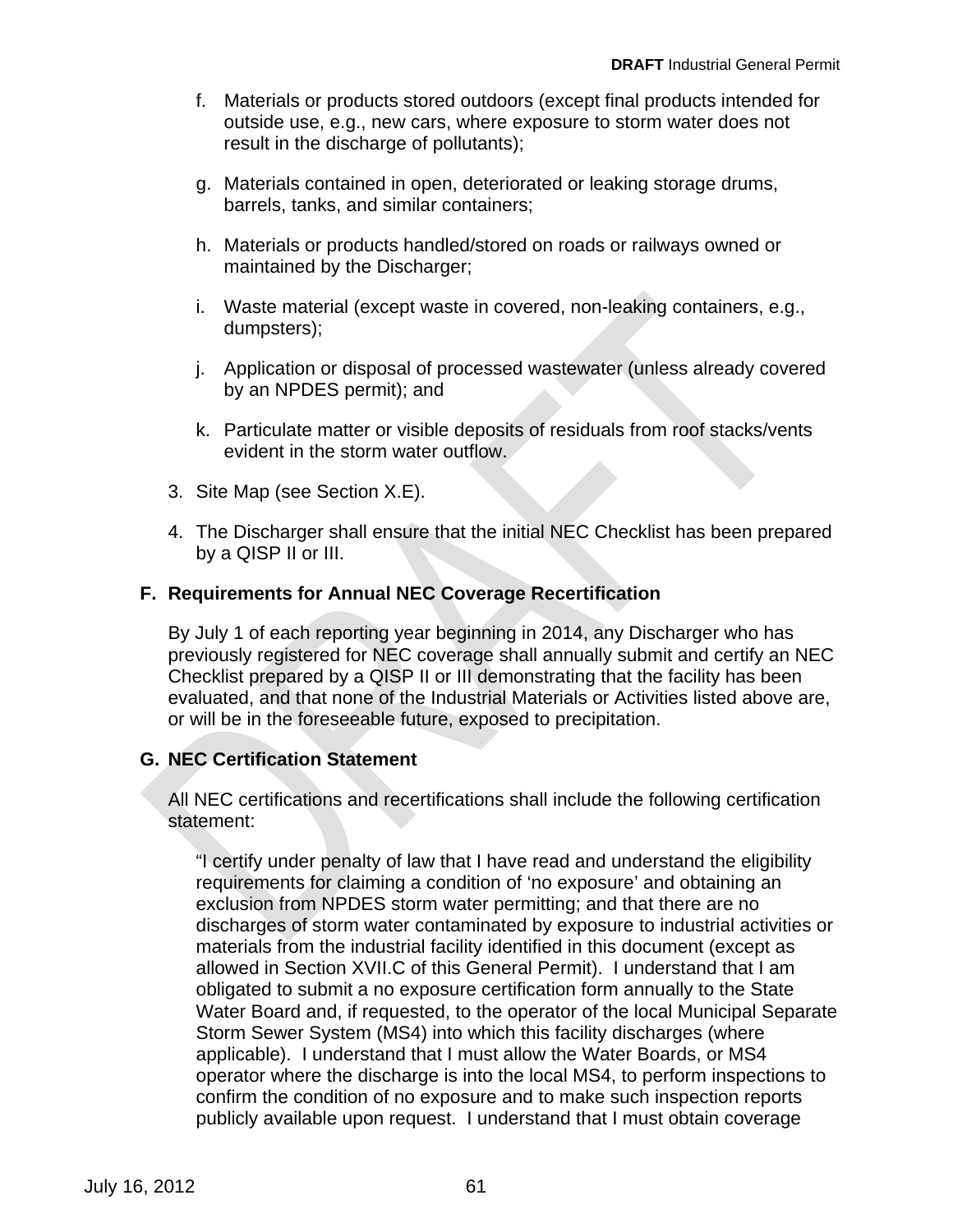under an NPDES permit prior to any point source discharge of storm water from the facility. I certify under penalty of law that this document and all attachments were prepared under my direction or supervision in accordance with a system designed to assure that qualified personnel properly gathered and evaluated the information submitted. Based upon my inquiry of the person or persons who manage the system, or those persons directly involved in gathering the information, the information submitted is to the best of my knowledge and belief true, accurate and complete. I am aware there are significant penalties for submitting false information, including the possibility of fine and imprisonment for knowing violations.''

## **XVIII. SPECIAL REQUIREMENTS - PLASTIC MATERIALS**

subject to mandatory, minimum BMPs. **A.** Facilities covered under this General Permit that handle Plastic Materials are required to implement BMPs to eliminate discharges of plastic in storm water to waters of the state and United States. Plastic Materials, including plastic resin pellets, powders, flakes, additives, regrind, scrap, dust, and industrial process waste or recycling with the potential to discharge or migrate off-site are considered storm water gross pollutants. Any Discharger facility handling Plastic Materials these types of plastics will be referred to as Plastics Facilities in this General Permit. Any Plastics Facility covered under this General Permit that manufactures, transports, stores, or consumes these materials shall submit information to the State Water Board in their PRDs, including the type and format of plastics, and which BMPs are employed at the facility to prevent illicit discharges. Pursuant to section 13367 of the Water Code, Plastics Facilities are

- 1. At a minimum, Plastics Facilities shall implement and include in the SWPPP:
	- a. Containment systems at each on-site storm drain discharge location down gradient of areas containing plastic material. The containment system shall be designed to trap all particles retained by a 1mm mesh screen, with a treatment capacity of no less than the peak flow rate from a oneyear, one-hour storm.
	- b. When a containment system is infeasible, or poses the potential to cause an illicit discharge, the facility may propose a technically feasible alternative BMP or suite of BMPs. The alternative BMPs shall be designed to achieve the same or better performance standard as a 1mm mesh screen with a treatment capacity of the peak flow rate from a oneyear, one-hour storm. Alternative BMPs shall be submitted to the Regional Water Quality Control Board for approval.
	- c. Plastics Facilities shall use durable, sealed containers designed not to rupture under typical loading and unloading activities at all points of plastic transfer.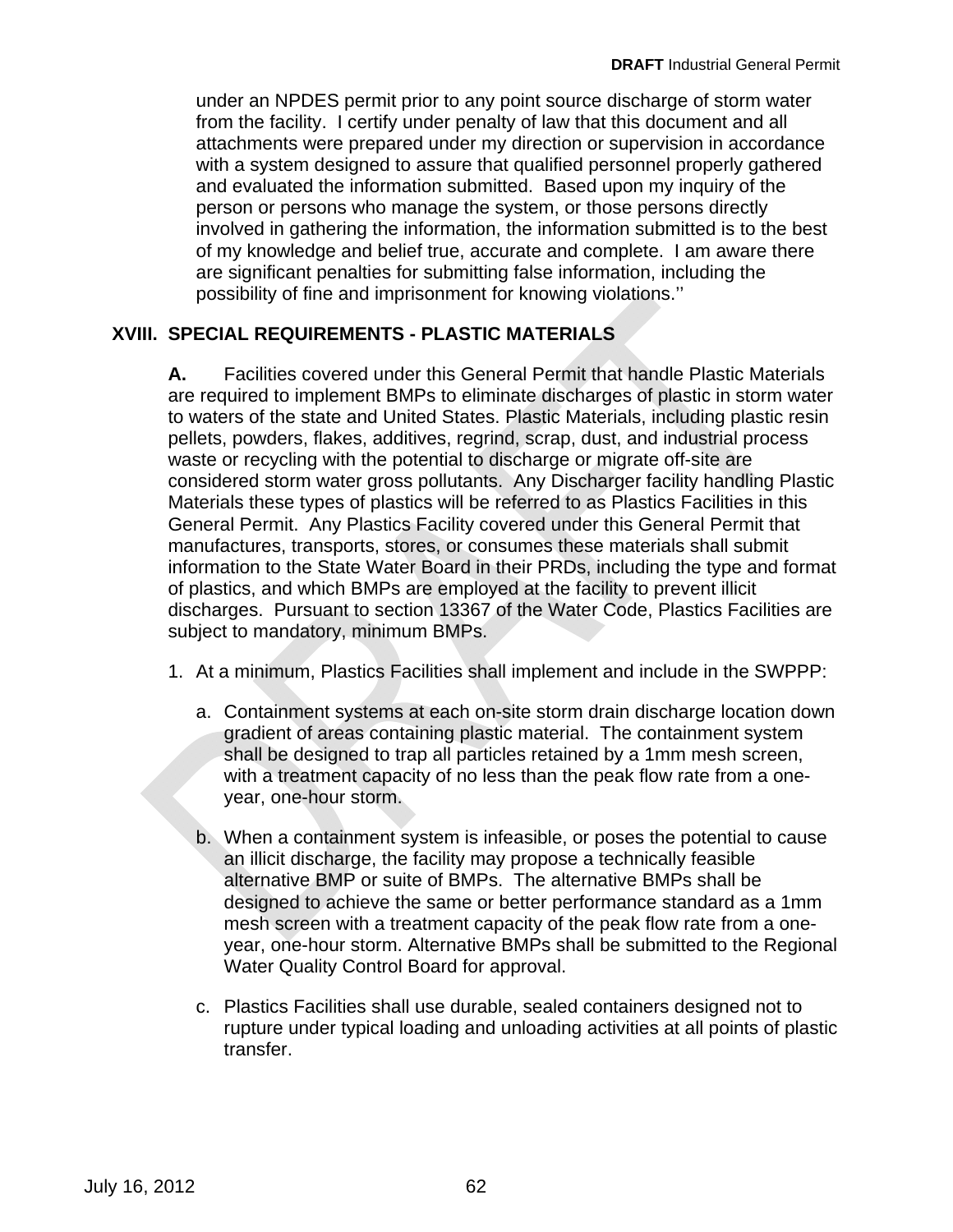- d. Plastics Facilities shall use durable, sealed containers designed not to rupture under typical loading and unloading activities at all points of plastic storage.
- e. Plastics Facilities shall use capture devices as a form of secondary containment during transfers, loading, or unloading Plastic Materials. Examples of capture devices for secondary containment include, but are not limited to, catch pans, tarps, berms or any other device that collects errant material.
- f. Plastics Facilities shall have a vacuum or vacuum-type system for quick cleanup of fugitive plastic material available for employees.
- g. Pursuant to Water Code section 13367(e)(1), Plastics Facilities that handle Plastic Materials smaller than 1mm in size shall develop a containment system designed to trap the smallest plastic material handled at the facility with a treatment capacity of at least the peak flow rate from a one-year, one-hour storm, or develop a feasible alternative BMP or suite of BMPs that are designed to achieve a similar or better performance standard that shall be submitted to the Regional Water Board for approval.
- 2. Plastics Facilities are exempt from the Water Code requirement to install a determined to be equal to, or exceed the performance requirements of a containment system: containment system if they meets one of the following requirements that are
	- a. A Plastics Facility is exempt from installing a containment system as specified under section 13367 of the Water Code, if the Plastics Facility operates in a manner such that the loading, storage, transfer, disposal and industrial processes concerning plastics are indoors and pose no potential to discharge or migrate off-site. The Plastics Facility is required to notify the Regional Water Board of its intent to seek this exemption or if operations change in a manner that disqualifies the exemption. An exemption may be revoked by the Regional Water Board at any time; or
	- b. Plastics Facilities are exempt from installing a containment system, if the following suite of eight (8) BMPs are implemented. This combination of BMPs is considered to prevent the discharge of plastics at a performance level equivalent to or better than the 1mm mesh and flow standard in Water Code section 13367(e)(1).
		- i. Plastics Facilities shall annually train employees handling Plastic Materials. Training shall include environmental hazards of plastic discharges, employee responsibility for corrective actions to prevent errant Plastic Materials, and standard procedures for containing, cleaning, and disposing of errant Plastic Materials.
		- ii. Plastics Facilities shall immediately fix any Plastic Materials containers that are punctured or leaking and shall clean up any errant material in a timely manner.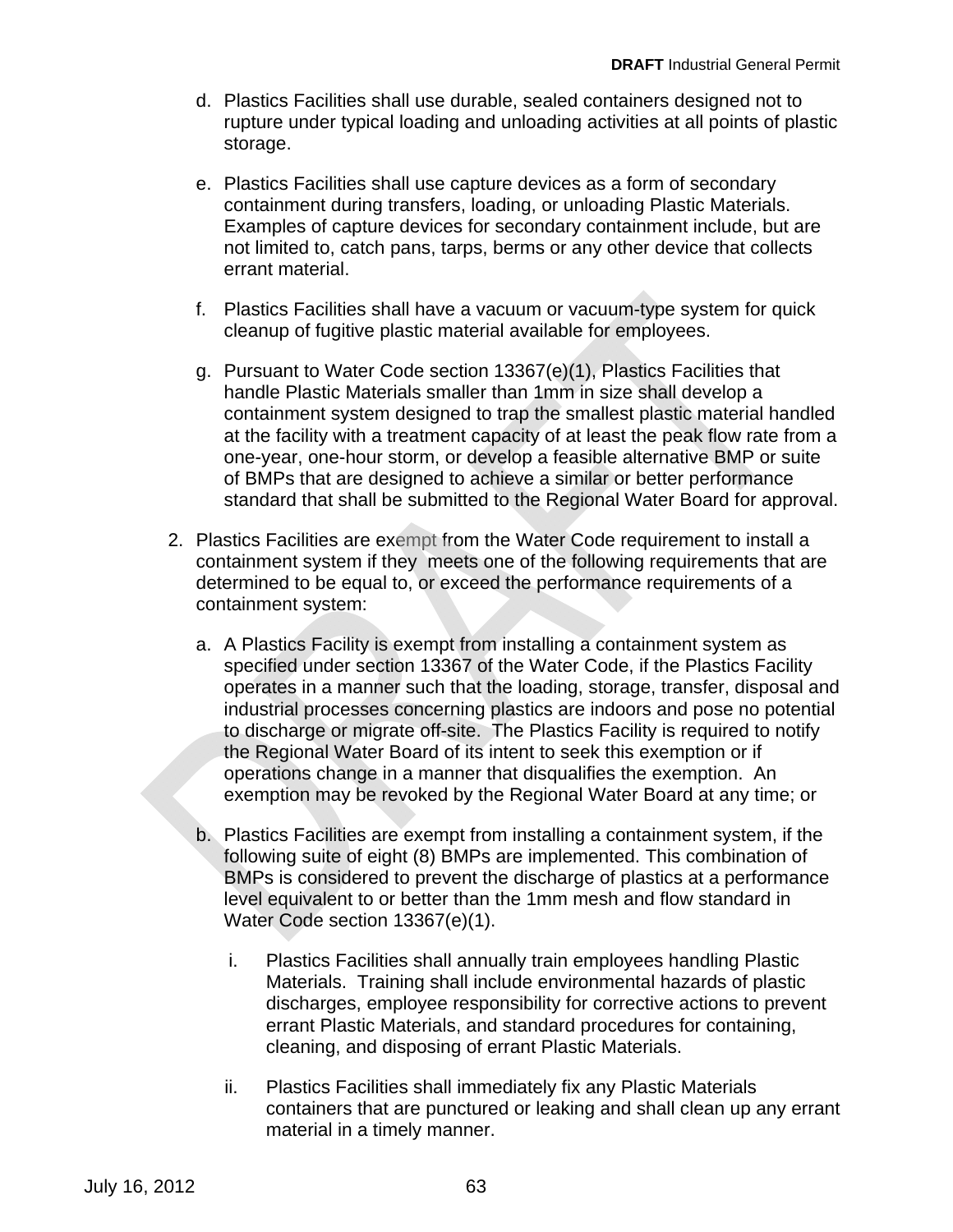- iii. Plastics Facilities shall manage outdoor waste disposal of Plastic Materials in a manner that prevents the materials from leaking from waste disposal containers or during waste hauling.
- iv. Plastics Facilities that operate outdoor conveyance systems for Plastic Materials shall maintain the system in good operating condition. The system shall be sealed or filtered in such a way as to prevent the escape of materials when in operation. When not in operation, all connection points shall be sealed, capped, or filtered so as to not allow material to escape. Employees operating the conveyance system shall be trained how to operate in a manner that prevents the loss of materials; such as secondary containment, immediate spill response, and checks to ensure the system is empty during connection changes.
- v. Plastics Facilities that maintain outdoor storage of Plastic Materials shall do so in a durable, permanent structure that prevents exposure to weather that could cause the material to migrate or discharge in storm water.
- vi. Plastics Facilities shall maintain a schedule for regular housekeeping and routine inspection for errant Plastic Materials. The Plastics Facility shall ensure that their employees follow the schedule.
- vii. PRDs shall include the housekeeping and routine inspection schedule, spill response and prevention procedures, and employee training materials regarding plastic material handling.
- viii. Plastics Facilities shall correct any deficiencies in the employment of the above BMPs that result in errant Plastic Materials that may discharge or migrate off-site in a timely manner. Any Plastic Materials that are discharged or that migrate off-site constitute an illicit discharge in violation of this General Permit.

# **XIX. REGIONAL WATER BOARD AUTHORITIES**

- **A.** The Regional Water Boards may review a Discharger's PRDs for NOI or NEC coverage and administratively reject General Permit coverage if the PRDs are considered incomplete. The Regional Water Boards may take actions that include rescinding General Permit coverage, requesting a Discharger to revise and re-submit their PRDs (certified and submitted by the Discharger's LRP) within a specified time period, requiring the Discharger to apply for a different General Permit coverage, or taking no action.
- **B.** The Regional Water Boards have the authority to enforce the provisions of this General Permit. This includes, but is not limited to, reviewing SWPPPs, MIPs and Annual Monitoring Reports, conducting compliance inspections, and taking enforcement actions.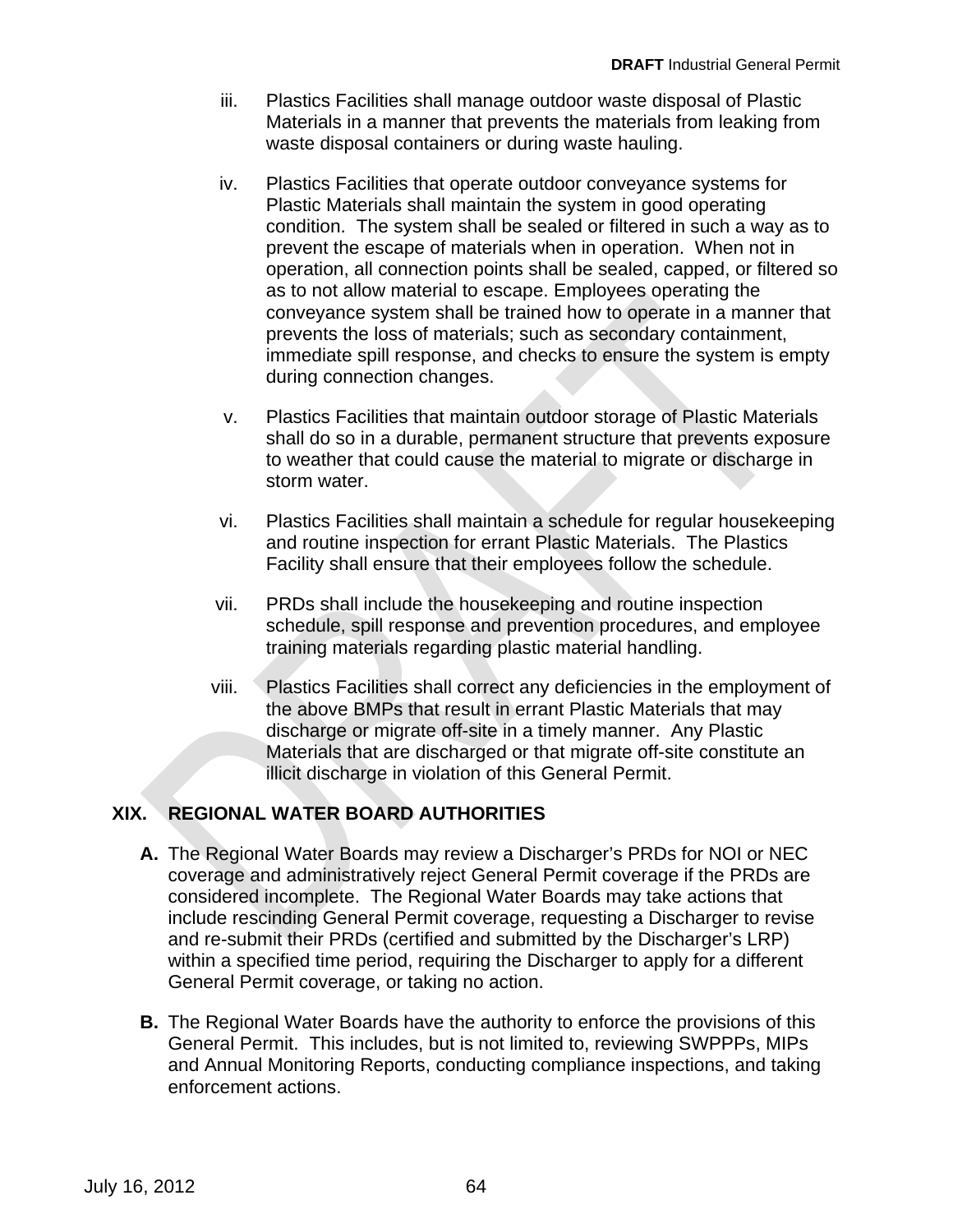- **C.** As appropriate, the Regional Water Boards may issue NPDES storm water general or individual permits to a Discharger, categories of Dischargers, or Dischargers within a watershed or geographic area. Upon issuance of such NPDES permits, this General Permit shall no longer regulate the affected Discharger(s).
- **D.** The Regional Water Boards may require Dischargers to revise their SWPPPs or monitoring programs to achieve compliance with this General Permit. Dischargers shall implement these revisions in accordance with a schedule provided by the Regional Water Board.
- **E.** The Regional Water Boards may approve requests from a Discharger to include co-located, but discontinuous, industrial activities within the same site location under a single NOI or NEC coverage.
- **F.** Consistent with 40 C.F.R. section 122.26(a)(1)(v), the Regional Water Boards may designate any discharge not regulated by this General Permit if they determine that the discharge contributes to a violation of a WQS or is a significant contributor of pollutants to waters of the United States, and coverage under this General Permit is appropriate. Upon designation, the Discharger responsible for the discharge shall obtain coverage under this General Permit.
- access to the facility for monitoring purposes is practicable or that the facility is not in compliance with the applicable requirements of this General Permit. **G.** The Regional Water Boards may review a Discharger's Inactive Mining Operation Certification and reject it at anytime if the Regional Water Board determines that

#### **SPECIAL CONDITIONS XX.**

## **A. Reopener Clause**

applicable to silvicultural activities that are determined to require NPDES permits and to incorporate TMDL-related provisions. This General Permit may also be modified, revoked and reissued, or terminated for cause due to promulgation of amended regulations, receipt of US EPA guidance concerning regulated activities, judicial decision, or in accordance with 40 C.F.R. sections 122.62, 122.63, 122.64, and 124.5. This General Permit may be reopened to incorporate more specific requirements

# **B. Water Quality Based Corrective Actions**

- 1. Upon determination by the Discharger or written notification by the Regional Water Board that industrial storm water discharges and/or authorized NSWDs contain pollutants that are in violation of Receiving Water Limitations (Section VI.C), the Discharger shall:
	- a. Conduct a facility evaluation to identify pollutant source(s) within the facility that are associated with industrial activity and whether BMPs described in the SWPPP have been properly implemented;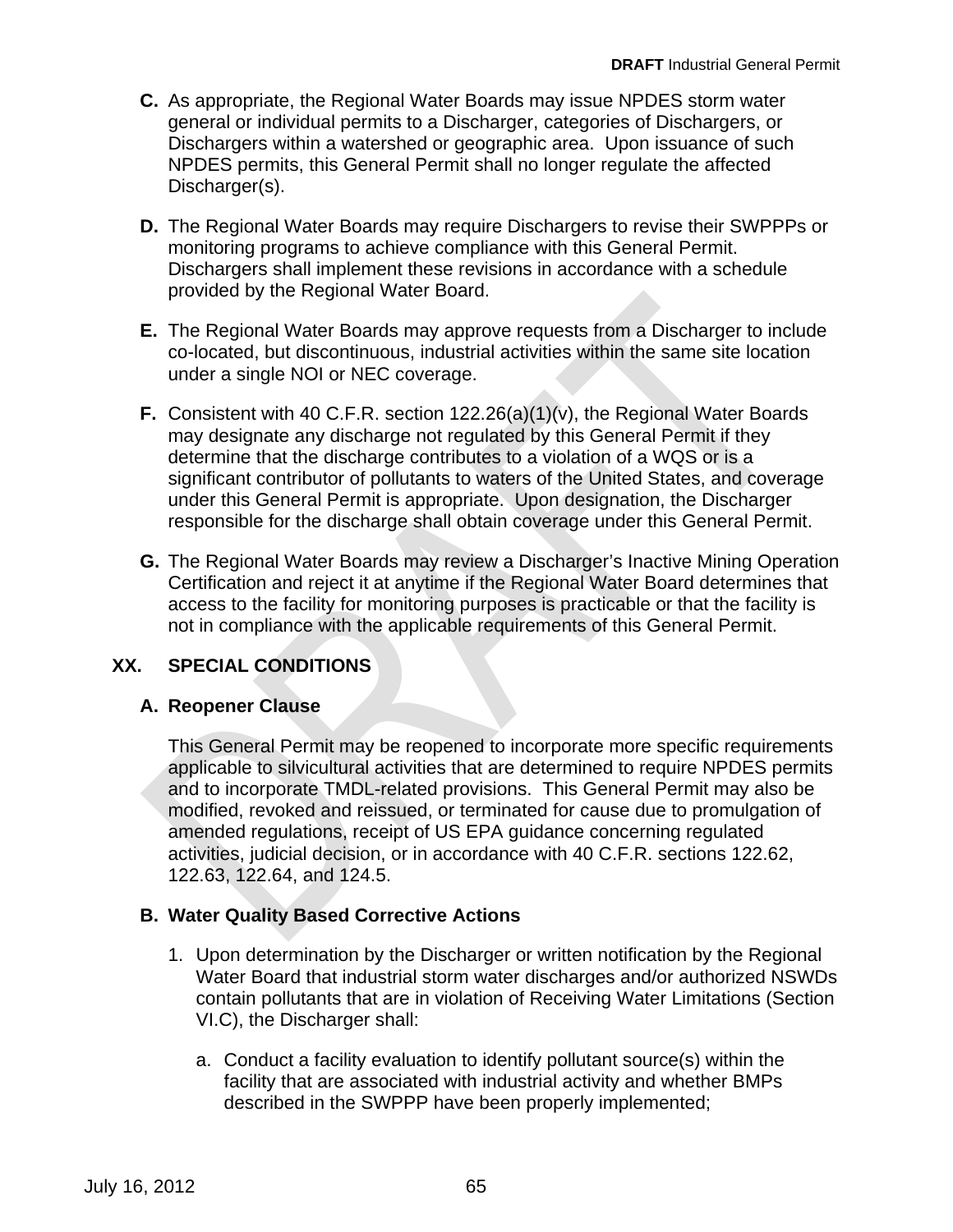- b. Assess the facility's SWPPP and its implementation to determine whether additional BMPs or SWPPP implementation measures are necessary to prevent or reduce pollutants in industrial storm water discharges to meet the Receiving Water Limitations (Section VI); and,
- c. Certify and submit via SMARTS documentation based upon the above facility evaluation and assessment that:
	- i. Additional BMPs and/or SWPPP implementation measures have been identified and included in the SWPPP to meet the Receiving Water Limitations (Section VI); or,
	- ii. No additional BMPs or SWPPP implementation measures are required to reduce or prevent pollutants in industrial storm water discharges to meet the Receiving Water Limitations (Section VI).
- 2. The documentation, evaluation, and assessment above shall be completed by a QISP II or III.

# **XXI. STANDARD CONDITIONS**

## **A. Duty to Comply**

Dischargers shall comply with all standard conditions in this General Permit. Permit noncompliance constitutes a violation of the Clean Water Act and the Water Code and is grounds for enforcement action and/or removal from General Permit coverage.

Dischargers shall comply with effluent standards or prohibitions established under section 307(a) of the Clean Water Act for toxic pollutants within the time provided in the regulations that establish these standards or prohibitions.

## **B. Duty to Reapply**

Dischargers that wish to continue an activity regulated under this General Permit after the expiration date of this General Permit, the Discharger must apply for and obtain authorization as required by the new general permit once it is issued.

#### **C. General Permit Actions**

- 1. This General Permit may be modified, revoked and reissued, or terminated for cause. Submittal of a request by the Discharger for General Permit modification, revocation and reissuance, or termination, or a notification of planned changes or anticipated noncompliance does not annul any General Permit condition.
- 2. If a toxic effluent standard or prohibition (including any schedule of compliance specified in such effluent standard or prohibition) is promulgated under section 307(a) of the Clean Water Act for a toxic pollutant which is present in the discharge, and that standard or prohibition is more stringent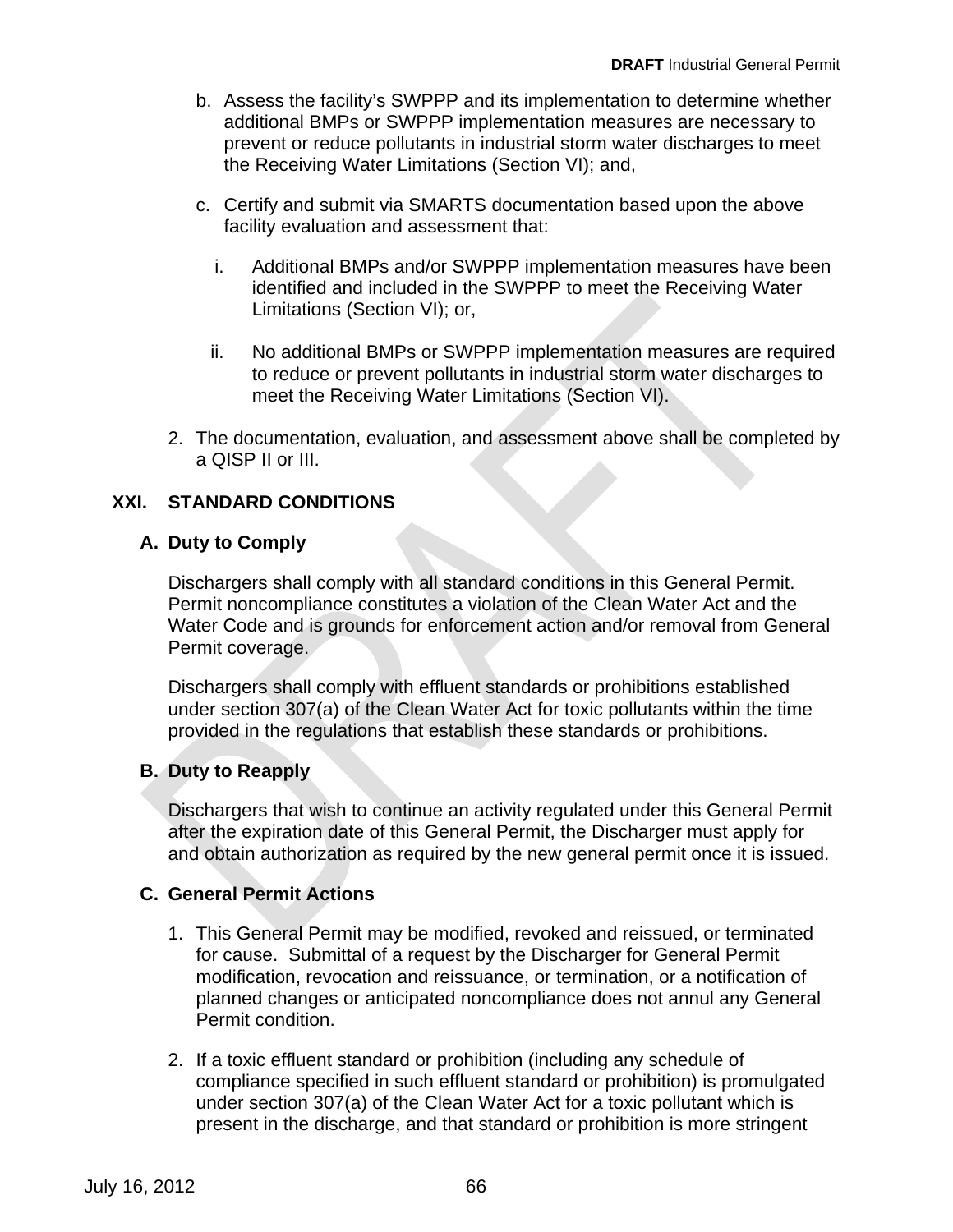than any limitation on the pollutant in this General Permit, this General Permit shall be modified or revoked and reissued to conform to the toxic effluent standard or prohibition.

#### **D. Need to Halt or Reduce Activity Not a Defense**

In an enforcement action, it shall not be a defense for a Discharger that it would have been necessary to halt or reduce the permitted activity in order to maintain compliance with the conditions of this General Permit.

#### **E. Duty to Mitigate**

Dischargers shall take all responsible steps to minimize or prevent any discharge which has a reasonable likelihood of adversely affecting human health or the environment.

#### **F. Proper Operation and Maintenance**

Dischargers shall at all times properly operate and maintain any facilities and systems of treatment and control (and related equipment and apparatuses) which facilities or similar systems installed by a Discharger when necessary to achieve compliance with the conditions of this General Permit. are installed or used by the Discharger to achieve compliance with the conditions of this General Permit. Proper operation and maintenance also include adequate laboratory controls and appropriate quality assurance procedures. Proper operation and maintenance may require the operation of backup or auxiliary

## **G. Property Rights**

state, or local laws and regulations. This General Permit does not convey any property rights of any sort or any exclusive privileges. It also does not authorize any injury to private property or any invasion of personal rights, nor does it authorize any infringement of federal,

#### **H. Duty to Provide Information**

Upon request by the relevant agency, Dischargers shall provide information to determine compliance with this General Permit to the Regional Water Board, State Water Board, US EPA, or local Municipal Separate Storm Sewer System (MS4) within a reasonable time. Dischargers shall also furnish, upon request by the relevant agency, copies of records that are required to be kept by this General Permit.

#### **I. Inspection and Entry**

Dischargers shall allow the Regional Water Board, State Water Board, US EPA, and local MS4, to: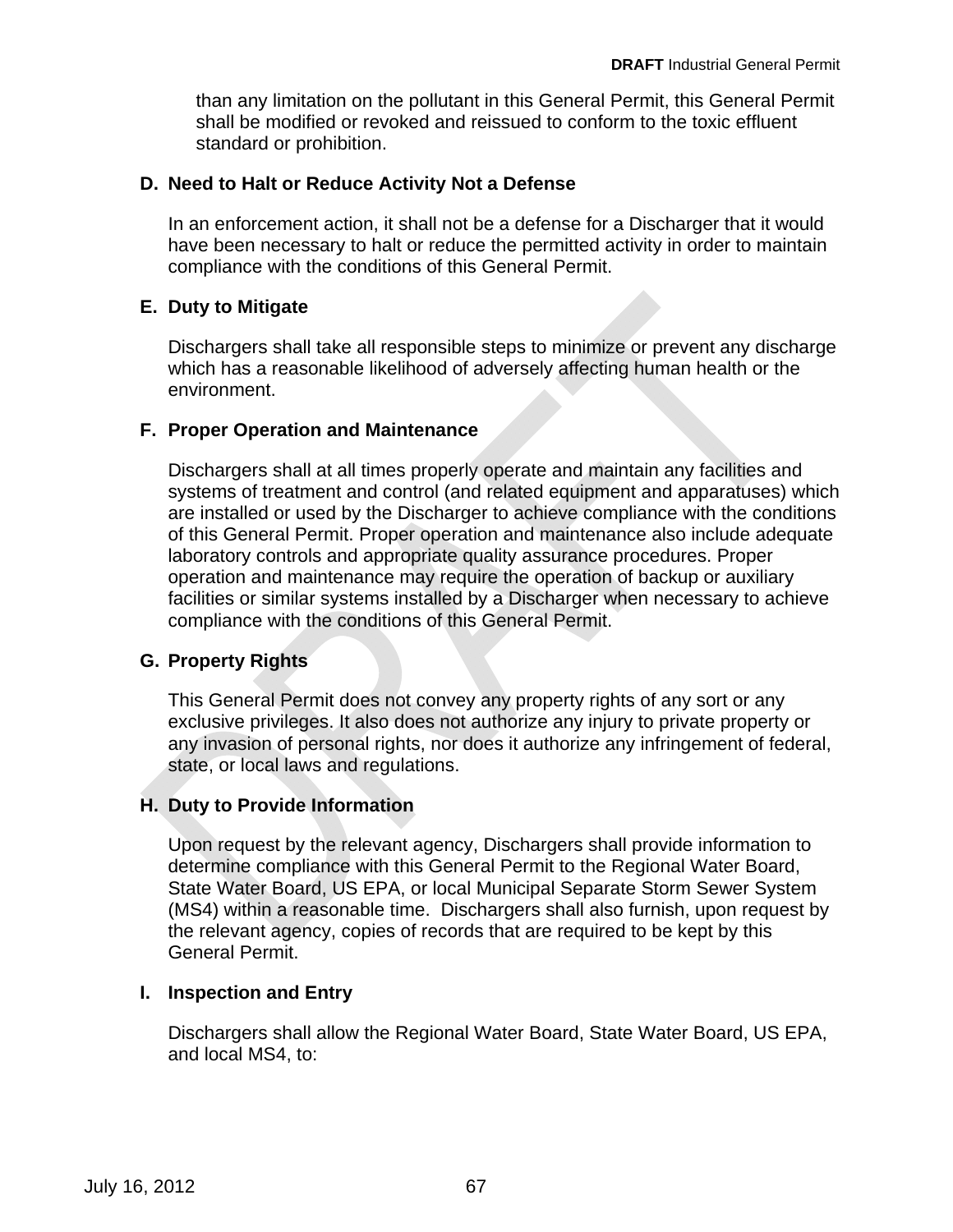- 1. Enter upon the premises at reasonable times where a regulated industrial activity is being conducted or where records are kept under the conditions of this General Permit;
- 2. Access and copy at reasonable times any records that must be kept under the conditions of this General Permit;
- 3. Inspect the facility at reasonable times; and
- 4. Sample or monitor at reasonable times for the purpose of ensuring General Permit compliance.

## **J. Monitoring and Records**

- 1. Samples and measurements taken for the purpose of monitoring shall be representative of the monitored activity.
- 2. Records of monitoring information shall include:
	- a. The date, exact location, and time of sampling or measurement,
	- b. The date(s) analyses were performed,
	- c. The individual(s) that performed the analyses,
	- d. The analytical techniques or methods used, and
	- e. The results of such analyses.
- scheduled facility operating hours. 3. Dischargers shall retain, for a period of at least five (5) years, either a paper or electronic copy of all storm water monitoring information, records, data, and reports required by this General Permit. Copies shall be available for review by State Board or Regional Water Board staff at the facility during
- records to the State Water Board, Regional Water Board, US EPA, or local MS4 within ten (10) working days from receipt of the request. paper or electronic copies of Annual Monitoring Reports or other requested 4. Upon written request by US EPA or the local MS4, Dischargers shall provide

# **K. Electronic Signature and Certification Requirements**

- 1. All Permit Registration Documents (PRDs) for NOI and NEC coverage, Notices of Termination (NOTs), Annual Monitoring Reports, Level 1 ERA Report, Level 2 ERA Technical Reports, Level 2 ERA Demonstration Technical Reports, or any other document required by this General Permit shall be certified and submitted via SMARTS by the Discharger's LRP.
- 2. Other than PRDs, the LRP may designate a Duly Authorized Representative to certify and submit via SMARTS all other documents on the behalf of the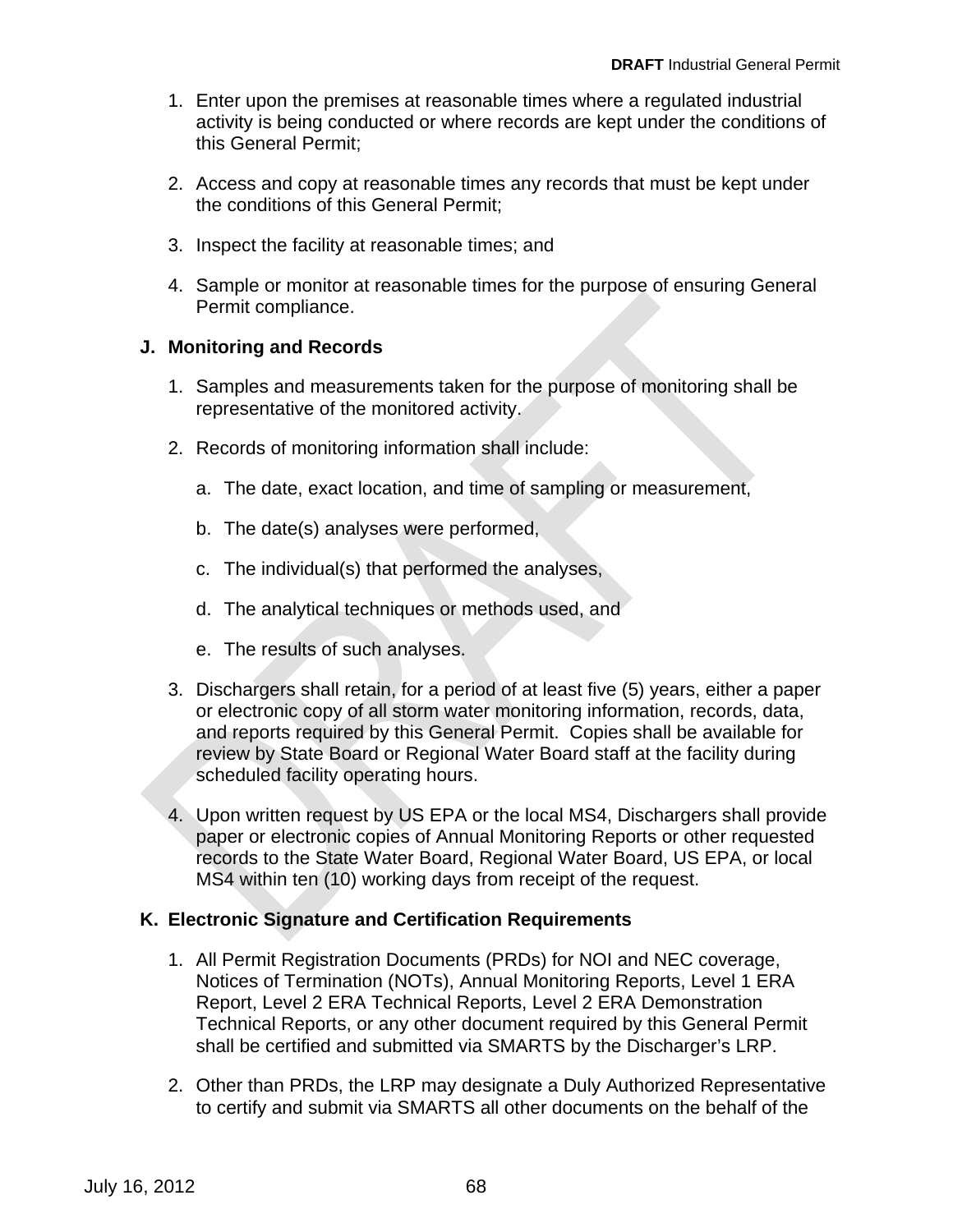LRP that are required by this General Permit or requested by the Regional Water Board, State Water Board, US EPA, or local MS4.

- 3. When a new LRP or Duly Authorized Representative is designated, the Discharger shall ensure that the appropriate revisions are made via SMARTS. In unexpected or emergency situations, it may be necessary for the Discharger to directly contact the State Water Board's Storm Water Section to register for SMARTS account access in order to designate a new LRP.
- 4. Documents certified and submitted via SMARTS by an unauthorized or ineligible LRP or Duly Authorized Representative are invalid.
- 5. LRP eligibility is as follows:
	- a. For a corporation: by an authorized corporate officer. For the purposes of this section, an authorized corporate officer means: (a) a president, secretary, treasurer, vice-president, or other officer of the corporation with authority to execute documents on behalf of the corporation pursuant to corporate bylaws or board resolution; or (b) the manager of the facility, if authority to sign documents has been assigned or delegated to the manager in accordance with corporate bylaws and by corporate resolution;
	- b. For a partnership or sole proprietorship: by a general partner or the proprietor, respectively, that is authorized to execute legally binding documents on behalf of the partnership or sole proprietorship (as the case may be) in accordance with the entity's governing documents; or,
	- c. For a municipality, state, federal, or other public agency: by either a principal executive officer or ranking elected official that possesses signatory authority of the governmental agency at issue. The principal executive officer of a federal agency includes the chief executive officer of the agency or the senior executive officer having responsibility for the overall operations of a principal geographic unit of the agency (e.g., Regional Administrators of US EPA).
- 6. Duly Authorized Representative eligibility is as follows:
	- a. The LRP must authorize via SMARTS any person designated as a Duly Authorized Representative;
	- b. The authorization shall specify that a person designated as a Duly Authorized Representative has responsibility for the overall operation of the regulated facility or activity, such as a person that is a manager, operator, superintendent, or another position of equivalent responsibility, or is an individual who has overall responsibility for environmental matters for the company; and,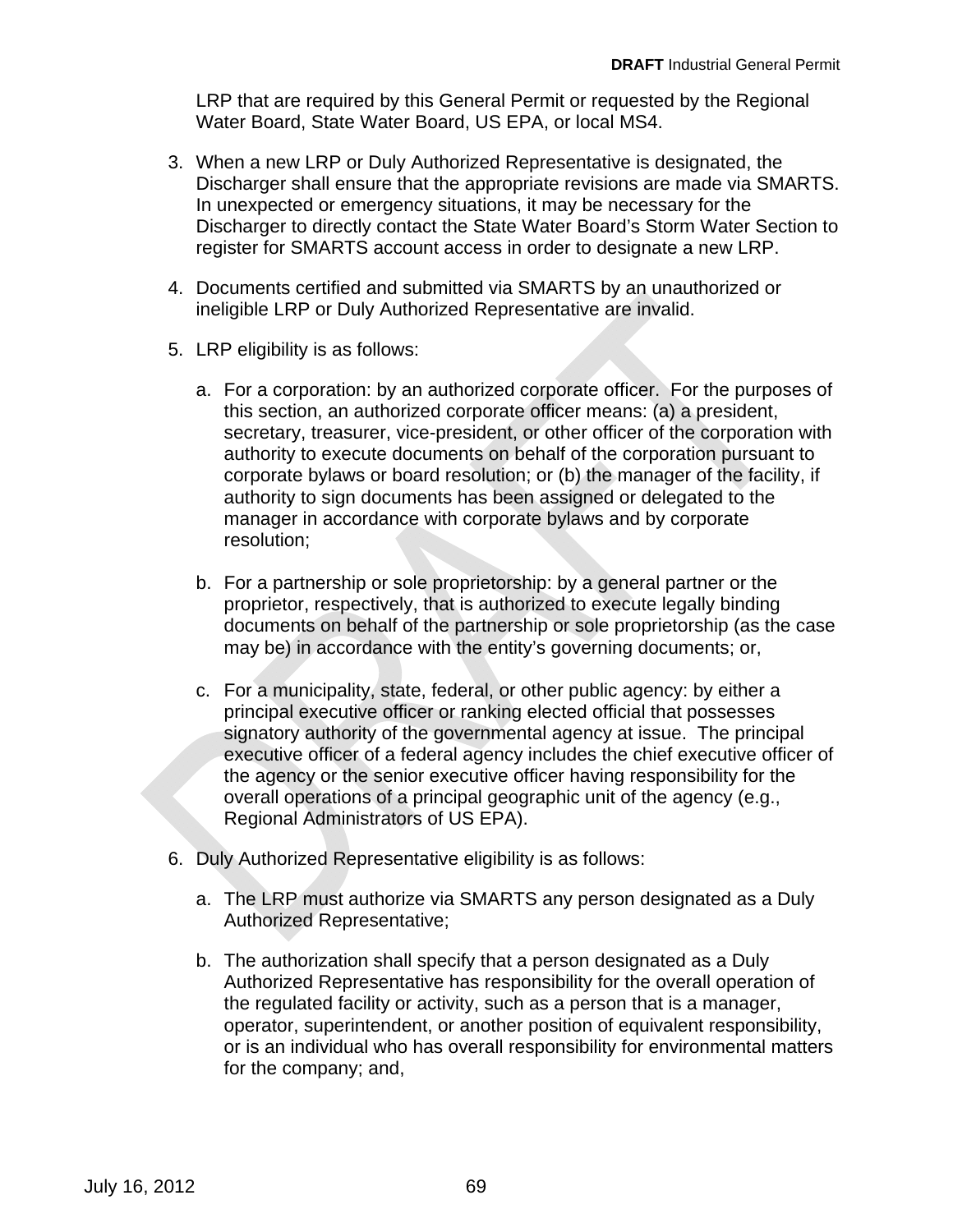c. The authorization must be current (it has been updated to reflect a different individual or position) prior to any report submittals, certifications, or records certified by the Duly Authorized Representative.

#### **L. Certification**

Any person signing, certifying, and submitting documents under Section XXI.J above shall make the following certification:

"I certify under penalty of law that this document and all attachments were prepared under my direction or supervision in accordance with a system designed to assure that qualified personnel properly gather and evaluate the information submitted. Based on my inquiry of the person or persons that manage the system or those persons directly responsible for gathering the information, to the best of my knowledge and belief, the information submitted is, true, accurate, and complete. I am aware that there are significant penalties for submitting false information, including the possibility of fine and imprisonment for knowing violations."

#### **M. Anticipated Noncompliance**

noncompliance with this General Permit. Dischargers shall give advance notice to the Regional Water Board and local MS4 of any planned changes in the industrial activity, which may result in

#### **N. Penalties for Falsification of Reports**

Clean Water Act section 309(4) provides that any person that knowingly makes any false material statement, representation, or certification in any record or other document submitted or required to be maintained under this General Permit, including reports of compliance or noncompliance shall upon conviction, be punished by a fine of not more than \$10,000 or by imprisonment for not more than two years or by both.

## **O. Oil and Hazardous Substance Liability**

Nothing in this General Permit shall be construed to preclude the initiation of any legal action or relieve the Discharger from any responsibilities, liabilities, or penalties to which the Discharger is or may be subject to under section 311 of the Clean Water Act.

## **P. Severability**

The provisions of this General Permit are severable; if any provision of this General Permit or the application of any provision of this General Permit to any circumstance is held invalid, the application of such provision to other circumstances and the remainder of this General Permit shall not be affected thereby.

## **Q. Penalties for Violations of Permit Conditions**